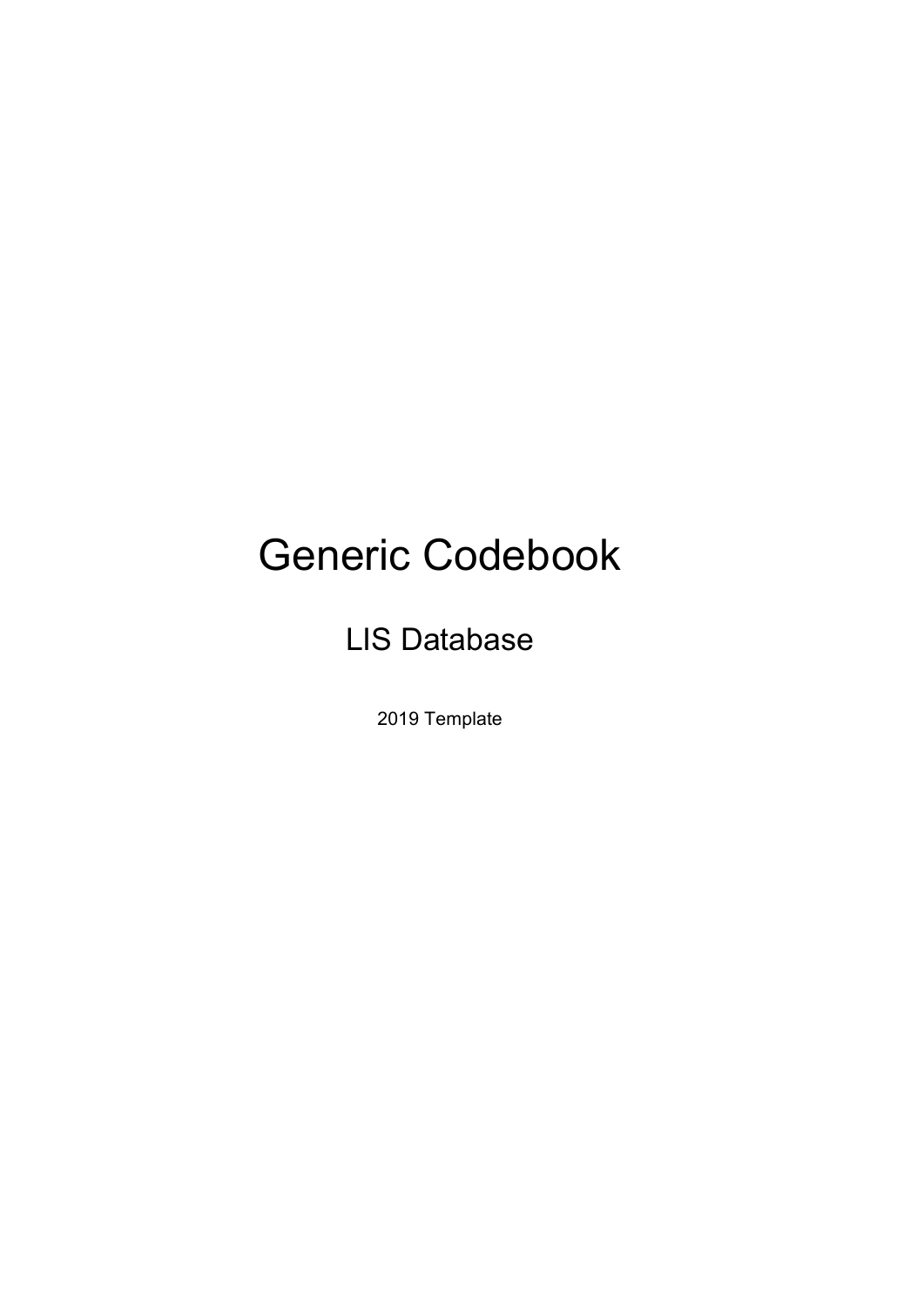| Variable    | hid: household identifier                                                                                       |
|-------------|-----------------------------------------------------------------------------------------------------------------|
| <b>File</b> | Household / Person                                                                                              |
| Definition  | Unique (within dataset) household number.                                                                       |
| Comments    | For confidentiality reasons, this identifier differs from the original one.                                     |
|             | Necessary when merging household and person file. This identifier is unique only within each country/year       |
|             | dataset; when combining different countries or years it is necessary to use it in combination with the variable |
|             | DID in order to uniquely identify households.                                                                   |
| Values      | Continuous variable                                                                                             |

| pid: person identifier                                                                                           |
|------------------------------------------------------------------------------------------------------------------|
| Person                                                                                                           |
| Unique (within household) person number.                                                                         |
| For confidentiality reasons, this identifier differs from the original one.                                      |
| This identifier is unique only within each household (it is necessary to use it in combination with the variable |
| HID in order to uniquely identify individuals).                                                                  |
| Continuous variable                                                                                              |
|                                                                                                                  |

| Variable   | did: unique country/year number                      |
|------------|------------------------------------------------------|
| File       | Household / Person                                   |
| Definition | Unique (within LIS Database) dataset number.         |
| Comments   | Assigned by LIS in order of entry into LIS Database. |
| Values     | Continuous variable                                  |

| Variable   | dname: country/year identifier                                                                                |
|------------|---------------------------------------------------------------------------------------------------------------|
| File       | Household / Person                                                                                            |
| Definition | Unique (within LIS Database) dataset identifier, composed of a 2-letter country abbreviation (coded according |
|            | to the ISO-3166) and a 2-digit income reference year.                                                         |
| Comments   | Please note that the income reference year may differ from the year following which the survey was named by   |
|            | the data provider, and/or the year in which the survey was conducted.                                         |
| Values     | String variable                                                                                               |

| Variable          | cname: country name   |
|-------------------|-----------------------|
| File              | Household / Person    |
| <b>Definition</b> | Full name of country. |
| Comments          | ۰                     |
| Values            | String variable       |

| Variable          | iso2: 2-letter country abbreviation                                                                                                |
|-------------------|------------------------------------------------------------------------------------------------------------------------------------|
| File              | Household / Person                                                                                                                 |
| <b>Definition</b> | Unique (within LIS Database) country identifier, composed of a 2-letter country abbreviation (coded according<br>to the ISO-3166). |
| Comments          | This corresponds to the first two characters of the CNAME variable.                                                                |
| Values            | String variable                                                                                                                    |

| Variable          | iso3: 3-letter country abbreviation                                                                           |
|-------------------|---------------------------------------------------------------------------------------------------------------|
| File              | Household / Person                                                                                            |
| <b>Definition</b> | Unique (within LIS Database) country identifier, composed of a 3-letter country abbreviation (coded according |
|                   | to the ISO-3166).                                                                                             |
| Comments          | ۰                                                                                                             |
| Values            | String variable                                                                                               |

| Variable   | year: reference year                       |
|------------|--------------------------------------------|
| File       | Household / Person                         |
| Definition | 4-digit income reference year of the data. |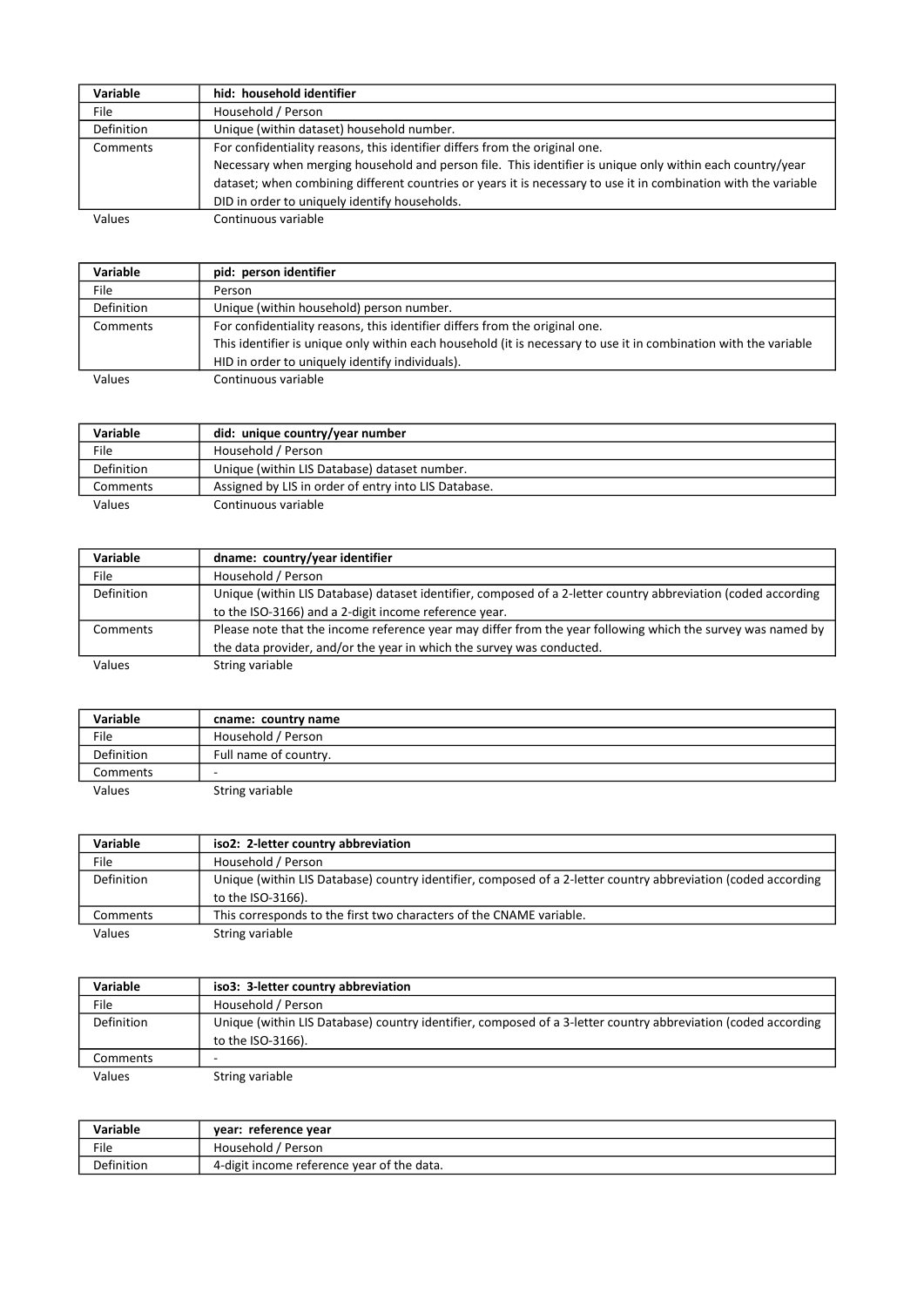| Comments | Please note that the income reference year may differ from the year following which the survey was named by    |
|----------|----------------------------------------------------------------------------------------------------------------|
|          | the data provider, and/or the year in which the survey was conducted. This corresponds to the year referred to |
|          | in the last two characters of the CNAME variable.                                                              |
| Values   | Continuous variable                                                                                            |

| Variable   | wave: data wave                                                                                             |
|------------|-------------------------------------------------------------------------------------------------------------|
| File       | Household / Person                                                                                          |
| Definition | Indicator of the LIS wave to which the dataset belongs.                                                     |
| Comments   | The LIS waves include datasets with the following income reference years:                                   |
|            | Historical Wave: before 1979                                                                                |
|            | Wave I: 1979-1982                                                                                           |
|            | Wave II: 1983-1987                                                                                          |
|            | Wave III: 1988-1992                                                                                         |
|            | Wave IV: 1993-1997                                                                                          |
|            | Wave V: 1998-2002                                                                                           |
|            | Wave VI: 2003-2005                                                                                          |
|            | Wave VII: 2006-2008                                                                                         |
|            | Wave VIII: 2009-2011                                                                                        |
|            | Wave IX: 2012-2014                                                                                          |
|            | Wave X: 2015-2017                                                                                           |
|            | Please note that the income reference year may differ from the year following which the survey was named by |
|            | the data provider, and/or the year in which the survey was conducted.                                       |
| Values     | 0 Historical Wave                                                                                           |
|            | 1 Wave I                                                                                                    |
|            | 2 Wave II                                                                                                   |
|            | 3 Wave III                                                                                                  |
|            | 4 Wave IV                                                                                                   |
|            | 5 Wave V                                                                                                    |
|            | 6 Wave VI                                                                                                   |
|            | 7 Wave VII                                                                                                  |
|            | 8 Wave VIII                                                                                                 |
|            | 9 Wave IX                                                                                                   |
|            | 10 Wave X                                                                                                   |
|            | 11 Wave XI                                                                                                  |
|            | 12 Wave XII                                                                                                 |
|            | 13 Wave XIII                                                                                                |

| Variable          | hpopwgt: household weight                                                                                       |
|-------------------|-----------------------------------------------------------------------------------------------------------------|
| File              | Household                                                                                                       |
| <b>Definition</b> | Population household cross-sectional weight: this weight inflates the result to reflect the total household     |
|                   | population covered by the dataset.                                                                              |
| Comments          | This variable is always filled for all observations.                                                            |
|                   | Always use the weight in your analysis in order to get results representative of the total population.          |
|                   | In case of multi-country analysis, the inflated weight should be chosen if each country is intended to count in |
|                   | the final results proportionately to its population size.                                                       |
|                   |                                                                                                                 |
| Values            | Continuous variable                                                                                             |

Variable | ppopwgt: person weight File Person Definition Population individual cross-sectional weight: this weight inflates the result to reflect the total individual population covered by the dataset. Comments This variable is always filled for all observations. In many datasets the individual and the household-level weight are the same. Always use the individual weight in your individual level analysis in order to get results representative of the total individual population. In case of multi-country analysis, the inflated weight should be chosen if each country is intended to count in the final results proportionately to its population size. Values Continuous variable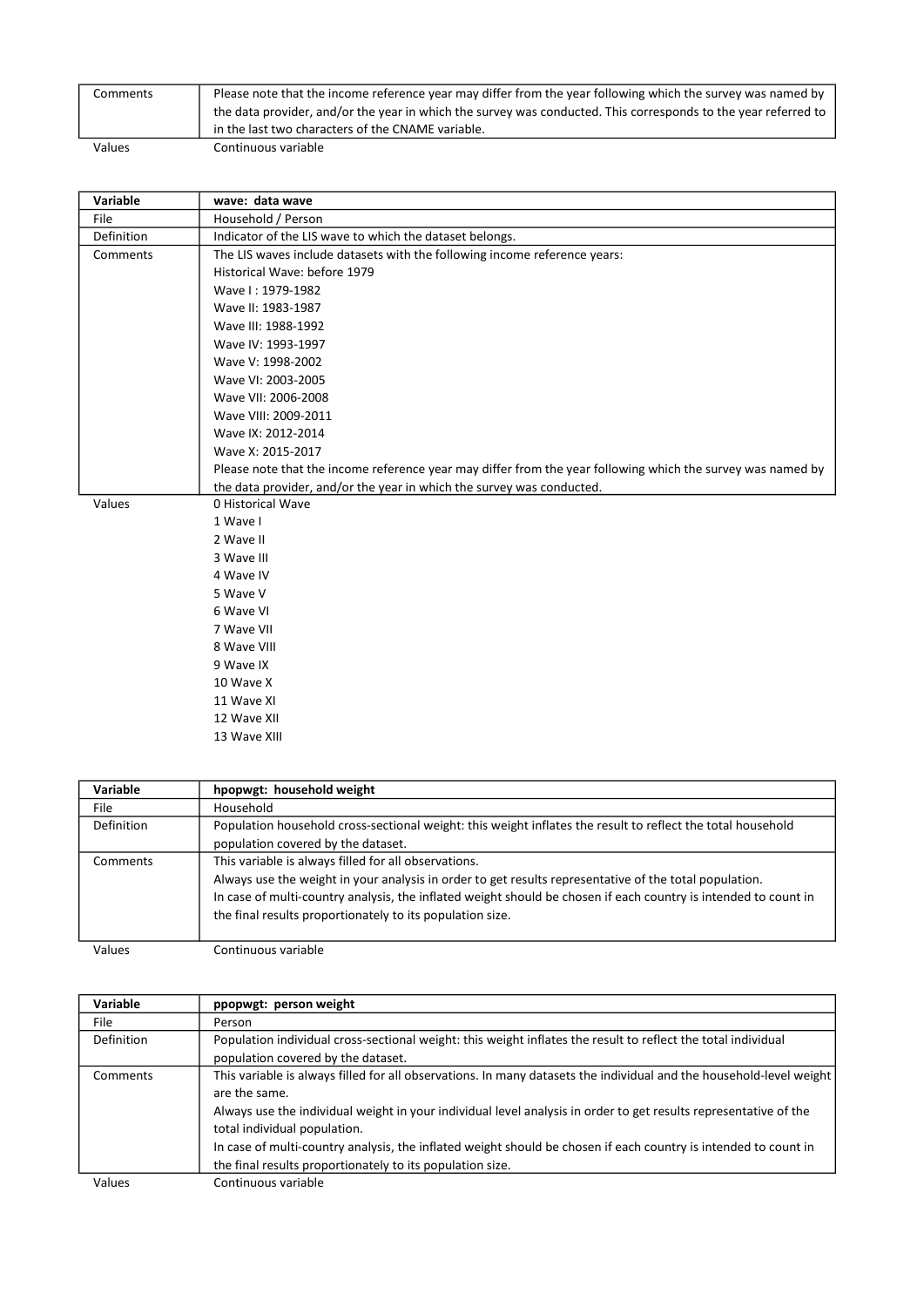| Variable          | hwgt: normalised household weight                                                                              |
|-------------------|----------------------------------------------------------------------------------------------------------------|
| File              | Household                                                                                                      |
| <b>Definition</b> | Household-level cross-sectional weight, normalised to 10,000 by country.                                       |
| Comments          | This variable is always filled for all observations.                                                           |
|                   | Always use the household weight in your household level analysis in order to get results representative of the |
|                   | total household population.                                                                                    |
|                   | In case of multi-country analysis, the normalized weight should be chosen if each country is intended to have  |
|                   | the same weight.                                                                                               |
| Values            | Continuous variable                                                                                            |

| <b>Variable</b> | pwgt: normalised person weight                                                                                                                                                                                                                                                                                                                                                                                                |
|-----------------|-------------------------------------------------------------------------------------------------------------------------------------------------------------------------------------------------------------------------------------------------------------------------------------------------------------------------------------------------------------------------------------------------------------------------------|
| File.           | Person                                                                                                                                                                                                                                                                                                                                                                                                                        |
| Definition      | Individual-level cross-sectional weight, normalised to 10,000 by country.                                                                                                                                                                                                                                                                                                                                                     |
| Comments        | This variable is always filled for all observations. In many datasets the individual and the household-level weight<br>are the same.<br>Always use the individual weight in your individual level analysis in order to get results representative of the<br>total individual population.<br>In case of multi-country analysis, the normalized weight should be chosen if each country is intended to have<br>the same weight. |
| Values          | Continuous variable                                                                                                                                                                                                                                                                                                                                                                                                           |

| Variable          | hwgta: additional household weight                                                                                                                                                                                                            |
|-------------------|-----------------------------------------------------------------------------------------------------------------------------------------------------------------------------------------------------------------------------------------------|
| <b>File</b>       | Household                                                                                                                                                                                                                                     |
| <b>Definition</b> | Additional household level weight calculated for a selected sub-sample of households.                                                                                                                                                         |
| Comments          | This variable contains an additional household level weight in case only part of the household sample has been<br>selected for some variables. This weight should be used only in connection with the sub-sample for which it was<br>created. |
| Values            | Continuous variable                                                                                                                                                                                                                           |

| Variable          | pwgta: additional person weight                                                                                  |
|-------------------|------------------------------------------------------------------------------------------------------------------|
| File              | Person                                                                                                           |
| <b>Definition</b> | Additional individual level weight calculated for a selected sub-sample of individuals.                          |
| Comments          | This variable contains an additional individual level weight in case only part of the individual sample has been |
|                   | selected for some variables.                                                                                     |
| Values            | Continuous variable                                                                                              |

| Variable    | currency: currency units                                                                                       |
|-------------|----------------------------------------------------------------------------------------------------------------|
| <b>File</b> | Household / Person                                                                                             |
| Definition  | Currency unit in which the money amounts are reported (this always corresponds to the local currency currently |
|             | in force in the country).                                                                                      |
| Comments    | Both the numerical codes and the 3-letter abbreviation come from the standard classification ISO 4217.         |
|             |                                                                                                                |
| Values      | 36 AUD - Australian Dollar                                                                                     |
|             | 40 ATS - Schilling (historic)                                                                                  |
|             | 56 BEF - Belgian franc (historic)                                                                              |
|             | 124 CAD - Canadian Dollar                                                                                      |
|             | 152 CLP - Chilean Peso                                                                                         |
|             | 156 CNY - Yuan Renminbi                                                                                        |
|             | 170 COP - Colombian Peso                                                                                       |
|             | 196 CYP - Cyprus Pound (historic)                                                                              |
|             | 203 CZK - Czech Koruna                                                                                         |
|             | 208 DKK - Danish Krone                                                                                         |
|             | 214 DOP - Dominican Peso                                                                                       |
|             | 233 EEK - Estonian Kroon (historic)                                                                            |
|             | 246 FIM - Markka (historic)                                                                                    |
|             | 250 FRF - French Franc (historic)                                                                              |
|             | 276 DEM - Deutsche Mark (historic)                                                                             |
|             | 300 GRD - Drachma (historic)                                                                                   |
|             |                                                                                                                |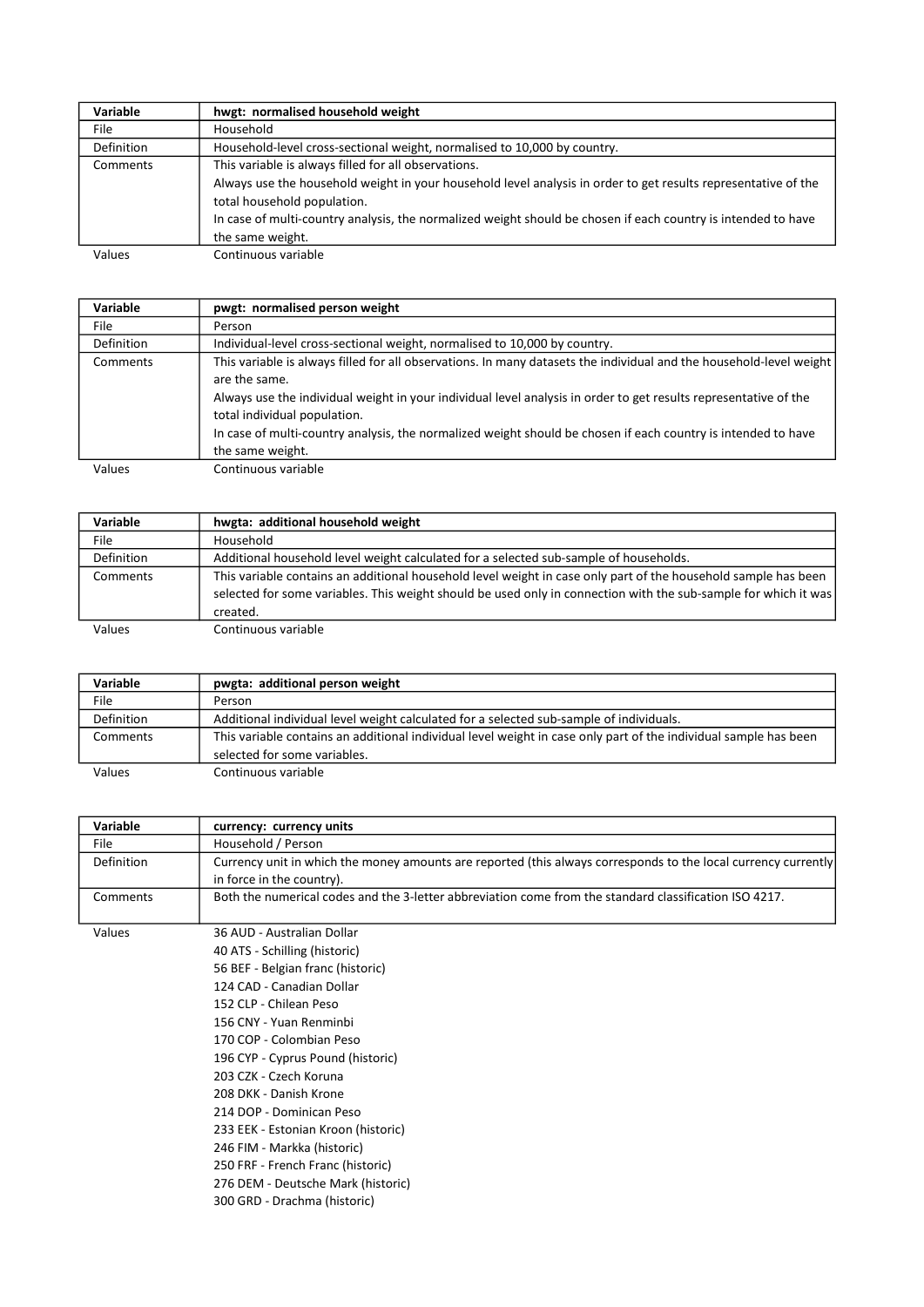320 GTQ - Quetzal 348 HUF - Forint 352 ISK - Icelandic Krona 356 INR - Indian Rupee 368 IQD - Iraqi Dinar 372 IEP - Irish Pound (historic) 376 ILS - New Israeli Sheqel 380 ITL - Italian Lira (historic) 392 JPY - Yen 400 JOD - Jordanian Dinar 410 KRW - Won 440 LTL - Lithuanian Litas (historic) 442 LUF - Luxembourg Franc (historic) 484 MXN - Mexican Peso 528 NLG - Netherlands Guilder (historic) 578 NOK - Norwegian Krone 590 PAB - Balboa 600 PYG - Guarani 604 PEN - Nuevo Sol 616 PLZ - old Zloty (historic) 642 ROL - old Leu (historic) 643 RUB - Russian Ruble 703 SKK - Slovak Koruna (historic) 704 VND - Vietnamese Dong 705 SIT - Tolar (historic) 710 ZAR - Rand 724 ESP - Spanish Peseta (historic) 752 SEK - Swedish Krona 756 CHF - Swiss Franc 788 TND - Tunisian Dinar 810 RUR - Russian Ruble (historic) 818 EGP - Egyptian Pound 826 GBP - Pound Sterling 840 USD - US Dollar 858 UYU - Peso Uruguayo 901 TWD - New Taiwan Dollar 902 ILP - Israeli Pound (historic) 903 MXP - old Mexican Peso (historic) 938 SDG - Sudanese Pound 941 RSD - Serbian Dinar 946 RON - Romanian Leu 952 XOF - Franc CFA BCEAO 978 EUR - Euro 981 GEL - Georgian Lari 985 PLN - Zloty 986 BRL - Brazilian Real

| Variable    | grossnet: gross/net income information                                                                                                                                                                                                                                                                                                                                                                                                                                             |
|-------------|------------------------------------------------------------------------------------------------------------------------------------------------------------------------------------------------------------------------------------------------------------------------------------------------------------------------------------------------------------------------------------------------------------------------------------------------------------------------------------|
| <b>File</b> | Household / Person                                                                                                                                                                                                                                                                                                                                                                                                                                                                 |
| Definition  | Information on whether the current incomes reported in the dataset are gross of taxes and social security<br>contributions (i.e. taxes and contributions fully captured), net (i.e. taxes and contributions not captured) or any<br>in-between situation (i.e. taxes and contributions insufficiently captured); in case they are gross, further<br>information was given (if available) on whether the taxes and social security contributions have been collected<br>or imputed. |
| Comments    |                                                                                                                                                                                                                                                                                                                                                                                                                                                                                    |
| Values      | 100 gross, taxes and contributions fully captured<br>110 gross, taxes and contributions collected<br>120 gross, taxes and contributions imputed<br>200 net, taxes and contributions not captured<br>300 mixed, taxes and contributions insufficiently captured<br>310 mixed, total income account for full taxes and contributions, subcomponents do not<br>320 mixed, total income does not account for full taxes and contributions                                              |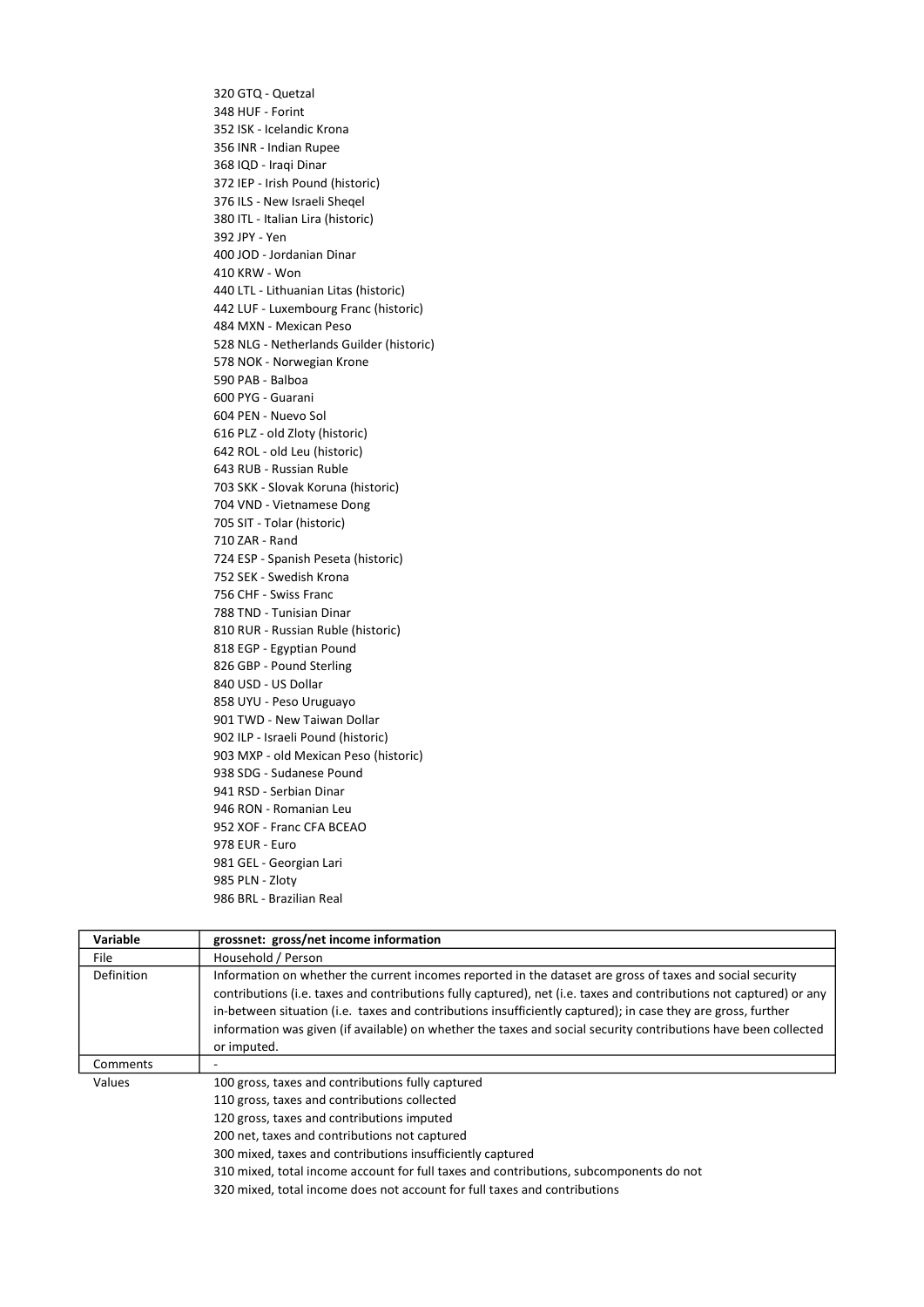| Variable    | fhimpu: household income imputation (dummy)                                                                                                                                                                                              |
|-------------|------------------------------------------------------------------------------------------------------------------------------------------------------------------------------------------------------------------------------------------|
| <b>File</b> | Household                                                                                                                                                                                                                                |
| Definition  | Dummy for full income imputation of at least one household member, i.e. incomes were fully imputed for one<br>or more household members (in most cases this corresponds to the cases when there has been partial unit non-<br>response). |
| Comments    |                                                                                                                                                                                                                                          |
| Values      | 0 no income imputation                                                                                                                                                                                                                   |
|             | 1 income imputation                                                                                                                                                                                                                      |

| Variable   | fpimpu: individual income imputation (dummy)                                                             |
|------------|----------------------------------------------------------------------------------------------------------|
| File       | Person                                                                                                   |
| Definition | Dummy for full income imputation of the household member, i.e. incomes were fully imputed (in most cases |
|            | this corresponds to partial unit non-response).                                                          |
| Comments   |                                                                                                          |
| Values     | 0 no income imputation                                                                                   |
|            | 1 income imputation                                                                                      |

| Variable   | region c: region                                                                                                                                                                                           |
|------------|------------------------------------------------------------------------------------------------------------------------------------------------------------------------------------------------------------|
| File       | Household                                                                                                                                                                                                  |
| Definition | Region of the residence of the household at the date of interview. Regions should refer to the administrative<br>divisions of the country (at a level higher than the municipality) or geographical areas. |
| Comments   | In European countries, this will typically include the Nomenclature of Territorial Units for Statistics (NUTS) at<br>the lowest level available in the data (NUTS2 or NUTS3).                              |
| Values     | Country-specific values                                                                                                                                                                                    |

| Variable          | rural: rural area (dummy)                                                                                                                                                                                                                                                                                                                                                                                    |
|-------------------|--------------------------------------------------------------------------------------------------------------------------------------------------------------------------------------------------------------------------------------------------------------------------------------------------------------------------------------------------------------------------------------------------------------|
| <b>File</b>       | Household                                                                                                                                                                                                                                                                                                                                                                                                    |
| <b>Definition</b> | Dummy for rural area. The classification of geographical areas into urban and rural follows the country-specific<br>guidelines (i.e. the urban/rural classification is not based on absolute numbers across all countries, but the<br>cutoff point changes from country to country and can change within the same country from year to year in<br>order to retain the individual country's classifications). |
| Comments          | Please note that the definition of rural area used in this variable may differ substantially from dataset to dataset  <br>(even for the same country across years); please look at the dataset specific documentation (variable label<br>and/or notes), as well as at the country-specific variables used for its construction (LOCSZ C and AREA C).                                                         |
| Values            | 0 not rural area                                                                                                                                                                                                                                                                                                                                                                                             |

1 rural area

| Variable          | locsz c: size of locality of residence                         |
|-------------------|----------------------------------------------------------------|
| File              | Household                                                      |
| <b>Definition</b> | Size of the locality: classification by number of inhabitants. |
| Comments          | ۰                                                              |
| Values            | Country-specific values                                        |

| Variable          | area c: type of area                                                                                                |
|-------------------|---------------------------------------------------------------------------------------------------------------------|
| File              | Household                                                                                                           |
| <b>Definition</b> | Other classifications of area such as type of area (metropolitan area, urban area, rural area), population density, |
|                   | degree of urbanization, or even linguistic region.                                                                  |
| Comments          |                                                                                                                     |
| Values            | Country-specific values                                                                                             |

| Variable   | own: owned/rented housing                         |
|------------|---------------------------------------------------|
| File       | Household                                         |
| Definition | Indicator of housing tenure (owned/rented/other). |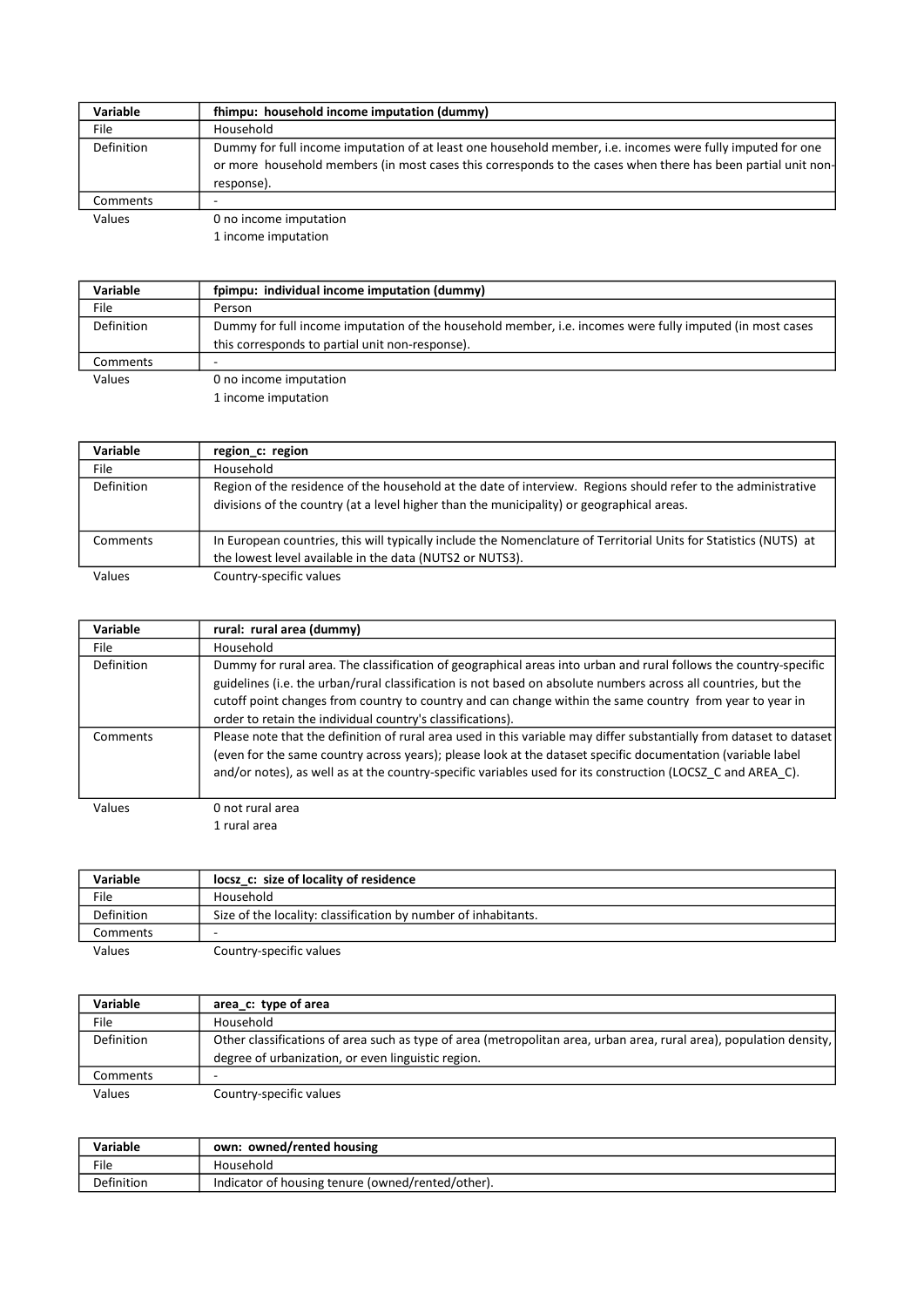| Comments | This variable mainly distinguishes between owned and not owned living quarters, but keeps additional detail      |
|----------|------------------------------------------------------------------------------------------------------------------|
|          | whenever available. If possible, a further distinction is made for homeowners into those who still have to repay |
|          | mortgage versus those who own outright, and for non owners a distinction is made between those who pay a         |
|          | rent (either at market price or subsidised) and those who do not (housing provided by employer, government or    |
|          | others, or illegal occupation).                                                                                  |
|          | Note that subsidised rent only flags those households that pay a rent lower than market price, but does not flag |
|          | households that just receive a housing subsidy/benefit/allowance.                                                |
| Values   | 100 owned                                                                                                        |
|          | 110 owned outright                                                                                               |
|          | 120 owned with mortgage                                                                                          |
|          | 200 not owned                                                                                                    |
|          | 210 rented                                                                                                       |
|          | 211 rented at market price                                                                                       |
|          | 212 subsidised rent                                                                                              |
|          | 220 free housing                                                                                                 |
|          | 221 employer provided housing                                                                                    |
|          | 222 government/public provided housing                                                                           |
|          | 223 provided by others                                                                                           |
|          | 224 illegal occupation                                                                                           |
|          |                                                                                                                  |

| Variable    | dweltyp: type of dwelling                               |
|-------------|---------------------------------------------------------|
| <b>File</b> | Household                                               |
| Definition  | Type of housing (building) where the household resides. |
| Comments    |                                                         |
| Values      | 100 house                                               |
|             | 110 detached house                                      |
|             | 120 non-detached house                                  |
|             | 200 multi-unit residential building                     |
|             |                                                         |

210 apartment/flat 220 other multi-unit 300 other type of dwelling 310 movable dwelling 320 informal dwelling

| Variable    | hhtype: household composition                                                                                 |
|-------------|---------------------------------------------------------------------------------------------------------------|
| <b>File</b> | Household                                                                                                     |
| Definition  | The composition of the household with respect to the head and following the definition of family nucleus that |
|             | includes married and cohabiting couples and considers only first-degree relationships between parents and     |
|             | children.                                                                                                     |
| Comments    | The household composition is identified only from the relationship to the household head of all household     |
|             | members (non household members are not considered). While the usual definition of family nucleus considers    |
|             | as children only children of the head who are unmarried and have no children, we consider all children        |
|             | regardless of their marital and parenthood status.                                                            |
| Values      | 100 one person household                                                                                      |
|             | 210 couple without children                                                                                   |
|             | 220 couple with children                                                                                      |
|             | 230 one parent with children                                                                                  |
|             | 310 couple without children and relatives                                                                     |
|             | 320 couple with children and relatives                                                                        |
|             | 330 one parent with children and relatives                                                                    |
|             | 400 relatives living together (no family nucleus)                                                             |
|             | 510 couple without children and nonrelatives                                                                  |
|             | 520 couple with children and nonrelatives                                                                     |
|             | 530 one parent with children and nonrelatives                                                                 |
|             | 610 couple without children and relatives and nonrelatives                                                    |
|             | 620 couple with children and relatives and nonrelatives                                                       |
|             | 630 one parent with children and relatives and nonrelatives                                                   |
|             | 700 relatives and nonrelatives living together (no family nucleus)                                            |
|             | 800 nonrelatives living together                                                                              |
|             | 900 head and other                                                                                            |
|             | 910 couple without children and other                                                                         |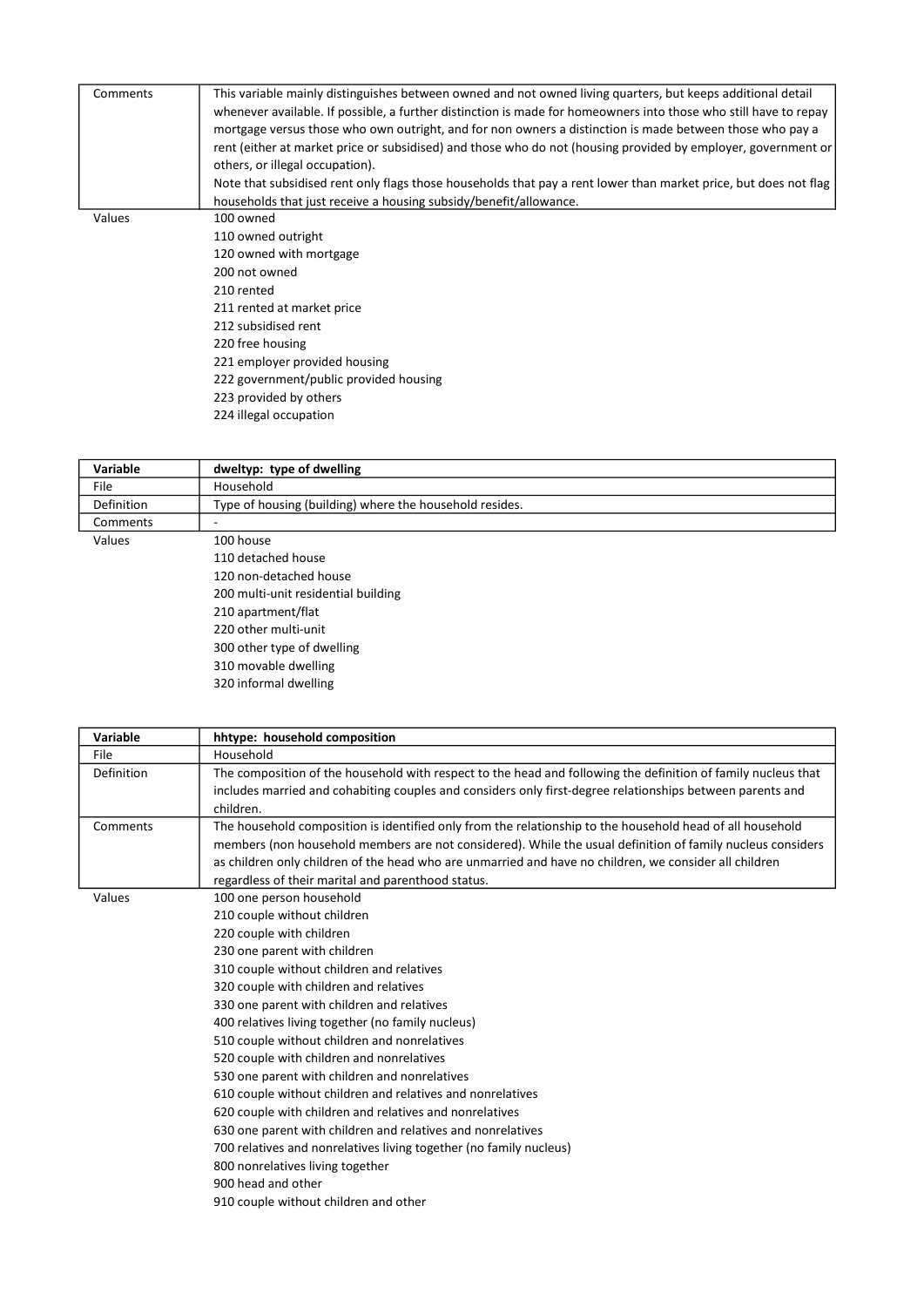### 920 couple with children and other 930 one parent with children and other

| Variable          | hpartner: head living with partner (dummy)                              |
|-------------------|-------------------------------------------------------------------------|
| File              | Household                                                               |
| <b>Definition</b> | Dummy for partnership of the head. Refers to co-residing partners only. |
| Comments          | -                                                                       |
| Values            | 0 head not living with partner                                          |
|                   | 1 head living with partner                                              |

| Variable   | nhhmem: number of household members                                                                               |
|------------|-------------------------------------------------------------------------------------------------------------------|
| File       | Household                                                                                                         |
| Definition | Number of household members.                                                                                      |
| Comments   | This is the counter used for all household composition counters below, as well as for the construction of the LIS |
|            | equivalence scale in all LIS Key Figures.                                                                         |
| Values     | Continuous variable                                                                                               |

| Variable          | nhhmem65: number of household members 65 or older |
|-------------------|---------------------------------------------------|
| File              | Household                                         |
| <b>Definition</b> | Number of household members aged 65 or older.     |
| Comments          | -                                                 |
| Values            | Continuous variable                               |

| Variable   | nhhmem17: number of household members 17 or younger |
|------------|-----------------------------------------------------|
| File       | Household                                           |
| Definition | Number of household members aged 17 or younger.     |
| Comments   |                                                     |
| Values     | Continuous variable                                 |

| <b>Variable</b>   | nhhmem13: number of household members 13 or younger |
|-------------------|-----------------------------------------------------|
| File              | Household                                           |
| <b>Definition</b> | Number of household members aged 13 or younger.     |
| Comments          | -                                                   |
| Values            | Continuous variable                                 |

| Variable          | nearn: number of household members with labour income                                                  |
|-------------------|--------------------------------------------------------------------------------------------------------|
| File              | Household                                                                                              |
| <b>Definition</b> | Number of household members with incomes from labour during the income reference period (see variables |
|                   | pilabour for the definition of labour income).                                                         |
| Comments          |                                                                                                        |
| Values            | Continuous variable                                                                                    |

| Variable    | relation: relationship to household head                                                                    |
|-------------|-------------------------------------------------------------------------------------------------------------|
| <b>File</b> | Person                                                                                                      |
| Definition  | Classification of household members according to their relationship to the head of the household.           |
| Comments    | The household head is the one designed by the data provider. Note that the head can be defined differently  |
|             | across datasets: from self-defined by household members to the person with highest individual income or the |
|             | person responsible for accommodation, etc. See country specific documentation for more details.             |
|             |                                                                                                             |
| Values      | 1000 head                                                                                                   |
|             | 2000 spouse/partner                                                                                         |
|             | 2100 spouse                                                                                                 |
|             | 2200 cohabiting partner                                                                                     |
|             | 3000 child                                                                                                  |
|             | 3100 own child (incl adopted)                                                                               |
|             | 3200 step-child                                                                                             |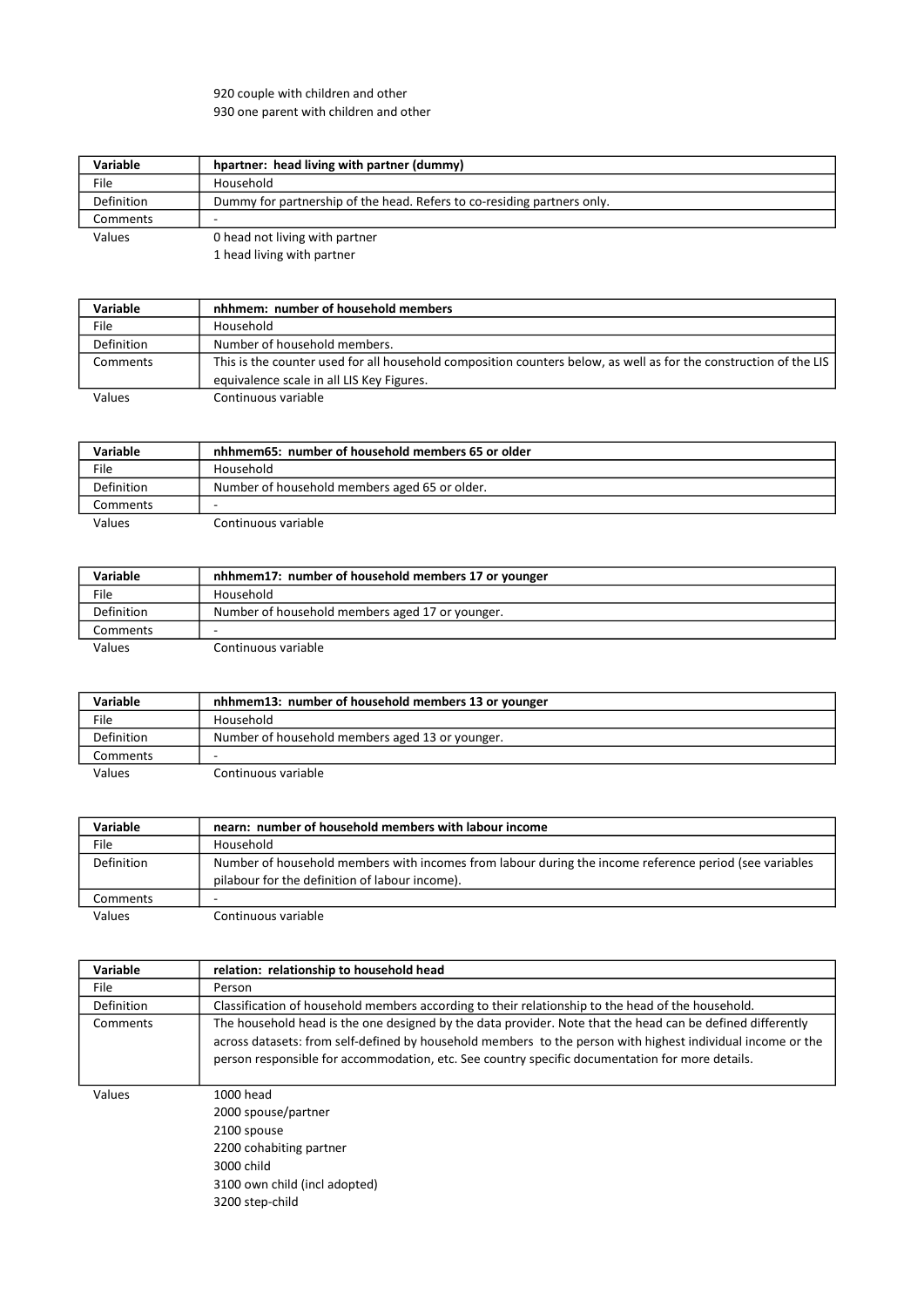3300 foster child 4000 other 4100 other relative 4110 spouse/partner of child 4120 grandchild or greatgrandchild (incl in-laws) 4130 parent/grandparent/ascendant (incl in-laws) 4131 parent/grandparent/ascendant 4132 parent/grandparent/ascendant-in-law 4140 siblings (incl in-laws) 4150 aunt/uncle 4160 nephew/niece 4170 cousin 4200 other non-relative 4210 housemate/roommate 4220 domestic employee and his/her family 4230 guest/visitor/boarder/lodger

| Variable          | partner: living with partner (dummy)                                                                              |
|-------------------|-------------------------------------------------------------------------------------------------------------------|
| File              | Person                                                                                                            |
| <b>Definition</b> | Dummy for partnership. Refers to co-residing partners only.                                                       |
| Comments          | Includes all cohabiting couples: married, in a registered partnership or without a formal relationship. Please be |
|                   | aware that the information is often available only for head and spouse.                                           |
| Values            | 0 not living with partner                                                                                         |
|                   | 1 living with partner                                                                                             |

| Variable    | parents: living with parents                                                           |
|-------------|----------------------------------------------------------------------------------------|
| <b>File</b> | Person                                                                                 |
| Definition  | Classification of household members according to the co-residence with their parents.  |
| Comments    | Please be aware that the information is often available only for children of the head. |
| Values      | 100 living with parent(s)                                                              |
|             | 110 living with one parent                                                             |
|             | 120 living with two parents                                                            |
|             | 200 not living with parent(s)                                                          |

| Variable   | nchildren: number of own children living in household                             |
|------------|-----------------------------------------------------------------------------------|
| File       | Person                                                                            |
| Definition | Number of own children living in the same household                               |
| Comments   | Please be aware that the information is often available only for head and spouse. |
| Values     | Continuous variable                                                               |

| Variable          | ageyoch: age of youngest own child living in household                            |
|-------------------|-----------------------------------------------------------------------------------|
| File              | Person                                                                            |
| <b>Definition</b> | Age of youngest own child living in the household.                                |
| Comments          | Please be aware that the information is often available only for head and spouse. |
| Values            | Continuous variable                                                               |

| Variable   | age: age in years                                                                               |
|------------|-------------------------------------------------------------------------------------------------|
| File       | Person                                                                                          |
| Definition | Age in years.                                                                                   |
| Comments   | When original data provide age in intervals, values given are the lowest value of the interval. |
| Values     | Continuous variable                                                                             |

| <b>Variable</b>   | sex: gender                                       |
|-------------------|---------------------------------------------------|
| File              | Person                                            |
| <b>Definition</b> | Classification of persons according to their sex. |
| Comments          | -                                                 |
| Values            | male                                              |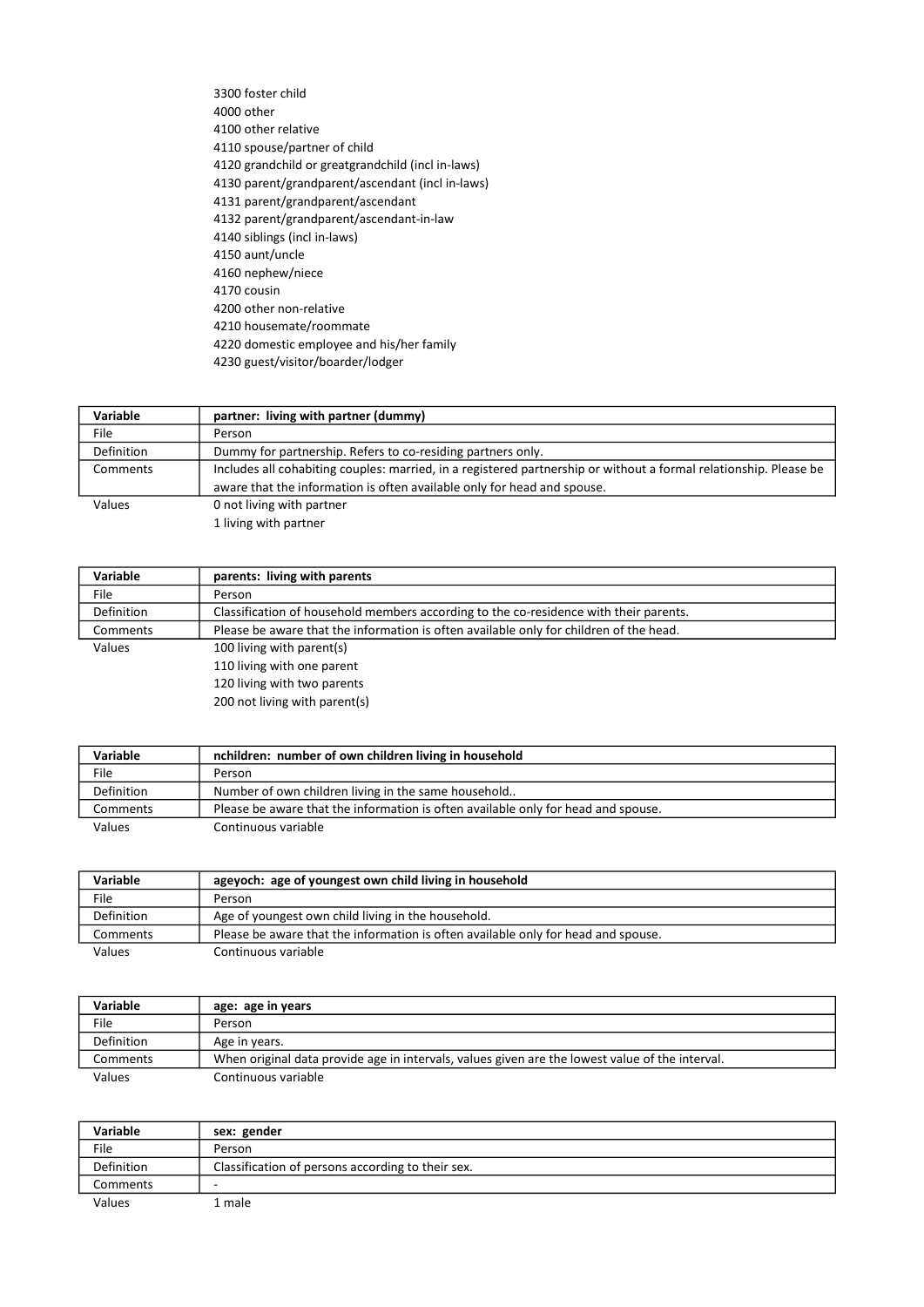#### 2 female

| Variable   | marital: marital status                                                                                                                                                                                                                                                                                                                                                                                                                                                                                                                                                                                                                                                                                                                                                                                                                                                                                                                                                                                                                                                                             |
|------------|-----------------------------------------------------------------------------------------------------------------------------------------------------------------------------------------------------------------------------------------------------------------------------------------------------------------------------------------------------------------------------------------------------------------------------------------------------------------------------------------------------------------------------------------------------------------------------------------------------------------------------------------------------------------------------------------------------------------------------------------------------------------------------------------------------------------------------------------------------------------------------------------------------------------------------------------------------------------------------------------------------------------------------------------------------------------------------------------------------|
| File       | Person                                                                                                                                                                                                                                                                                                                                                                                                                                                                                                                                                                                                                                                                                                                                                                                                                                                                                                                                                                                                                                                                                              |
| Definition | Classification of persons according to their marital status, as provided in relation to the marriage laws or<br>customs of the country.                                                                                                                                                                                                                                                                                                                                                                                                                                                                                                                                                                                                                                                                                                                                                                                                                                                                                                                                                             |
| Comments   | Marital status will in general correspond to the de jure situation (i.e. the situation with respect to legal unions -<br>whether marriage or registered unions), but can also refer to some customary consensual unions in case they<br>are based on generally accepted and agreed upon norms and regulations as established by common practice. As<br>a result, whereas for most datasets the "married/in union" overall category only refers to the de jure unions<br>(code 110), for some others it can also refer to consensual unions (code 120). Users interested in partnership<br>status including both the de jure and the de facto situations (i.e. any consensual union) should use the variable<br>PARTNER instead.<br>Note that in case the 100s codes refer to both the de jure and de facto situations, then code 210 ("never<br>married/not in union") will in practice capture those who were never in a de jure union (never married or in a<br>registered union) and who are not CURRENTLY in a consensual union (as information on cohabitation history is<br>rarely provided). |
| Values     | 100 married/in union<br>110 married<br>120 in consensual union<br>200 not married/not in union<br>210 never married/not in union<br>220 formerly married/in union<br>221 separated<br>222 divorced<br>223 widowed                                                                                                                                                                                                                                                                                                                                                                                                                                                                                                                                                                                                                                                                                                                                                                                                                                                                                   |

| <b>Variable</b> | immigr: immigrant (dummy)                                                                                                                                                                                                                                                                                                                                                                                                                           |
|-----------------|-----------------------------------------------------------------------------------------------------------------------------------------------------------------------------------------------------------------------------------------------------------------------------------------------------------------------------------------------------------------------------------------------------------------------------------------------------|
| File            | Person                                                                                                                                                                                                                                                                                                                                                                                                                                              |
| Definition      | This variable captures information on whether the individual is an immigrant in the country of the survey.<br>Are considered immigrants all persons who have the country of the survey as country of usual residence and (in<br>order of priority):<br>- whom the data provider defined as immigrants;<br>- who self-define them-selves as immigrants;<br>- who are the citizen/national of another country;<br>- who were born in another country. |
| Comments        | Please note that the definition of immigrant used in this variable may differ substantially from dataset to<br>dataset; please look at the dataset specific documentation (variable label and/or notes), as well as at the<br>variables used for its construction (citizen, ctrybrth, yrsresid, ethnic c and immig c).                                                                                                                              |
| Values          | 0 not immigrant<br>1 immigrant                                                                                                                                                                                                                                                                                                                                                                                                                      |

| <b>Variable</b> | citizen: citizenship                                                                                                                                                                                                                                                                                                                         |
|-----------------|----------------------------------------------------------------------------------------------------------------------------------------------------------------------------------------------------------------------------------------------------------------------------------------------------------------------------------------------|
| File            | Person                                                                                                                                                                                                                                                                                                                                       |
| Definition      | This variable captures information on whether the individual is a citizen of the country of the survey.                                                                                                                                                                                                                                      |
| Comments        | The ordering/names of countries within the continents is based on the alphanumeric ISO 3166 classification.<br>Please note that citizenship may differ from nationality defined as the individual's country of origin (relationship)<br>between a respondent and his/her state of origin, culture, association, affiliation and/or loyalty). |
| Values          | 1000 citizen of the country of the survey<br>1100 one citizenship<br>1200 dual citizenship<br>1300 naturalized citizen<br>2000 non-citizen<br>2100 Africa                                                                                                                                                                                    |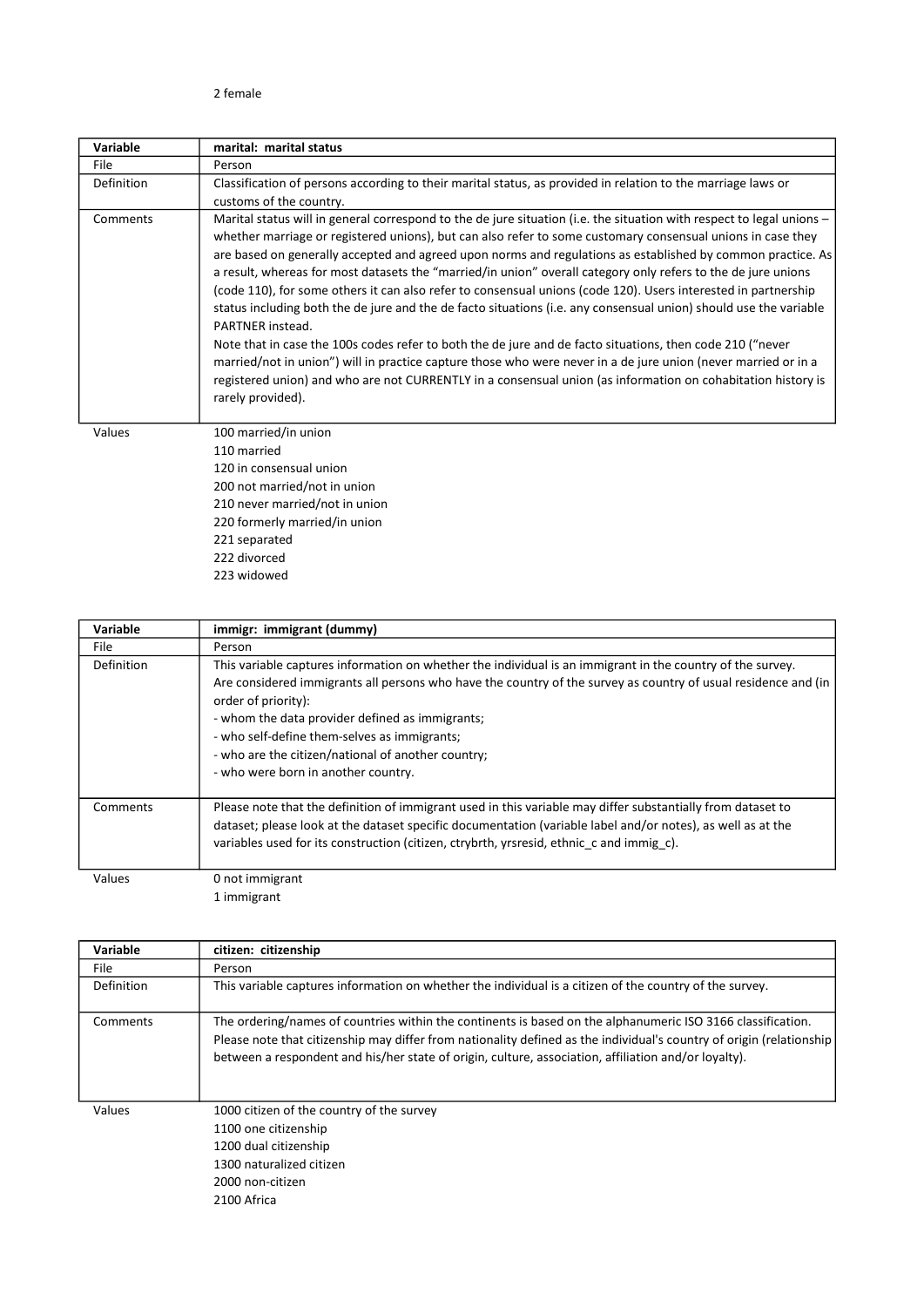2101 Eastern Africa 2102 Middle Africa 2103 Northern Africa 2104 Southern Africa 2105 Western Africa 2106 Middle, Eastern and Southern Africa 2107 Middle, Eastern, Western and Southern Africa 2111 Burundi 2112 Comoros 2113 Djibouti 2114 Eritrea 2115 Ethiopia 2116 Kenya 2117 Madagascar 2118 Malawi 2119 Mauritius 2121 Mayotte 2122 Mozambique 2123 Reunion 2124 Rwanda 2125 Seychelles 2126 Somalia 2127 Uganda 2128 United Republic of Tanzania 2129 Zambia 2131 Zimbabwe 2141 Angola 2142 Cameroon 2143 Central African Republic 2144 Chad 2145 Congo 2146 Democratic Republic of the Congo(formerly Zaire) 2147 Equatorial Guinea 2148 Gabon 2149 Sao Tome and Principe 2161 Algeria 2162 Egypt 2163 Libyan Arab Jamahiriya 2164 Morocco 2165 Sudan 2166 Tunisia 2167 Western Sahara, Non-Self Gov. Territory 2171 Botswana 2172 Lesotho 2173 Namibia 2174 South Africa 2175 Swaziland 2181 Benin 2182 Burkina Faso 2183 Cape Verde 2184 Cote d'Ivoire 2185 Gambia 2186 Ghana 2187 Guinea 2188 Guinea-Bissau 2189 Liberia 2191 Mali 2192 Mauritania 2193 Niger 2194 Nigeria 2195 Senegal 2196 Sierra Leone 2197 Saint Helena(U.K.), Non-Self Gov. Territory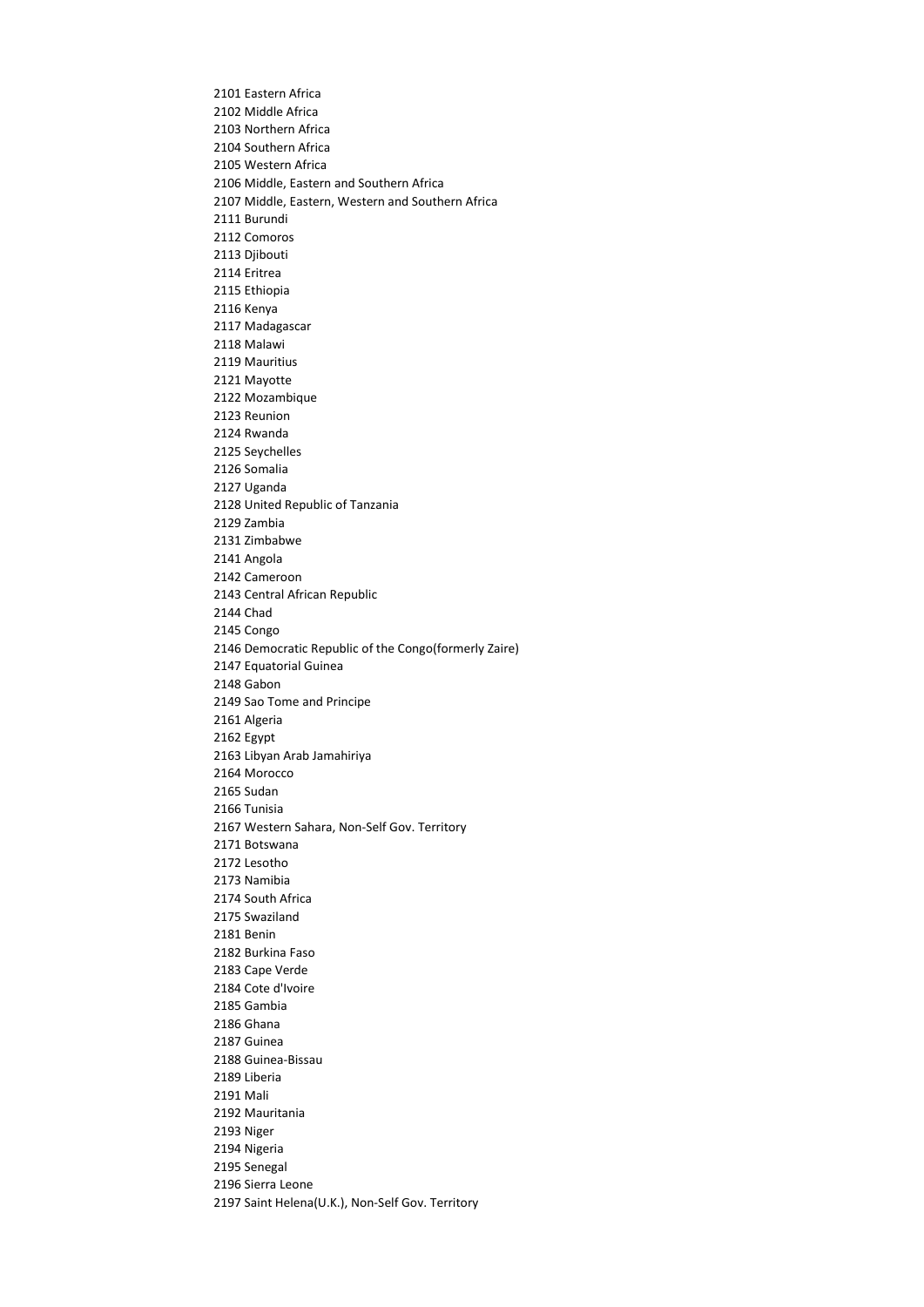2198 Togo 2200 Americas 2201 Caribbean 2202 Central America 2203 South America 2204 Northern America 2205 Central and South America 2206 Caribbean, Central and South America 2211 Antigua and Barbuda 2212 Aruba 2213 Bahamas 2214 Barbados 2215 Cuba 2216 Dominica 2217 Dominican Republic 2218 Grenada 2219 Guadeloupe 2221 Haiti 2222 Jamaica 2223 Martinique 2224 Netherlands Antilles 2225 Puerto Rico 2226 Saint-Barthelemy 2227 Saint Kitts and Nevis 2228 Saint Lucia 2229 Saint Martin (French part) 2231 Saint Vincent and the Grenadines 2232 Trinidad and Tobago 2233 Anguilla (U.K.), Non-Self Gov. Territory 2234 British Virgin Islands (U.K.), Non-Self Gov. Territory 2235 Cayman Islands (U.K.), Non-Self Gov. Territory 2236 Montserrat (U.K.), Non-Self Gov. Territory 2237 Turks and Caicos Islands (U.K.), Non-Self Gov. Territory 2238 United States Virgin Islands (U.S.A.), Non-Self Gov. Territory 2241 Belize 2242 Costa Rica 2243 El Salvador 2244 Guatemala 2245 Honduras 2246 Mexico 2247 Nicaragua 2248 Panama 2261 Argentina 2262 Bolivia 2263 Brazil 2264 Chile 2265 Colombia 2266 Ecuador 2267 French Guiana 2268 Guyana 2269 Paraguay 2271 Peru 2272 Suriname 2273 Uruguay 2274 Venezuela 2275 Falkland Islands (Malvinas) (U.K.), Non-Self Gov. Territory 2281 Canada 2282 Greenland 2283 United States of America 2284 Saint Pierre and Miquelon 2285 Bermuda (U.K.), Non-Self Gov. Territory 2300 Asia 2301 Central Asia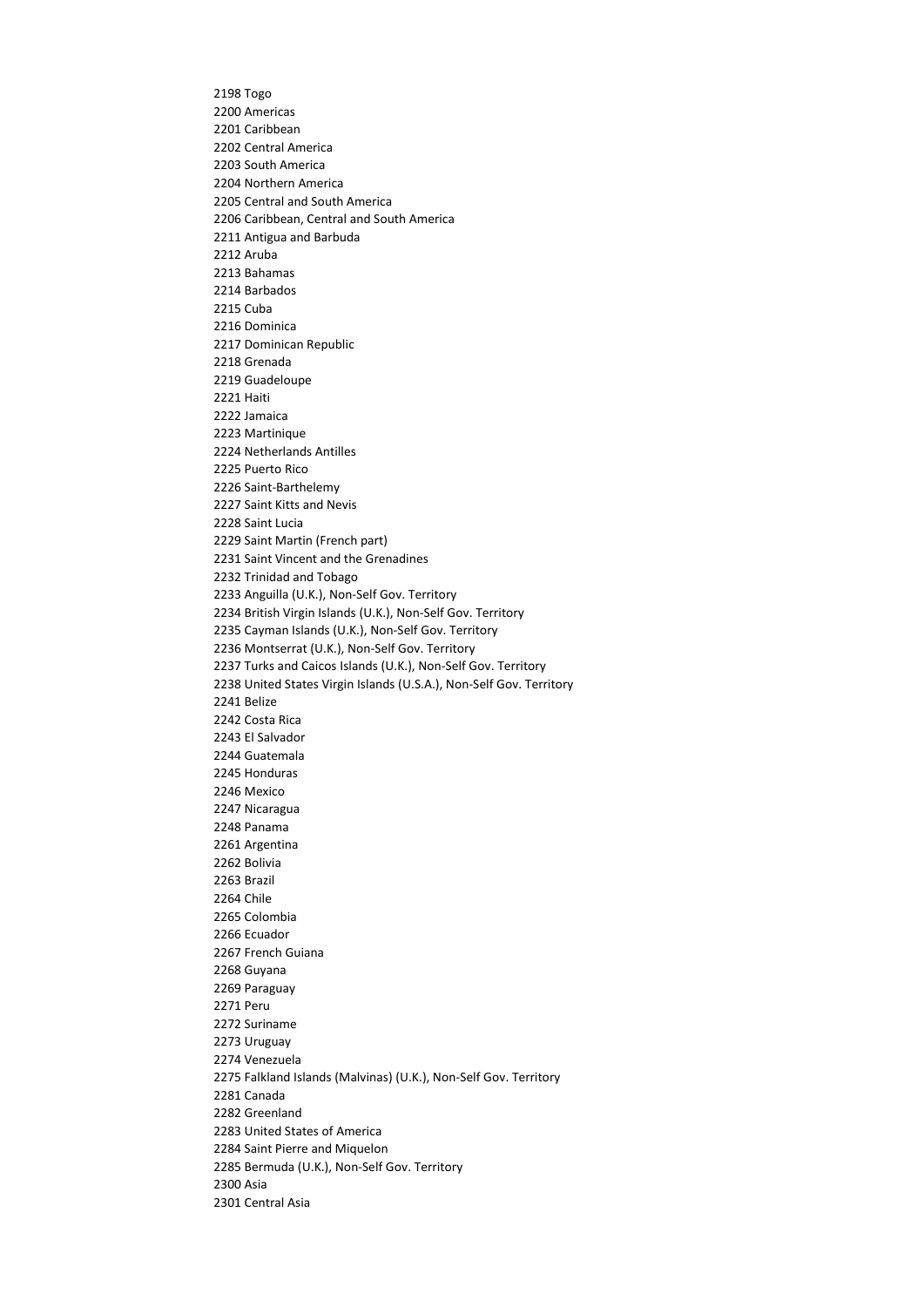2302 Eastern Asia 2303 Southern Asia 2304 South-Eastern Asia 2305 Western Asia 2311 Kazakhstan 2312 Kyrgyzstan 2313 Tajikistan 2314 Turkmenistan 2315 Uzbekistan 2321 China 2322 Hong Kong, Special Admin. Region of China 2323 Macao Special Admin. Region of China 2324 Democratic People's Republic of Korea 2325 Japan 2326 Mongolia 2327 Republic of Korea 2328 Taiwan 2331 Afghanistan 2332 Bangladesh 2333 Bhutan 2334 India 2335 Iran(Islamic Republic of) 2336 Maldives 2337 Nepal 2338 Pakistan 2339 Sri Lanka 2341 British Indian Ocean Territory 2351 Brunei Darussalam 2352 Cambodia 2353 Indonesia 2354 Lao People's Democratic Republic 2355 Malaysia 2356 Myanmar 2357 Philippines 2358 Singapore 2359 Thailand 2361 Timor-Leste 2362 Viet Nam 2371 Armenia 2372 Azerbaijan 2373 Bahrain 2374 Cyprus 2375 Georgia 2376 Iraq 2377 Israel 2378 Jordan 2379 Kuwait 2381 Lebanon 2382 Occupied Palestinian Territory 2383 Oman 2384 Qatar 2385 Saudi Arabia 2386 Syrian Arab Republic 2387 Turkey 2388 United Arab Emirates 2389 Yemen 2391 Kurdistan 2400 Europe 2401 European Union 2402 Old EU-15 countries 2403 New EU countries 2404 BE-NL-LUX 2405 Non-EU countries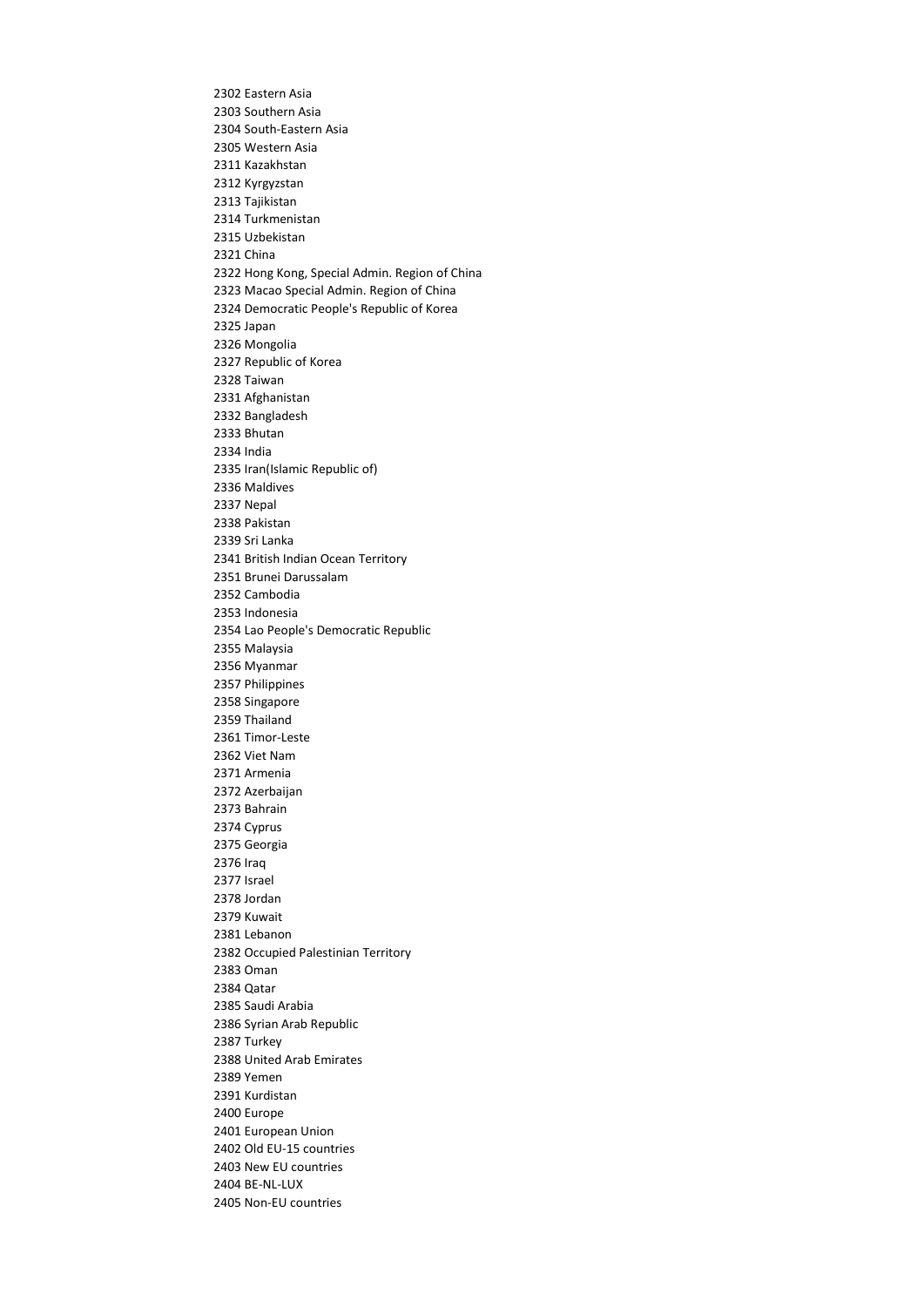2406 Eastern Europe 2411 Belarus 2412 Bulgaria 2413 Czech Republic 2414 Hungary 2415 Poland 2416 Republic of Moldova 2417 Romania 2418 Russian Federation 2419 Slovakia 2421 Ukraine 2422 Czechoslovakia (ceased to exist 1992) 2431 Aland Islands 2432 Channel Islands 2433 Denmark 2434 Estonia 2435 Faeroe Islands 2436 Finland 2437 Guernsey 2438 Iceland 2439 Ireland 2441 Isle of Man 2442 Jersey 2443 Latvia 2444 Lithuania 2445 Norway 2446 Svalbard and Jan Mayen Islands 2447 Sweden 2448 United Kingdom of Great Britain and Northern Ireland 2451 Albania 2452 Andorra 2453 Bosnia and Herzegovina 2454 Croatia 2455 Greece 2456 Holy See 2457 Italy 2458 Kosovo 2459 Malta 2461 Montenegro 2462 Portugal 2463 San Marino 2464 Serbia 2465 Slovenia 2466 Spain 2467 Macedonia 2468 FRY/State Union of Serbia and Montenegro (ceased to exist in 2003/2006) 2469 Federal People's Republic of Yugoslavia (ceased to exist 1992) 2471 Gibraltar(U.K.), Non-Self Gov. Territory 2481 Austria 2482 Belgium 2483 France 2484 Germany 2485 Liechtenstein 2486 Luxembourg 2487 Monaco 2488 Netherlands 2489 Switzerland 2500 Oceania 2501 Australia and New Zealand 2502 Melanesia 2503 Micronesia 2504 Polynesia 2511 Australia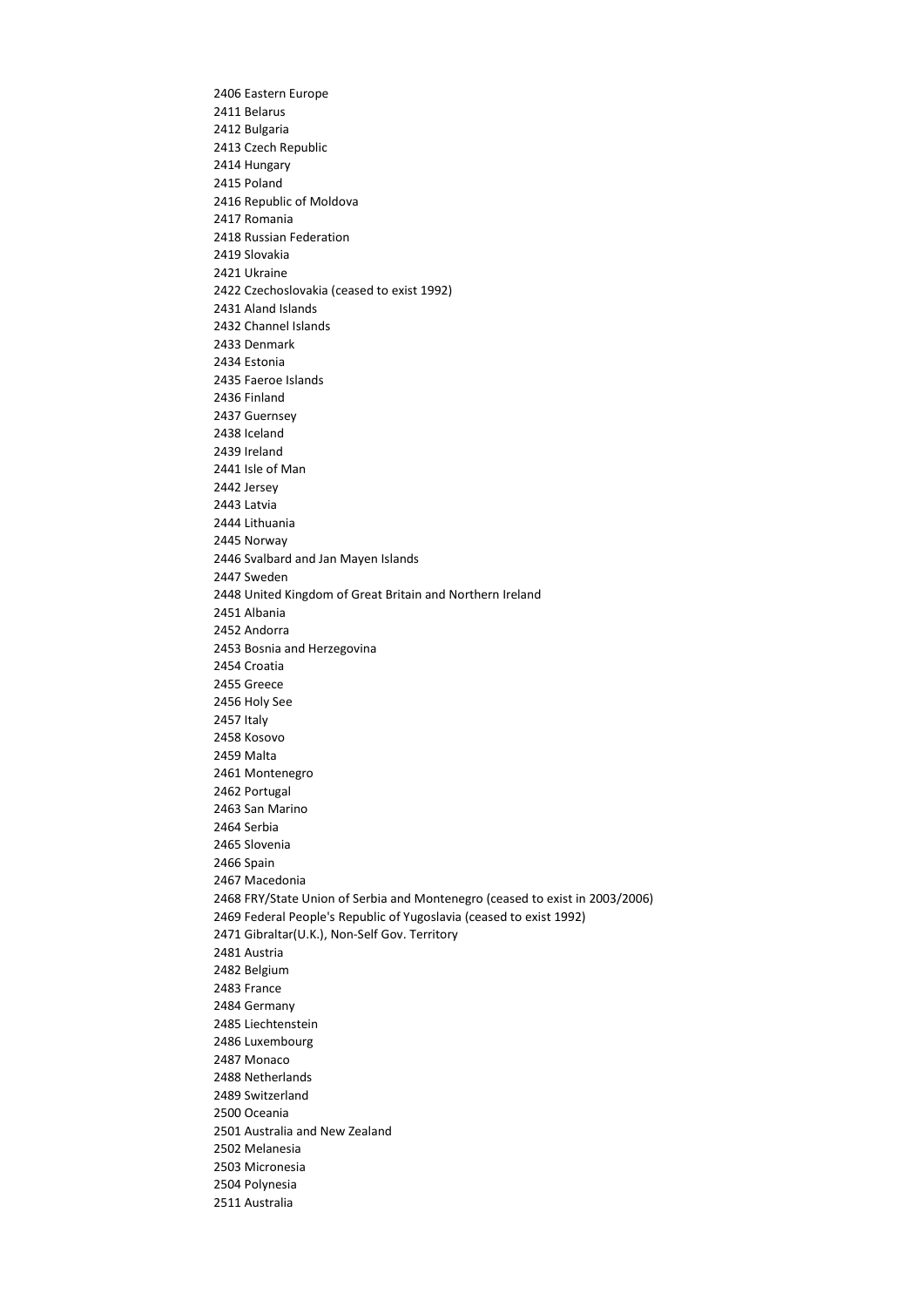2512 New Zealand 2513 Norfolk Island 2521 Fiji 2522 Papua New Guinea 2523 Solomon Islands 2524 Vanuatu 2525 New Caledonia (France), Non-Self Gov. Territory 2531 Kiribati 2532 Marshall Islands 2533 Micronesia (Federated States of) 2534 Nauru 2535 Northern Mariana Islands 2536 Palau 2537 Guam (U.S.A.), Non-Self Gov. Territory 2541 Cook Islands 2542 French Polynesia 2543 Niue 2544 Samoa 2545 Tonga 2546 Tuvalu 2547 Wallis and Futuna Islands 2548 American Samoa (U.S.A.), Non-Self Gov. Territory 2549 Pitcairn (U.K.), Non-Self Gov. Territory 2551 Tokelau (New Zealand), Non-Self Gov. Territory 2800 stateless 2913 Middle East 2914 Middle East and North Africa

| Variable   | ctrybrth: country of birth                                                     |
|------------|--------------------------------------------------------------------------------|
| File       | Person                                                                         |
| Definition | Information provided by the respondent about the country where h/she was born. |
| Comments   |                                                                                |
| Values     | 1000 born in the country                                                       |
|            | 1100 born in mainland                                                          |
|            | 1200 born in country's territory                                               |
|            | 1300 born within former borders                                                |
|            | 2000 born outside the country                                                  |
|            | 2100 Africa                                                                    |
|            | 2101 Eastern Africa                                                            |
|            | 2102 Middle Africa                                                             |
|            | 2103 Northern Africa                                                           |
|            | 2104 Southern Africa                                                           |
|            | 2105 Western Africa                                                            |
|            | 2106 Middle, Eastern and Southern Africa                                       |
|            | 2107 Middle, Eastern, Western and Southern Africa                              |
|            | 2111 Burundi                                                                   |
|            | 2112 Comoros                                                                   |
|            | 2113 Djibouti                                                                  |
|            | 2114 Eritrea                                                                   |
|            | 2115 Ethiopia                                                                  |
|            | 2116 Kenya                                                                     |
|            | 2117 Madagascar                                                                |
|            | 2118 Malawi                                                                    |
|            | 2119 Mauritius                                                                 |
|            | 2121 Mayotte                                                                   |
|            | 2122 Mozambique                                                                |
|            | 2123 Reunion                                                                   |
|            | 2124 Rwanda                                                                    |
|            | 2125 Seychelles                                                                |
|            | 2126 Somalia                                                                   |
|            | 2127 Uganda                                                                    |
|            | 2128 United Republic of Tanzania                                               |
|            |                                                                                |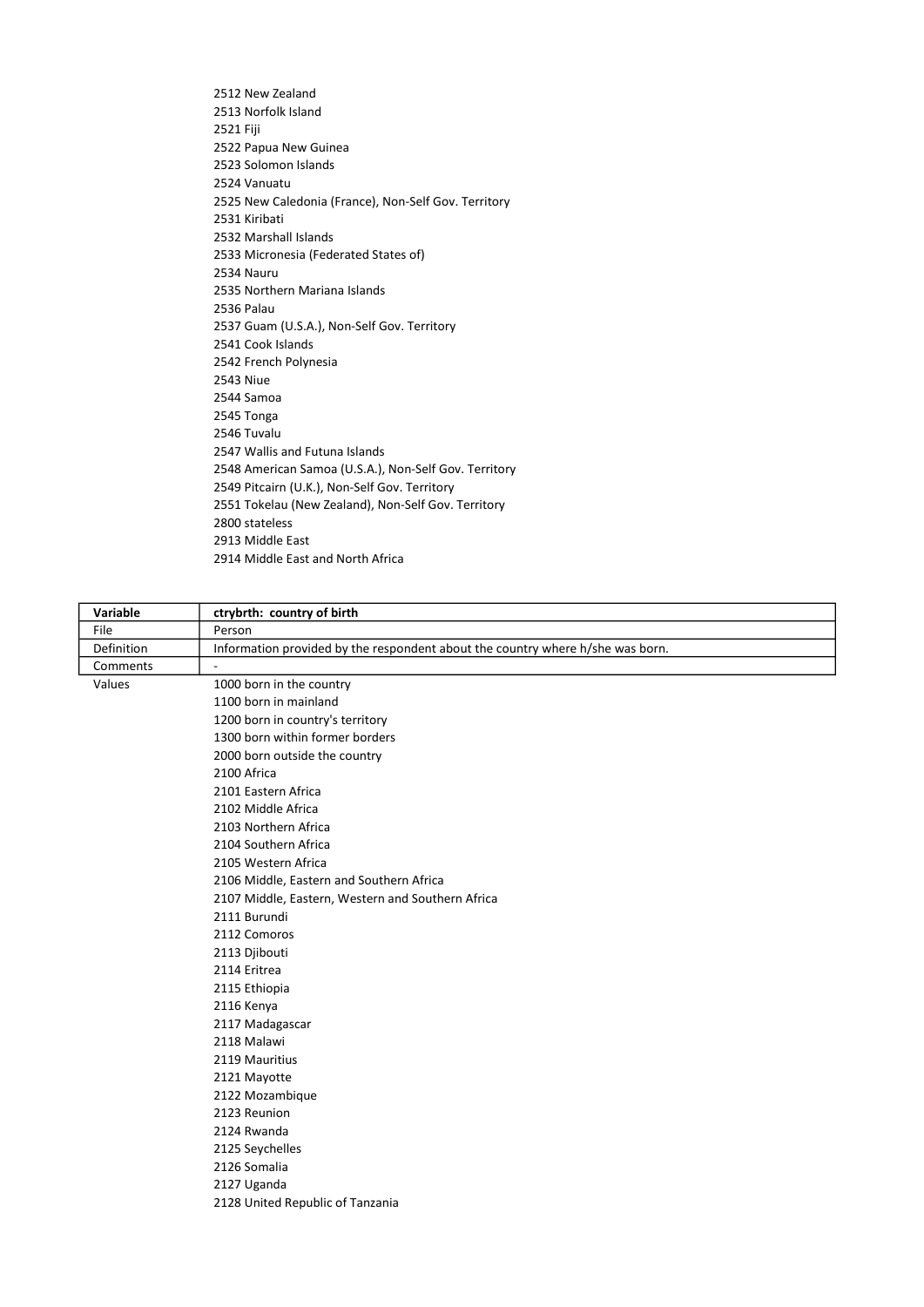2129 Zambia 2131 Zimbabwe 2141 Angola 2142 Cameroon 2143 Central African Republic 2144 Chad 2145 Congo 2146 Democratic Republic of the Congo(formerly Zaire) 2147 Equatorial Guinea 2148 Gabon 2149 Sao Tome and Principe 2161 Algeria 2162 Egypt 2163 Libyan Arab Jamahiriya 2164 Morocco 2165 Sudan 2166 Tunisia 2167 Western Sahara, Non-Self Gov. Territory 2171 Botswana 2172 Lesotho 2173 Namibia 2174 South Africa 2175 Swaziland 2181 Benin 2182 Burkina Faso 2183 Cape Verde 2184 Cote d'Ivoire 2185 Gambia 2186 Ghana 2187 Guinea 2188 Guinea-Bissau 2189 Liberia 2191 Mali 2192 Mauritania 2193 Niger 2194 Nigeria 2195 Senegal 2196 Sierra Leone 2197 Saint Helena(U.K.), Non-Self Gov. Territory 2198 Togo 2200 Americas 2201 Caribbean 2202 Central America 2203 South America 2204 Northern America 2205 Central and South America 2206 Caribbean, Central and South America 2211 Antigua and Barbuda 2212 Aruba 2213 Bahamas 2214 Barbados 2215 Cuba 2216 Dominica 2217 Dominican Republic 2218 Grenada 2219 Guadeloupe 2221 Haiti 2222 Jamaica 2223 Martinique 2224 Netherlands Antilles 2225 Puerto Rico 2226 Saint-Barthelemy 2227 Saint Kitts and Nevis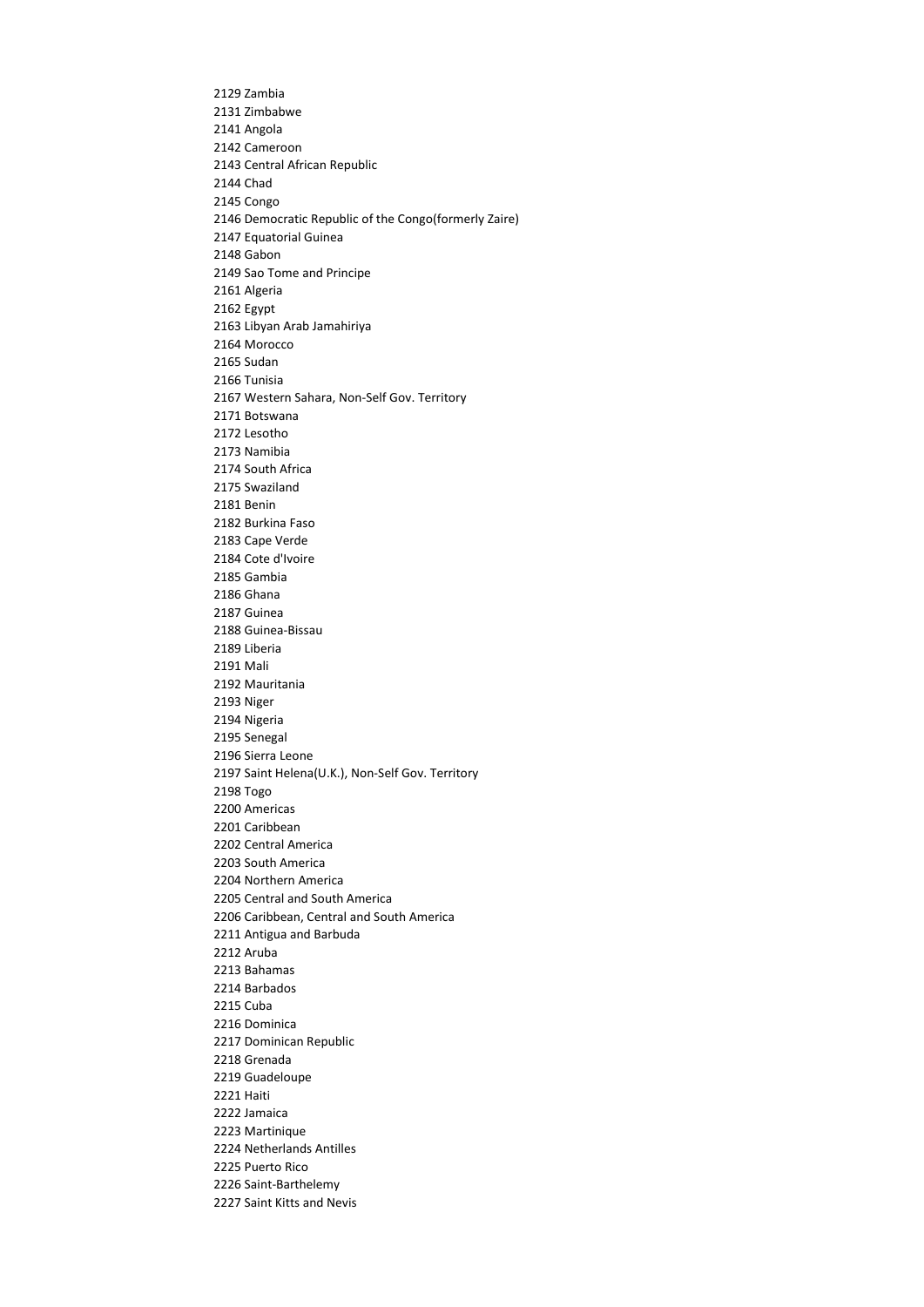2228 Saint Lucia 2229 Saint Martin (French part) 2231 Saint Vincent and the Grenadines 2232 Trinidad and Tobago 2233 Anguilla (U.K.), Non-Self Gov. Territory 2234 British Virgin Islands (U.K.), Non-Self Gov. Territory 2235 Cayman Islands (U.K.), Non-Self Gov. Territory 2236 Montserrat (U.K.), Non-Self Gov. Territory 2237 Turks and Caicos Islands (U.K.), Non-Self Gov. Territory 2238 United States Virgin Islands (U.S.A.), Non-Self Gov. Territory 2241 Belize 2242 Costa Rica 2243 El Salvador 2244 Guatemala 2245 Honduras 2246 Mexico 2247 Nicaragua 2248 Panama 2261 Argentina 2262 Bolivia 2263 Brazil 2264 Chile 2265 Colombia 2266 Ecuador 2267 French Guiana 2268 Guyana 2269 Paraguay 2271 Peru 2272 Suriname 2273 Uruguay 2274 Venezuela 2275 Falkland Islands (Malvinas) (U.K.), Non-Self Gov. Territory 2281 Canada 2282 Greenland 2283 United States of America 2284 Saint Pierre and Miquelon 2285 Bermuda (U.K.), Non-Self Gov. Territory 2300 Asia 2301 Central Asia 2302 Eastern Asia 2303 Southern Asia 2304 South-Eastern Asia 2305 Western Asia 2311 Kazakhstan 2312 Kyrgyzstan 2313 Tajikistan 2314 Turkmenistan 2315 Uzbekistan 2321 China 2322 Hong Kong, Special Admin. Region of China 2323 Macao Special Admin. Region of China 2324 Democratic People's Republic of Korea 2325 Japan 2326 Mongolia 2327 Republic of Korea 2328 Taiwan 2331 Afghanistan 2332 Bangladesh 2333 Bhutan 2334 India 2335 Iran(Islamic Republic of) 2336 Maldives 2337 Nepal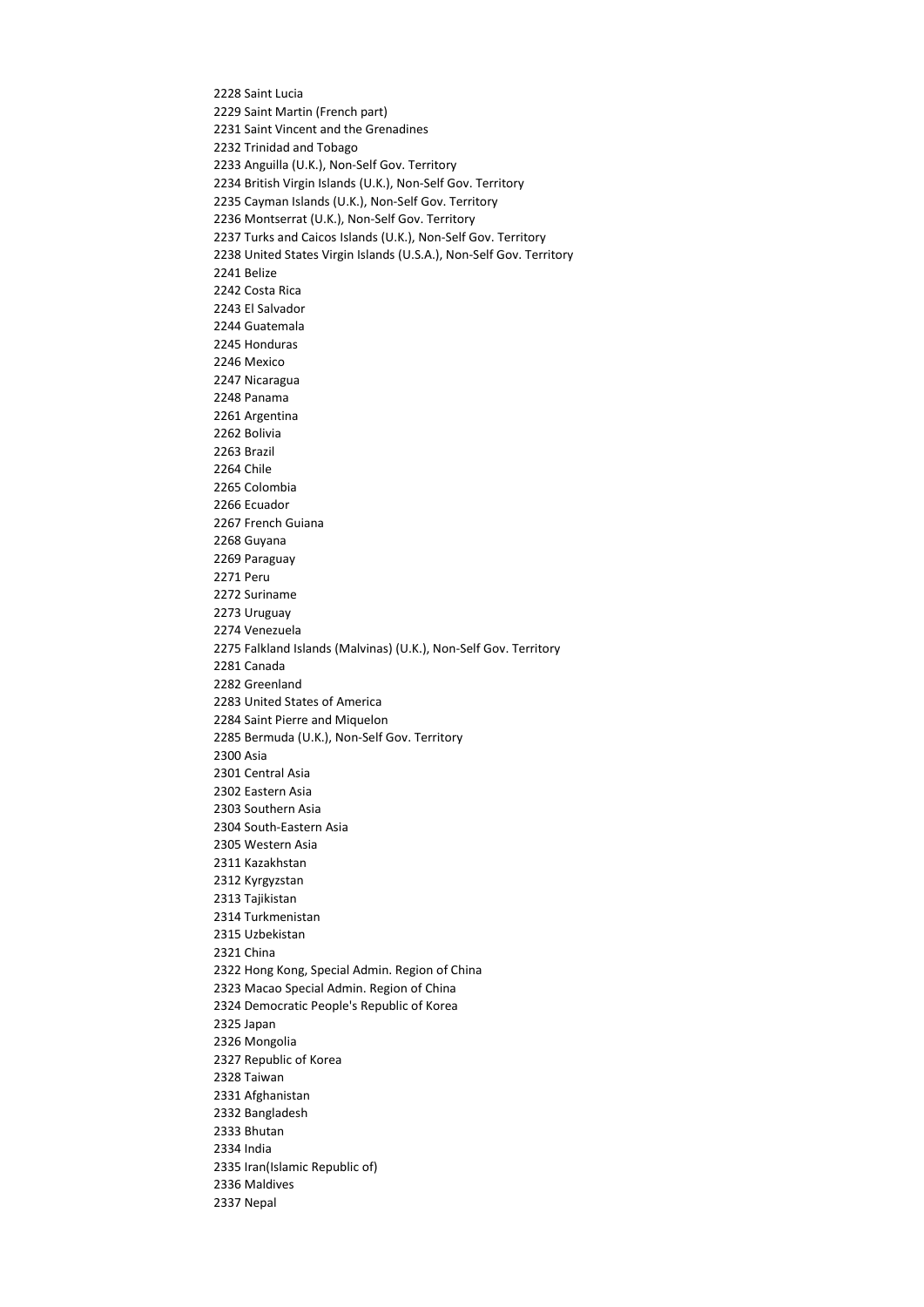2338 Pakistan 2339 Sri Lanka 2341 British Indian Ocean Territory 2351 Brunei Darussalam 2352 Cambodia 2353 Indonesia 2354 Lao People's Democratic Republic 2355 Malaysia 2356 Myanmar 2357 Philippines 2358 Singapore 2359 Thailand 2361 Timor-Leste 2362 Viet Nam 2371 Armenia 2372 Azerbaijan 2373 Bahrain 2374 Cyprus 2375 Georgia 2376 Iraq 2377 Israel 2378 Jordan 2379 Kuwait 2381 Lebanon 2382 Occupied Palestinian Territory 2383 Oman 2384 Qatar 2385 Saudi Arabia 2386 Syrian Arab Republic 2387 Turkey 2388 United Arab Emirates 2389 Yemen 2391 Kurdistan 2400 Europe 2401 European Union 2402 Old EU-15 countries 2403 New EU countries 2404 BE-NL-LUX 2405 Non-EU countries 2406 Eastern Europe 2411 Belarus 2412 Bulgaria 2413 Czech Republic 2414 Hungary 2415 Poland 2416 Republic of Moldova 2417 Romania 2418 Russian Federation 2419 Slovakia 2421 Ukraine 2422 Czechoslovakia (ceased to exist 1992) 2431 Aland Islands 2432 Channel Islands 2433 Denmark 2434 Estonia 2435 Faeroe Islands 2436 Finland 2437 Guernsey 2438 Iceland 2439 Ireland 2441 Isle of Man 2442 Jersey 2443 Latvia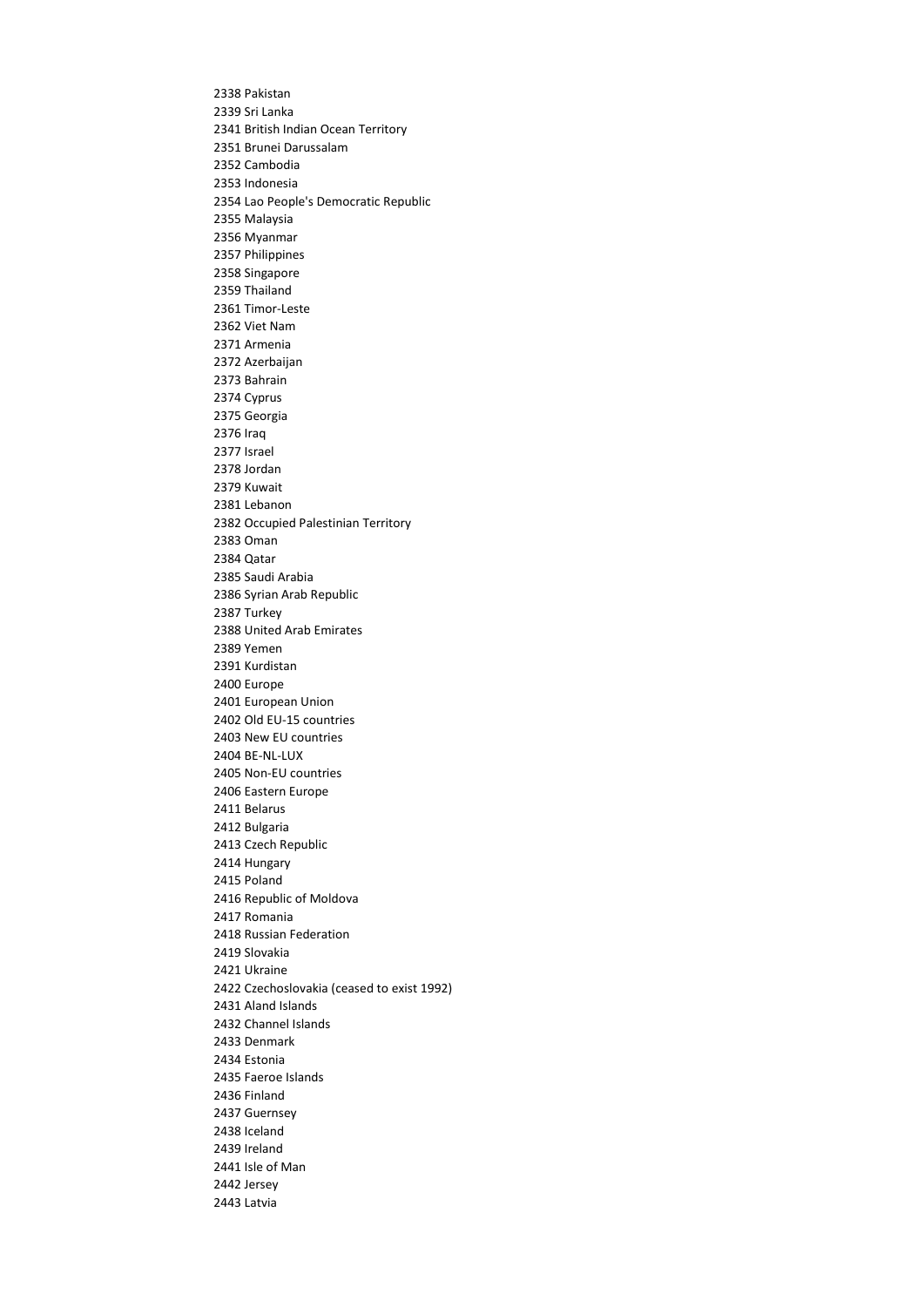2444 Lithuania 2445 Norway 2446 Svalbard and Jan Mayen Islands 2447 Sweden 2448 United Kingdom of Great Britain and Northern Ireland 2451 Albania 2452 Andorra 2453 Bosnia and Herzegovina 2454 Croatia 2455 Greece 2456 Holy See 2457 Italy 2458 Kosovo 2459 Malta 2461 Montenegro 2462 Portugal 2463 San Marino 2464 Serbia 2465 Slovenia 2466 Spain 2467 Macedonia 2468 FRY/State Union of Serbia and Montenegro (ceased to exist in 2003/2006) 2469 Federal People's Republic of Yugoslavia (ceased to exist 1992) 2471 Gibraltar(U.K.), Non-Self Gov. Territory 2481 Austria 2482 Belgium 2483 France 2484 Germany 2485 Liechtenstein 2486 Luxembourg 2487 Monaco 2488 Netherlands 2489 Switzerland 2500 Oceania 2501 Australia and New Zealand 2502 Melanesia 2503 Micronesia 2504 Polynesia 2511 Australia 2512 New Zealand 2513 Norfolk Island 2521 Fiji 2522 Papua New Guinea 2523 Solomon Islands 2524 Vanuatu 2525 New Caledonia (France), Non-Self Gov. Territory 2531 Kiribati 2532 Marshall Islands 2533 Micronesia (Federated States of) 2534 Nauru 2535 Northern Mariana Islands 2536 Palau 2537 Guam (U.S.A.), Non-Self Gov. Territory 2541 Cook Islands 2542 French Polynesia 2543 Niue 2544 Samoa 2545 Tonga 2546 Tuvalu 2547 Wallis and Futuna Islands 2548 American Samoa (U.S.A.), Non-Self Gov. Territory 2549 Pitcairn (U.K.), Non-Self Gov. Territory 2551 Tokelau (New Zealand), Non-Self Gov. Territory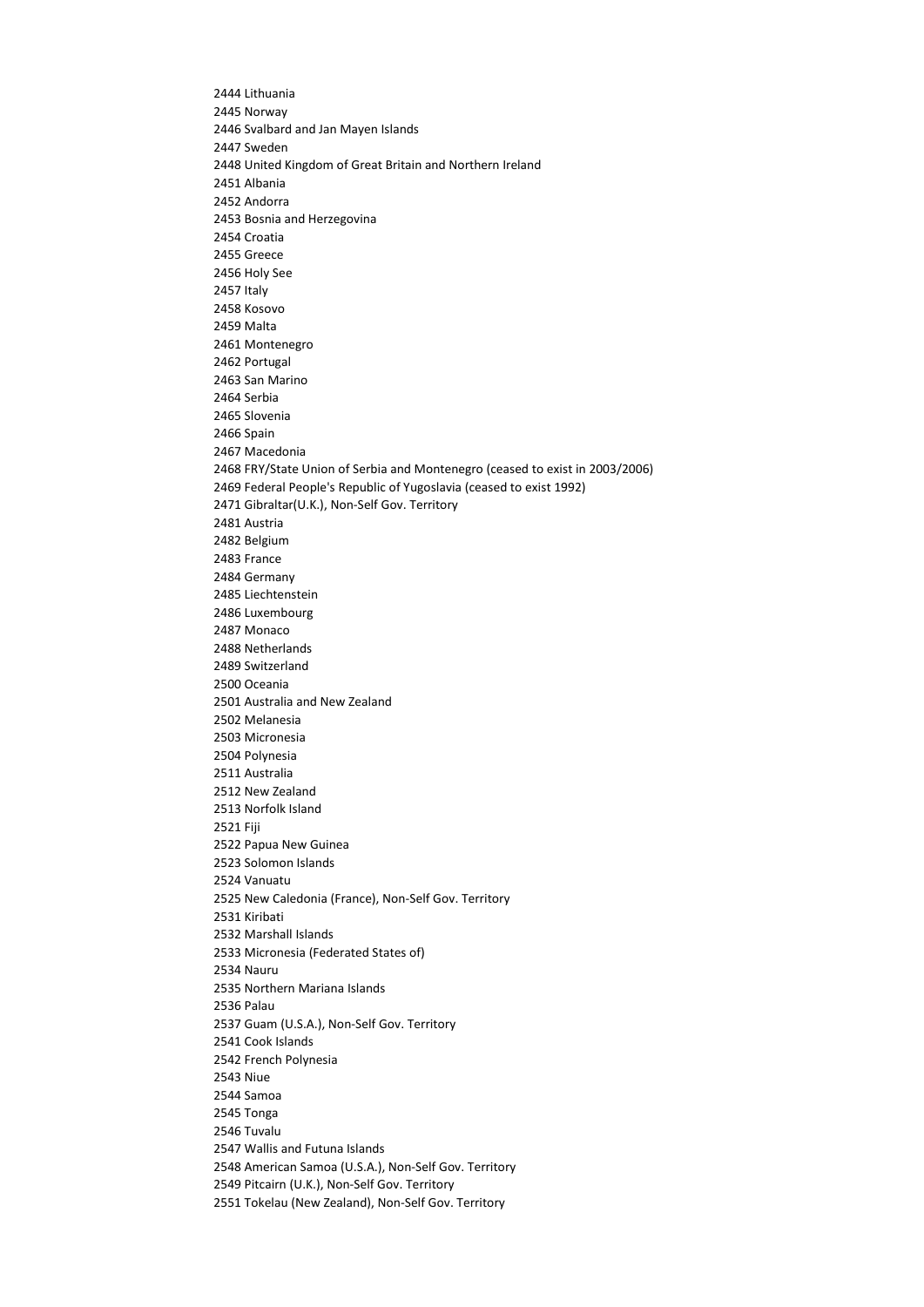2913 Middle East 2914 Middle East and North Africa

| Variable          | yrsresid: years since arrived in country                                                    |
|-------------------|---------------------------------------------------------------------------------------------|
| <b>File</b>       | Person                                                                                      |
| <b>Definition</b> | Cumulative number of years of residence in the country.                                     |
| Comments          | This can contain any of the following information:                                          |
|                   | 1) cumulative number of years of residence in country;                                      |
|                   | 2) number of years since the first arrival to the country;                                  |
|                   | 3) the number of years since the last entrance to the country.                              |
|                   | It could also include the number of continuous years of residency in the country of survey. |
| Values            | Continuous variable                                                                         |

| <b>Variable</b> | ethnic c: ethnicity/race                                                                                        |
|-----------------|-----------------------------------------------------------------------------------------------------------------|
| File            | Person                                                                                                          |
| Definition      | Information about cultural, racial, religious, or linguistic characteristics, origin, or classification.        |
| Comments        | Possible content: White, African American, American Indian and Alaska Native, Asian origin, Hispanic, Latino or |
|                 | Spanish origin (Cuban, Mexican, Puerto Rican, South or Central American or other Spanish culture or origin      |
|                 | regardless of race), multiracial/mixed/interracial, language, indigenous populations, identity not country      |
|                 | related.                                                                                                        |
| Values          | Country-specific values                                                                                         |

| Variable   | migrat c: internal migration                                                                                   |
|------------|----------------------------------------------------------------------------------------------------------------|
| File       | Person                                                                                                         |
| Definition | Indicator of movement across administrative borders of the country of survey during a specific period of time. |
| Comments   | Movement within the country of survey.                                                                         |
| Values     | Country-specific values                                                                                        |

| Variable   | immigr c: other immigration characteristics                                                                                                                                  |
|------------|------------------------------------------------------------------------------------------------------------------------------------------------------------------------------|
| File       | Person                                                                                                                                                                       |
| Definition | Country-specific additional information about immigration (flag, parents background, mother-tongue, 1st, 2nd<br>generation immigrant, permanent versus temporary residency). |
| Comments   |                                                                                                                                                                              |
| Values     | Country-specific values                                                                                                                                                      |

| Variable   | disabled: disabled (dummy)                                                                                                                                                                                                                                                                                                                                                                                                                                                                                                                                                                                                                                                                                                                                                                                                     |
|------------|--------------------------------------------------------------------------------------------------------------------------------------------------------------------------------------------------------------------------------------------------------------------------------------------------------------------------------------------------------------------------------------------------------------------------------------------------------------------------------------------------------------------------------------------------------------------------------------------------------------------------------------------------------------------------------------------------------------------------------------------------------------------------------------------------------------------------------|
| File       | Person                                                                                                                                                                                                                                                                                                                                                                                                                                                                                                                                                                                                                                                                                                                                                                                                                         |
| Definition | Are defined as disabled persons who have a permanent disability condition, defined as a (physical or mental)<br>health condition that permanently limits an individual in his/her basic activity functioning (such as walking or<br>hearing), even if the limitation is ameliorated by the use of assistive devices or a supportive environment.                                                                                                                                                                                                                                                                                                                                                                                                                                                                               |
| Comments   | The purpose of this variable is to try to capture persons who are limited in their basic activity functioning, i.e.<br>who have a strong limitation in daily activities. Depending on the information available in the original data,<br>disabled persons are thus either simply defined as those with a disability (in case the original available<br>information comes in binary form), or as those with at least 50% degree of official disability or with the most<br>severe of a three-category measure of disability or limitation (in case the original available information reports<br>a measure of the degree of disability/limitation).<br>We recommend to always check the dataset-specific codebook for the exact content of this variable, and to<br>always use extreme care when comparing it across countries. |
| Values     | 0 not disabled                                                                                                                                                                                                                                                                                                                                                                                                                                                                                                                                                                                                                                                                                                                                                                                                                 |
|            | 1 disabled                                                                                                                                                                                                                                                                                                                                                                                                                                                                                                                                                                                                                                                                                                                                                                                                                     |

| Variable | status<br>.<br>health:<br>niertive<br>cu b<br>-<br>аіт<br>$\overline{\phantom{0}}$ |
|----------|------------------------------------------------------------------------------------|
| File     | rsor!                                                                              |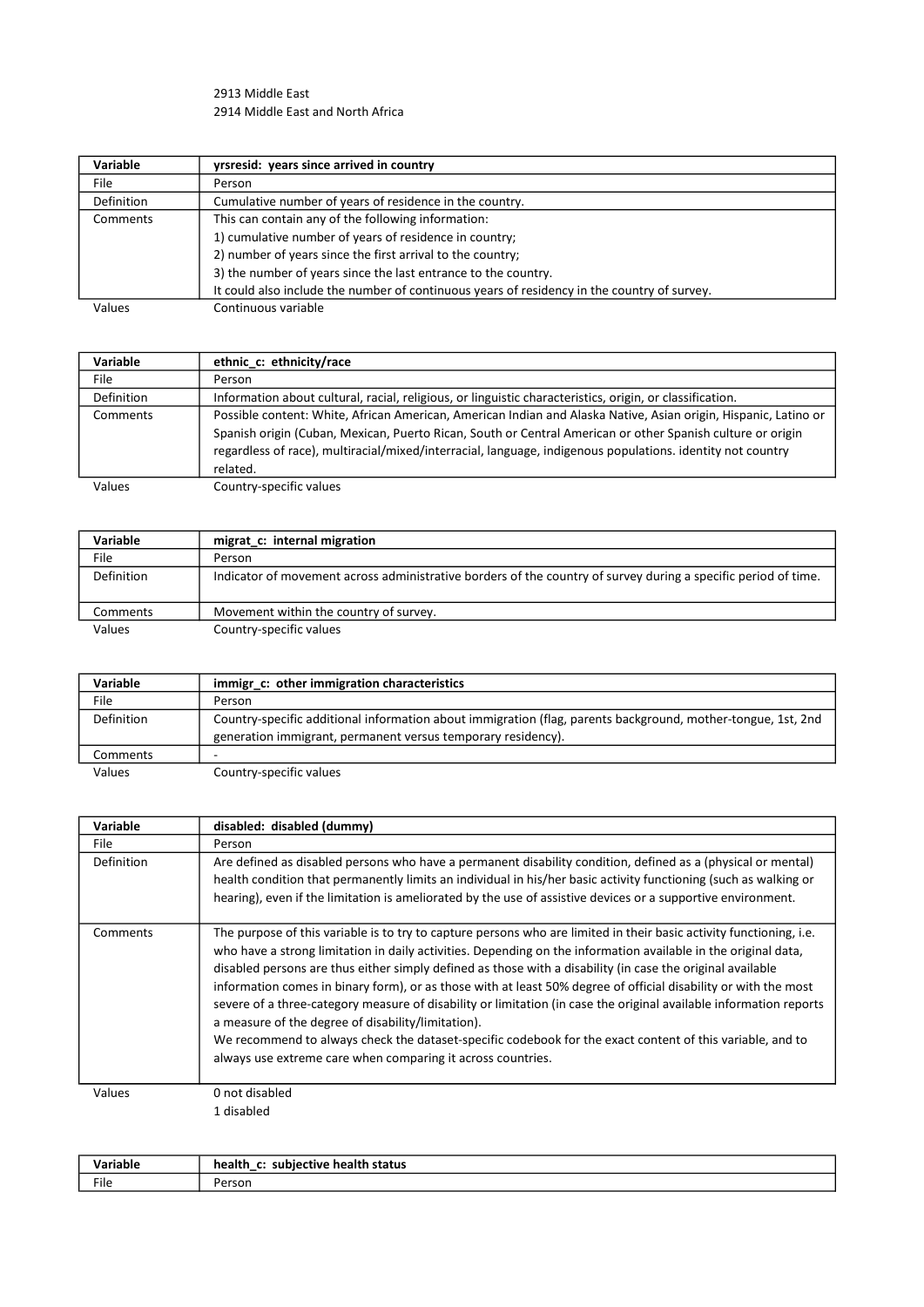| Definition | Subjective evaluation of one own's self-perceived health status, including any dimension as considered |
|------------|--------------------------------------------------------------------------------------------------------|
|            | appropriate by the individual (physical, emotional, mental, etc.).                                     |
| Comments   | This is typically reported in a scale of ratings from poor to very good.                               |
| Values     | Country-specific values                                                                                |

| Variable          | educ: education (3-category recode)                                                                                                                                                                                                                                                                                                                                                                                |
|-------------------|--------------------------------------------------------------------------------------------------------------------------------------------------------------------------------------------------------------------------------------------------------------------------------------------------------------------------------------------------------------------------------------------------------------------|
| File              | Person                                                                                                                                                                                                                                                                                                                                                                                                             |
| <b>Definition</b> | Recode of highest completed level of education (variable educlev) into three categories:<br>- low: less than upper secondary education completed (never attended, no completed education or education<br>completed at the ISCED 2011 levels 0, 1 or 2);<br>- medium: upper secondary education completed or post-secondary non-tertiary education (completed ISCED<br>2011 levels 3 or 4);                         |
|                   | - high: tertiary education completed (completed ISCED 2011 levels 5 to 8).                                                                                                                                                                                                                                                                                                                                         |
| Comments          | Note that the availability of this variable can differ widely across datasets. It is often available only for subsets<br>of the population (adults, or for persons who left continuous education, or for those who completed at least<br>one level, etc.), but can be available for the entire population in other datasets. Extreme care should be taken<br>when selecting the sample to compare across datasets. |
| Values            | 1 low<br>2 medium                                                                                                                                                                                                                                                                                                                                                                                                  |

3 high

| Variable   | educlev: highest completed education level                                                                        |
|------------|-------------------------------------------------------------------------------------------------------------------|
| File       | Person                                                                                                            |
| Definition | Highest completed level of education harmonised into standard categories following the International Standard     |
|            | Classification of Education (ISCED) 2011:                                                                         |
|            | 110 (less than primary) corresponds to ISCED level 0                                                              |
|            | 120 (primary) corresponds to ISCED level 1                                                                        |
|            | 130 (lower secondary) corresponds to ISCED level 2                                                                |
|            | 210 (upper secondary) corresponds to ISCED level 3                                                                |
|            | 220 (post-secondary non-tertiary) corresponds to ISCED level 4                                                    |
|            | 311 (short-cycle tertiary) corresponds to ISCED level 5                                                           |
|            | 312 (bachelor or equivalent) corresponds to ISCED level 6                                                         |
|            | 313 (master or equivalent) corresponds to ISCED level 7                                                           |
|            | 320 (doctorate or equivalent) corresponds to ISCED level 8                                                        |
| Comments   | Those who never attended school if they can be identified in the data are coded separately in code 111 (never     |
|            | attended).                                                                                                        |
|            | Especially for the old datasets, we made possible to adapt our variable to the ISCED 1997 classification using as |
|            | well the upper level of our categories:                                                                           |
|            | 110 (less than primary) corresponds to ISCED97 level 0                                                            |
|            | 120 (primary) corresponds to ISCED97 level 1                                                                      |
|            | 130 (lower secondary) corresponds to ISCED97 level 2                                                              |
|            | 210 (upper secondary) corresponds to ISCED97 level 3                                                              |
|            | 220 (post-secondary non-tertiary) corresponds to ISCED97 level 4                                                  |
|            | 310 (BA, MA or equivalent, short-cycle tertiary) corresponds to ISCED97 level 5                                   |
|            | 320 (doctorate or equivalent) corresponds to ISCED97 level 6                                                      |
| Values     | 100 low, less than upper secondary                                                                                |
|            | 110 less than primary                                                                                             |
|            | 111 never attended                                                                                                |
|            | 120 primary                                                                                                       |
|            | 130 lower secondary                                                                                               |
|            | 200 medium, upper secondary and post-secondary non-tertiary                                                       |
|            | 210 upper secondary                                                                                               |
|            | 220 post-secondary non-tertiary                                                                                   |
|            | 300 high, tertiary                                                                                                |
|            | 310 BA, MA or equivalent, short-cycle tertiary                                                                    |
|            | 311 short-cycle tertiary                                                                                          |
|            | 312 bachelor or equivalent                                                                                        |
|            | 313 master or equivalent                                                                                          |
|            | 320 doctorate or equivalent                                                                                       |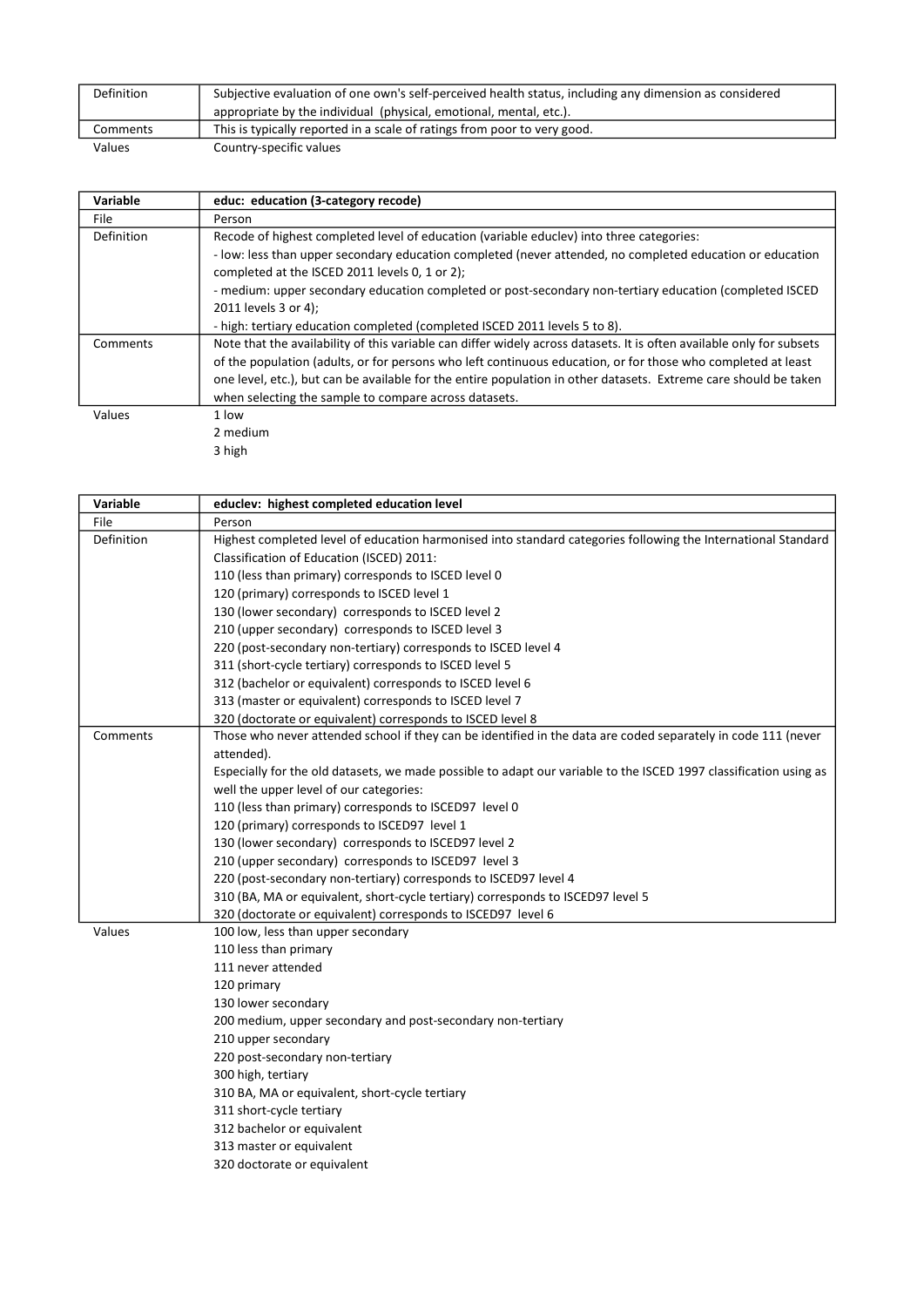| Variable    | educ c: highest education level                                                                                                                                                                                                                                           |
|-------------|---------------------------------------------------------------------------------------------------------------------------------------------------------------------------------------------------------------------------------------------------------------------------|
| <b>File</b> | Person                                                                                                                                                                                                                                                                    |
| Definition  | Highest level of education in country-specific format.                                                                                                                                                                                                                    |
| Comments    | Priority is given to the highest level completed, but it can also contain the highest level attended (with or<br>without) information on whether it was completed. In some datasets, the highest education level<br>completed/attended is provided as years of schooling. |
| Values      | Country-specific values                                                                                                                                                                                                                                                   |

| Variable    | enroll: enrolled in education (dummy)                                                                                                                                                                                                                                                                                                                                                                       |
|-------------|-------------------------------------------------------------------------------------------------------------------------------------------------------------------------------------------------------------------------------------------------------------------------------------------------------------------------------------------------------------------------------------------------------------|
| <b>File</b> | Person                                                                                                                                                                                                                                                                                                                                                                                                      |
| Definition  | Indicator of current educational enrollment (in or above primary level programme).                                                                                                                                                                                                                                                                                                                          |
| Comments    | Individuals should be coded as enrolled in education if they are currently attending (or are on vacation from) an<br>educational program. Individuals who are enrolled in enrichment programs (e.g., language classes, art classes)<br>that are not a part of an educational program, should not be counted as enrolled in education unless they<br>cannot be separated from those in educational programs. |
| Values      | 0 not enrolled                                                                                                                                                                                                                                                                                                                                                                                              |

1 enrolled

| Variable   | edyrs: years of education                                                                                                                                                                                                                                                                                                                                                                                                                                                                                                                                                                                                                                                                                                                                                                                                                                                                                                                                                                                                                                                                                                                                                                                                          |
|------------|------------------------------------------------------------------------------------------------------------------------------------------------------------------------------------------------------------------------------------------------------------------------------------------------------------------------------------------------------------------------------------------------------------------------------------------------------------------------------------------------------------------------------------------------------------------------------------------------------------------------------------------------------------------------------------------------------------------------------------------------------------------------------------------------------------------------------------------------------------------------------------------------------------------------------------------------------------------------------------------------------------------------------------------------------------------------------------------------------------------------------------------------------------------------------------------------------------------------------------|
| File       | Person                                                                                                                                                                                                                                                                                                                                                                                                                                                                                                                                                                                                                                                                                                                                                                                                                                                                                                                                                                                                                                                                                                                                                                                                                             |
| Definition | Number of years of education (from the first year of primary level).                                                                                                                                                                                                                                                                                                                                                                                                                                                                                                                                                                                                                                                                                                                                                                                                                                                                                                                                                                                                                                                                                                                                                               |
| Comments   | The number of education years has been derived from the highest completed level according to the average<br>duration of each cycle as follows: for those who attended some primary level but did not completed it was<br>considered an average of 3 years of schooling; primary level completed is estimated at 6 years; less than upper<br>secondary is estimated at 7 years (however, note that when the data is aggregated at this level this group could<br>include some people with no education at all, as well as with primary incomplete); completed lower secondary<br>was considered as 9 years of schooling; upper secondary (including when it comes aggregated with post-<br>secondary non-tertiary) is considered as 12 years; post-secondary non-tertiary and short-cycle tertiary are both<br>evaluated at 14 years of schooling; bachelor or equivalent is considered 16 years; master or equivalent level is<br>considered 18 years and doctorate or equivalent is considered in average 21 years of schooling. When all<br>tertiary education comes aggregated in one category, as well as when first cycle tertiary comes together with<br>master or equivalent level, the education years are averaged at 16. |

Values Continuous variable

| Variable    | illiterate: illiterate (dummy)                                                              |
|-------------|---------------------------------------------------------------------------------------------|
| <b>File</b> | Person                                                                                      |
| Definition  | Classification of individuals according to their ability to read and write.                 |
| Comments    | The dummy flags individuals who are illiterate, thus cannot read and write in any language. |
| Values      | 0 literate                                                                                  |
|             | 1 illiterate                                                                                |

| <b>Variable</b>   | edmom c: education of mother                                                                                |
|-------------------|-------------------------------------------------------------------------------------------------------------|
| File              | Person                                                                                                      |
| <b>Definition</b> | Highest education level of mother in country-specific format.                                               |
| Comments          | Ideally it distinguishes at least between low (including no education), medium and high level of education. |
| .                 | $ -$                                                                                                        |

Values Country-specific values

| Variable   | eddad c: education of father                                                                                |
|------------|-------------------------------------------------------------------------------------------------------------|
| File       | Person                                                                                                      |
| Definition | Highest education level of father in country-specific format.                                               |
| Comments   | Ideally it distinguishes at least between low (including no education), medium and high level of education. |
| Values     | Country-specific values                                                                                     |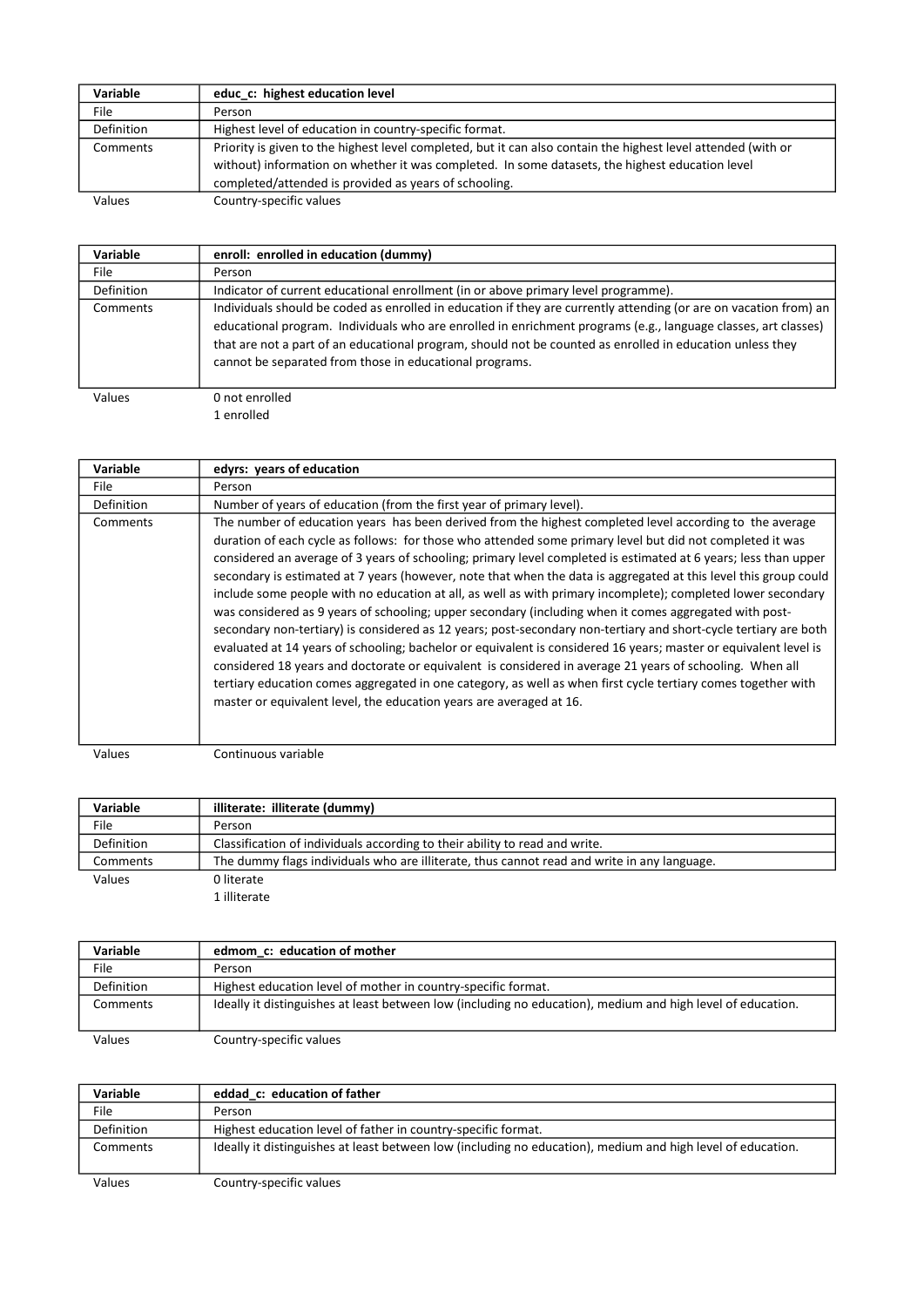| Variable          | emp: employed (dummy)                                                                                                                                                                                                                                                                                                                                                                                                                                                                                                                                                                   |
|-------------------|-----------------------------------------------------------------------------------------------------------------------------------------------------------------------------------------------------------------------------------------------------------------------------------------------------------------------------------------------------------------------------------------------------------------------------------------------------------------------------------------------------------------------------------------------------------------------------------------|
| File              | Person                                                                                                                                                                                                                                                                                                                                                                                                                                                                                                                                                                                  |
| <b>Definition</b> | Indicator that employment is the main current activity status as self-assessed by the respondent (recoded from                                                                                                                                                                                                                                                                                                                                                                                                                                                                          |
|                   | Ifs variable).                                                                                                                                                                                                                                                                                                                                                                                                                                                                                                                                                                          |
| Comments          | Ideally this dummy flags the currently main employed persons. In case the information on main current activity<br>status is not available, the main activity status in the income reference time will be used. In case the latter is not<br>available either, the employment status according to ILO criteria in current period will be used instead (see<br>emp ilo variable). See the dataset-specific notes to the variable for information on the content. Please note<br>that this dummy is then used as a filter for filling all the job characteristics and the hours variables. |
| Values            | 0 not employed                                                                                                                                                                                                                                                                                                                                                                                                                                                                                                                                                                          |

1 employed

| Variable    | emp ilo: ILO employed (dummy)                                                                                  |
|-------------|----------------------------------------------------------------------------------------------------------------|
| <b>File</b> | Person                                                                                                         |
| Definition  | Indicator of any employment activity in the current period (according to the ILO criteria).                    |
| Comments    | This dummy flags the employed persons according to the ILO definition of employment in the current period of   |
|             | time. Are considered ILO employed persons who worked for at least one hour for pay or profit in the short      |
|             | reference period or had a job but did not work in the short reference period due to temporary absence from the |
|             | job because of sickness, maternity leave, holidays, etc. or due the nature of their working time arrangement,  |
|             | such as shift work, etc.                                                                                       |
| Values      | 0 not ILO employed                                                                                             |

1 ILO employed

| Variable    | Ifs: labour force status                                                                                                                                                                                                                                                                                                                                                                                                                                                                                   |
|-------------|------------------------------------------------------------------------------------------------------------------------------------------------------------------------------------------------------------------------------------------------------------------------------------------------------------------------------------------------------------------------------------------------------------------------------------------------------------------------------------------------------------|
| <b>File</b> | Person                                                                                                                                                                                                                                                                                                                                                                                                                                                                                                     |
| Definition  | Main current activity status as self-assessed by the respondent. It distinguishes between the employed,<br>unemployed and not in labour force. The employed are those for whom work is the main activity, while for all<br>the others, the main activity should attempt to distinguish at least between unemployed and those not in<br>labour force. Among those not in labour force we distinguish between those retired from a job or business,<br>disabled, those enrolled in education and homemakers. |
| Comments    | Ideally this variable refers to the current main activity status. However, if the current main activity status is not<br>available, the main activity status in the income reference time will be used. In case the latter is not available<br>either, the employment status according to ILO criteria in current period will be used instead. See the dataset-<br>specific notes to the variable for information on the content.                                                                          |
| Values      | 100 employed<br>200 unemployed<br>300 not in labour force<br>310 retired<br>320 in education<br>330 disabled<br>340 homemaker                                                                                                                                                                                                                                                                                                                                                                              |

| Variable    | farming: farming activity (dummy)                                                                          |
|-------------|------------------------------------------------------------------------------------------------------------|
| <b>File</b> | Household                                                                                                  |
| Definition  | Information on whether or not a household is actively involved in farming (defined as growing crops and/or |
|             | breeding livestock).                                                                                       |
| Comments    | This variable is designed to capture the information about the household's agricultural activities in the  |
|             | agricultural areas (which are not necessarily a part of a rural area).                                     |
| Values      | 0 no farming activity                                                                                      |
|             | 1 farming activity                                                                                         |
|             |                                                                                                            |

| Variable   | informal: informal activity (dummy)            |
|------------|------------------------------------------------|
| File       | Person                                         |
| Definition | Indication of informal labour market activity. |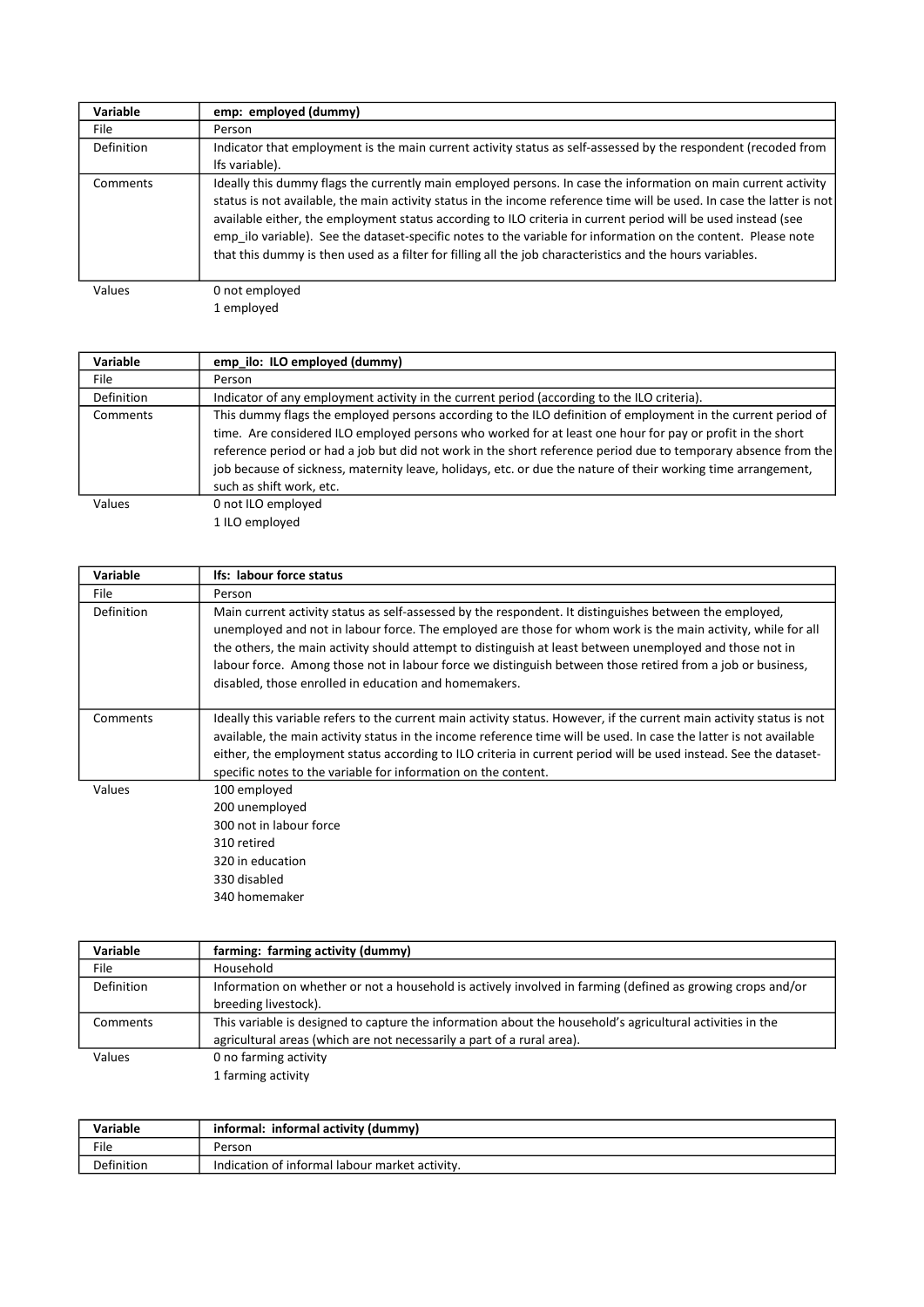| Comments | This dummy flags an indication of informal labour activity. For employees could be the fact that they work<br>without a working contract or that they do not contribute to the social security system, they work in an<br>unregistered business, they do not beneficiate of legal rights (right to pension, paid leave, etc.) or their wage is<br>under-declared. For self-employed an indication of informal is that they own an unregistered business when<br>the legislation in the country requires them to register it, that they do not pay taxes and/or contributions if they<br>have to pay them. We do not aim to flag here those who produce goods and services only for their own<br>consumption. |
|----------|--------------------------------------------------------------------------------------------------------------------------------------------------------------------------------------------------------------------------------------------------------------------------------------------------------------------------------------------------------------------------------------------------------------------------------------------------------------------------------------------------------------------------------------------------------------------------------------------------------------------------------------------------------------------------------------------------------------|
| Values   | 0 formal activity                                                                                                                                                                                                                                                                                                                                                                                                                                                                                                                                                                                                                                                                                            |
|          | 1 informal activity                                                                                                                                                                                                                                                                                                                                                                                                                                                                                                                                                                                                                                                                                          |

| <b>Variable</b>   | parleave: maternity/paternity/parental leave (dummy)                                                       |
|-------------------|------------------------------------------------------------------------------------------------------------|
| File              | Person                                                                                                     |
| <b>Definition</b> | Indication on whether the person is on leave from employment for maternity, paternity or parental reasons. |
| Comments          | Only leave for birth/adoption and raising children reasons are aimed to be flagged here.                   |
| Values            | 0 not on maternity/paternity/parental leave                                                                |
|                   | 1 on maternity/paternity/parental leave                                                                    |

| Variable   | fyft: full-year full-time (dummy)                                                                                                                                                                                                                                                                                                                                                                                               |
|------------|---------------------------------------------------------------------------------------------------------------------------------------------------------------------------------------------------------------------------------------------------------------------------------------------------------------------------------------------------------------------------------------------------------------------------------|
| File       | Person                                                                                                                                                                                                                                                                                                                                                                                                                          |
| Definition | Dummy indicating whether a person has been working full-time for the entire reference full-year. Full-time is<br>defined with respect to the number of weekly hours worked, as indicated by the respondent himself or by the<br>data provider. If no such definition is provided, LIS uses the threshold of at least 30 hours a week.                                                                                           |
| Comments   | The periods of paid leave from employment are included in the 52 weeks of employment in the reference year<br>in order to be considered full-year.<br>Dummy derived from the number of weeks worked in full-time in all jobs if available in the original data,<br>otherwise from the number of weeks worked (WEEKS) and the current work-schedule (HOURSTOT, with part-<br>time being defined as less than 30 hours per week). |
| Values     | 0 not full-year, full-time worker                                                                                                                                                                                                                                                                                                                                                                                               |
|            | 1 worked full-year, full-time last year                                                                                                                                                                                                                                                                                                                                                                                         |

| <b>Variable</b> | hourstot: total weekly hours worked                                                                                                                                                                                                                                                                                                                                                                                                                                                                                                                         |
|-----------------|-------------------------------------------------------------------------------------------------------------------------------------------------------------------------------------------------------------------------------------------------------------------------------------------------------------------------------------------------------------------------------------------------------------------------------------------------------------------------------------------------------------------------------------------------------------|
| <b>File</b>     | Person                                                                                                                                                                                                                                                                                                                                                                                                                                                                                                                                                      |
| Definition      | Regular hours worked at all jobs currently held (including family work and overtime, whether paid or unpaid).                                                                                                                                                                                                                                                                                                                                                                                                                                               |
| Comments        | In most cases this will refer to the regular or usual hours worked (which may differ from both the contractual<br>hours and the actual hours worked during the reference week). In a few instances, this may contain actual hours<br>worked during the reference week, in which case a note would warn the users.<br>When information is only provided for the primary job, or the dependent employment jobs only, then this<br>information is still included in HOURSTOT, but a note would warn users about it.<br>Weekly hours are top-coded at 99 hours. |

| <b>Variable</b> | weeks: annual weeks worked                                                                                                                                                                                             |
|-----------------|------------------------------------------------------------------------------------------------------------------------------------------------------------------------------------------------------------------------|
| <b>File</b>     | Person                                                                                                                                                                                                                 |
| Definition      | Number of weeks worked during the year (ideally the same year as the income reference period) in any job.                                                                                                              |
| Comments        | Depending on the data source, this may include weeks in which the individual worked any hours or it could be<br>weeks in which the individual worked a majority of days. Paid holidays are considered as worked weeks. |
| Values          | Continuous variable                                                                                                                                                                                                    |

| Variable          | seciob: multiple jobs holder (dummy)                              |
|-------------------|-------------------------------------------------------------------|
| File              | Person                                                            |
| <b>Definition</b> | Indicator of multiple simultaneous jobs for employed individuals. |
| Comments          |                                                                   |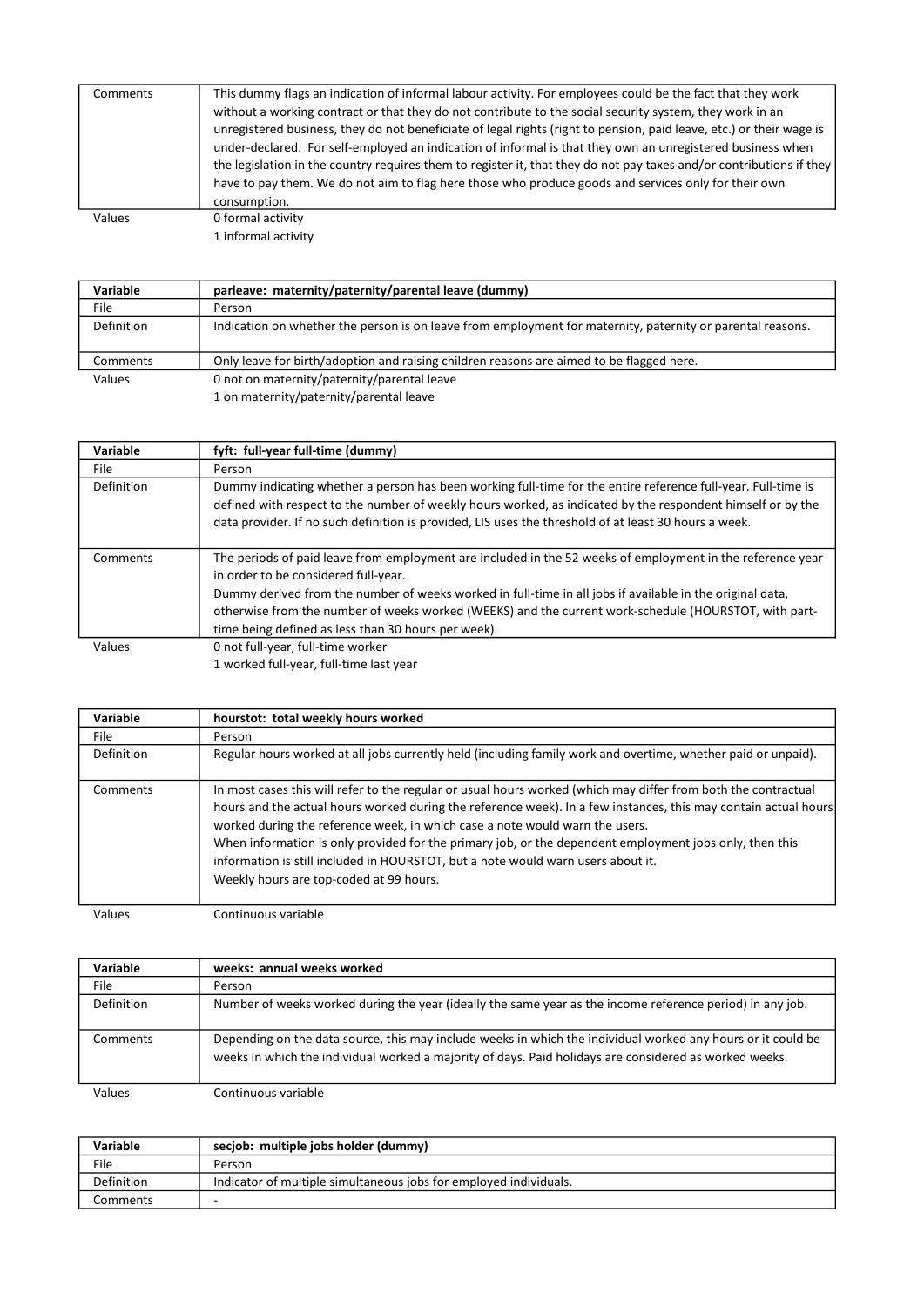| Values | 0 one job           |
|--------|---------------------|
|        | 1 more than one job |

| Variable   | wexptl: years of total work experience           |
|------------|--------------------------------------------------|
| File       | Person                                           |
| Definition | Number of years worked during the entire career. |
| Comments   |                                                  |
| Values     | Continuous variable                              |

| Variable   | status1: status in employment, main job                                                                                                                                                                                                                                                                                                                                                                                                                                                                                                                                                                                                                                                                                                                                 |
|------------|-------------------------------------------------------------------------------------------------------------------------------------------------------------------------------------------------------------------------------------------------------------------------------------------------------------------------------------------------------------------------------------------------------------------------------------------------------------------------------------------------------------------------------------------------------------------------------------------------------------------------------------------------------------------------------------------------------------------------------------------------------------------------|
| File       | Person                                                                                                                                                                                                                                                                                                                                                                                                                                                                                                                                                                                                                                                                                                                                                                  |
| Definition | Status in employment in first job. At a minimum, employees should be distinguished from the self employed,<br>but other detail available can be provided (e.g., regular versus non regular for employees and type of self-<br>employed - employer, own-account worker, member of producers co-operative and contributing family<br>worker).                                                                                                                                                                                                                                                                                                                                                                                                                             |
| Comments   | The classification is based on the international ILO classification for status in employment (ICSE - International<br>Classification of Status in Employment) distinguishes the following six groups:<br>1. employees<br>2. employers<br>3. own account workers<br>4. members of producers cooperatives<br>5. contributing family workers<br>6. workers not classifiable by status<br>The category "Regular employee" includes both workers with permanent contract and fixed term contract as<br>long as it is a regular contract.<br>The category "Non regular employee" includes casual workers, workers in seasonal employment, apprentices,<br>other non-regular/non-typical employment.<br>The category "Self-employed" includes also incorporated self-employed. |
| Values     | 100 dependent employed<br>110 regular employee<br>120 non regular employee<br>200 self-employed<br>210 employer<br>220 own-account worker<br>230 member of producers co-operative<br>240 contributing family worker                                                                                                                                                                                                                                                                                                                                                                                                                                                                                                                                                     |

| Variable    | inda1: industry (3-category recode), main job                             |
|-------------|---------------------------------------------------------------------------|
| <b>File</b> | Person                                                                    |
| Definition  | Industry classification of first job; recode of IND1_C into 3 categories. |
| Comments    | -                                                                         |
| Values      | 1 agriculture                                                             |
|             | 2 industry                                                                |
|             | 3 services                                                                |
|             | 9 indistinguishable                                                       |

| Variable   | indb1: industry (9-category recode), main job                                            |
|------------|------------------------------------------------------------------------------------------|
| File       | Person                                                                                   |
| Definition | Industry classification of first job; recode of IND1 C into 9 categories.                |
| Comments   |                                                                                          |
| Values     | 1 agriculture, forestry and fishing                                                      |
|            | 2 mining and quarrying; manufacturing; utilities                                         |
|            | 3 construction                                                                           |
|            | 4 wholesale and retail trade, repair; hotels and restaurants                             |
|            | 5 transport, storage and communications                                                  |
|            | 6 financial intermediation                                                               |
|            | 7 real estate, renting and business activities                                           |
|            | 8 public administration; education; health and social work                               |
|            | 9 other community, social/personal services; activities of households; extra-territorial |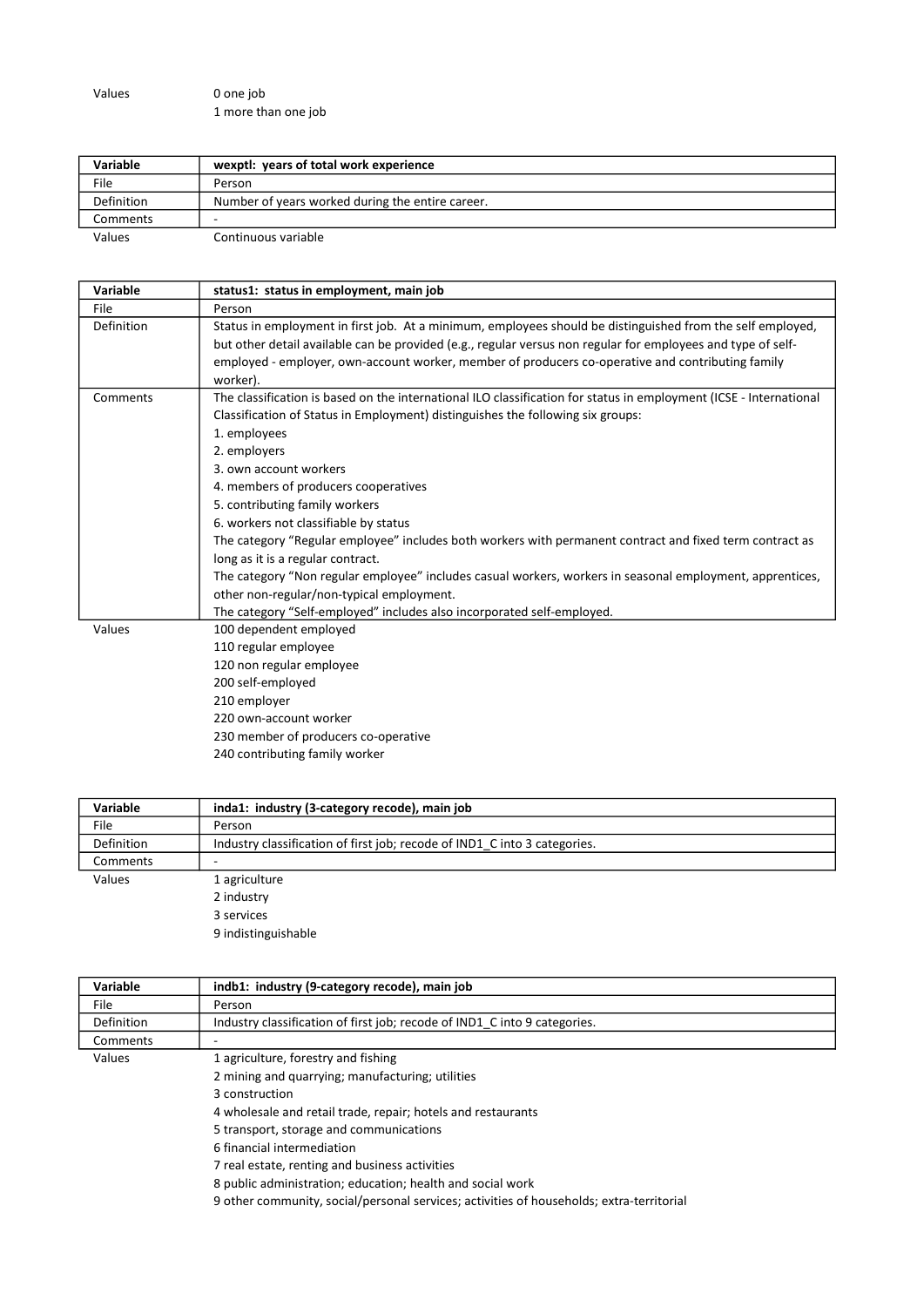# 90 indistinguishable

| Variable   | indc1: industry (17-category ISIC 3.1), main job                                                            |
|------------|-------------------------------------------------------------------------------------------------------------|
| File       | Person                                                                                                      |
| Definition | Industry classification of first job; recode of IND1_C into the 17 major groups of ISIC Rev. 3.1.           |
| Comments   | Filled until LIS Wave VII if available; from LIS Wave VIII onwards gradually phased out if recoding is done |
|            | according to 21 major groups in LIS variable INDD1.                                                         |
| Values     | 1 A-agriculture, hunting and forestry                                                                       |
|            | 2 B-fishing                                                                                                 |
|            | 3 C-mining and quarrying                                                                                    |
|            | 4 D-manufacturing                                                                                           |
|            | 5 E-electricity, gas and water supply                                                                       |
|            | 6 F-construction                                                                                            |
|            | 7 G-wholesale and retail trade; repair                                                                      |
|            | 8 H-hotels and restaurants                                                                                  |
|            | 9 I-transport, storage and communications                                                                   |
|            | 10 J-financial intermediation                                                                               |
|            | 11 K-real estate, renting and business activities                                                           |
|            | 12 L-public administration and defence; compulsory social security                                          |
|            | 13 M-education                                                                                              |
|            | 14 N-health and social work                                                                                 |
|            | 15 O-other community, social and personal service activities                                                |
|            | 16 P-activities of private households as employers                                                          |
|            | 17 Q-extra-territorial organizations and bodies                                                             |
|            |                                                                                                             |

|  | 90 indistinguishable |
|--|----------------------|
|--|----------------------|

| Variable   | indd1: industry (21-category ISIC 4), main job                                                  |
|------------|-------------------------------------------------------------------------------------------------|
| File       | Person                                                                                          |
| Definition | Industry classification of first job; recode of IND1 C into the 21 major groups of ISIC Rev. 4. |
| Comments   | Filled systematically from LIS Wave VIII onwards; for earlier LIS Waves rarely filled.          |
| Values     | 1 A-agriculture, forestry and fishing                                                           |
|            | 2 B-mining and quarrying                                                                        |
|            | 3 C-manufacturing                                                                               |
|            | 4 D-electricity, gas, steam and air conditioning supply                                         |
|            | 5 E-water supply; sewerage, waste management and remediation activities                         |
|            | 6 F-construction                                                                                |
|            | 7 G-wholesale and retail trade; repair of motor vehicles and motorcycles                        |
|            | 8 H-transportation and storage                                                                  |
|            | 9 I-accommodation and food service activities                                                   |
|            | 10 J-information and communication                                                              |
|            | 11 K-financial and insurance activities                                                         |
|            | 12 L-real estate activities                                                                     |
|            | 13 M-professional, scientific and technical activities                                          |
|            | 14 N-administrative and support service activities                                              |
|            | 15 O-public administration and defence; compulsory social security                              |
|            | 16 P-education                                                                                  |
|            | 17 Q-human health and social work activities                                                    |
|            | 18 R-arts, entertainment and recreation                                                         |
|            | 19 S-other service activities                                                                   |
|            | 20 T-activities of households as employers; producing activities of households                  |
|            | 21 U-activities of extraterritorial organizations and bodies                                    |
|            | 90 indistinguishable                                                                            |

| <b>Variable</b> | ind1 c: industry, main job                             |
|-----------------|--------------------------------------------------------|
| File            | Person                                                 |
| Definition      | Country-specific industry classification of first job. |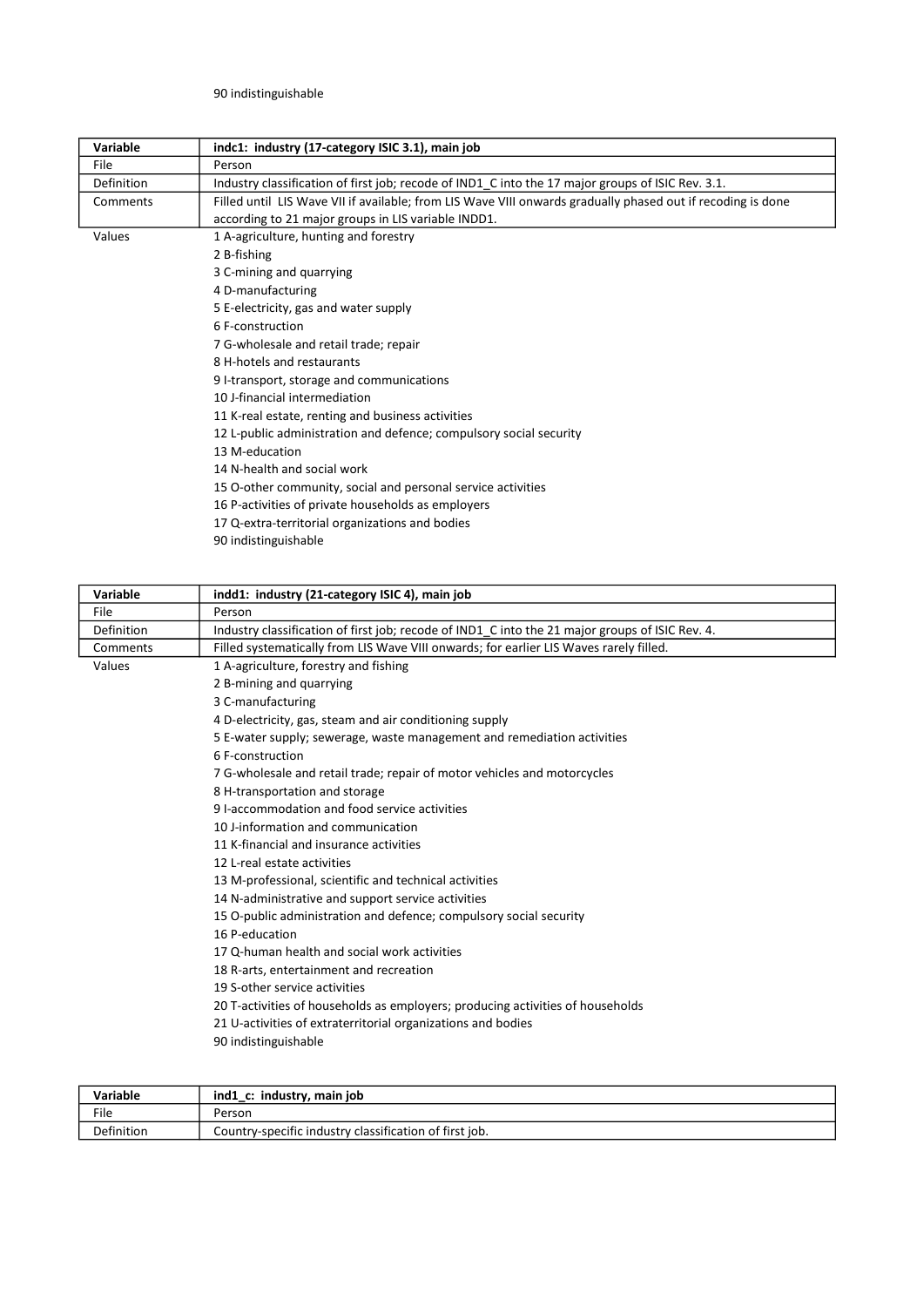| Comments | Ideally this should contain the 4-digit ISIC Rev. 4 if available in the original data; for LIS Waves I-VII this variable<br>typically refers to the ISIC Rev. 3.1 standard.                                                                        |
|----------|----------------------------------------------------------------------------------------------------------------------------------------------------------------------------------------------------------------------------------------------------|
|          | In case the data provider coded directly according to ISIC standard, the most detailed ISIC grouping is reported<br>in this variable.<br>Otherwise this variable contains the national classification, as will be indicated in the variable label. |

Values Country-specific values

| Variable    | public1: public sector (dummy), main job                                                                                                                                                                                                                                                                                 |
|-------------|--------------------------------------------------------------------------------------------------------------------------------------------------------------------------------------------------------------------------------------------------------------------------------------------------------------------------|
| <b>File</b> | Person                                                                                                                                                                                                                                                                                                                   |
| Definition  | Sector of employment for the first job. The private sector is the part of a country's economy that consists of<br>privately owned enterprises, while the public sector is the part of an economy that consists of state-owned<br>institutions, including nationalized industries and all services provided by the state. |
| Comments    | Education, health sector and other social services provided by the state, as well as mixed private-public<br>companies, intergovernmental organisations and other similar entities are included in public sector.                                                                                                        |
| Values      | 0 private sector<br>1 public sector                                                                                                                                                                                                                                                                                      |

| <b>Variable</b> | occa1: occupation (3-category recode), main job                                                               |
|-----------------|---------------------------------------------------------------------------------------------------------------|
| File            | Person                                                                                                        |
| Definition      | Occupational classification of the first job; recode of OCCB1 into 3 main categories.                         |
| Comments        | Please note that the recoding is done for LIS Waves I-VII according to the ISCO-88 standard recoded in OCCB1. |
|                 | From Wave VIII onwards the recoding reflects the ISCO-08 standard, if the national variable can be coded      |
|                 | accordingly.                                                                                                  |
| Values          | 1 managers and professionals (ISCO 1 & 2)                                                                     |
|                 | 2 other skilled workers (ISCO 3-8, 10)                                                                        |
|                 | 3 labourers/elementary (ISCO 9)                                                                               |
|                 | 9 indistinguishable                                                                                           |

| Variable    | occb1: occupation (10-category ISCO), main job                                                                                                                                                                        |
|-------------|-----------------------------------------------------------------------------------------------------------------------------------------------------------------------------------------------------------------------|
| <b>File</b> | Person                                                                                                                                                                                                                |
| Definition  | Occupational classification of first job; recode of OCC1 C based on the 10 major groups of ISCO classification.                                                                                                       |
| Comments    | Please note that the recoding is done for LIS Waves I-VII according to the ISCO-88 standard. From Wave VIII<br>onwards the recoding reflects the ISCO-08 standard, if the national variable can be coded accordingly. |
| Values      | 1 managers                                                                                                                                                                                                            |
|             | 2 professionals                                                                                                                                                                                                       |
|             | 3 technicians and associate professionals                                                                                                                                                                             |
|             | 4 clerical support workers                                                                                                                                                                                            |
|             | 5 services and sales workers                                                                                                                                                                                          |
|             | 6 skilled agricultural, forestry and fishery workers                                                                                                                                                                  |
|             | 7 craft and related trades workers                                                                                                                                                                                    |
|             | 8 plant and machine operators and assemblers                                                                                                                                                                          |
|             | 9 elementary occupations                                                                                                                                                                                              |
|             | 10 armed forces occupations                                                                                                                                                                                           |
|             | 90 indistinguishable                                                                                                                                                                                                  |

| Variable    | occ1_c: occupation, main job                                                                                                                                                                                                                                                                                                                                                                                            |
|-------------|-------------------------------------------------------------------------------------------------------------------------------------------------------------------------------------------------------------------------------------------------------------------------------------------------------------------------------------------------------------------------------------------------------------------------|
| <b>File</b> | Person                                                                                                                                                                                                                                                                                                                                                                                                                  |
| Definition  | Country-specific occupational classification of first job.                                                                                                                                                                                                                                                                                                                                                              |
| Comments    | Ideally this should contain the 4-digit ISCO-08 if available in the original data; for LIS Waves I-VII this variable<br>typically refers to the ISCO-88 standard.<br>In case the data provider coded directly according to ISCO standard, the most detailed ISCO grouping is<br>reported in this variable.<br>Otherwise this variable contains the national classification, as will be indicated in the variable label. |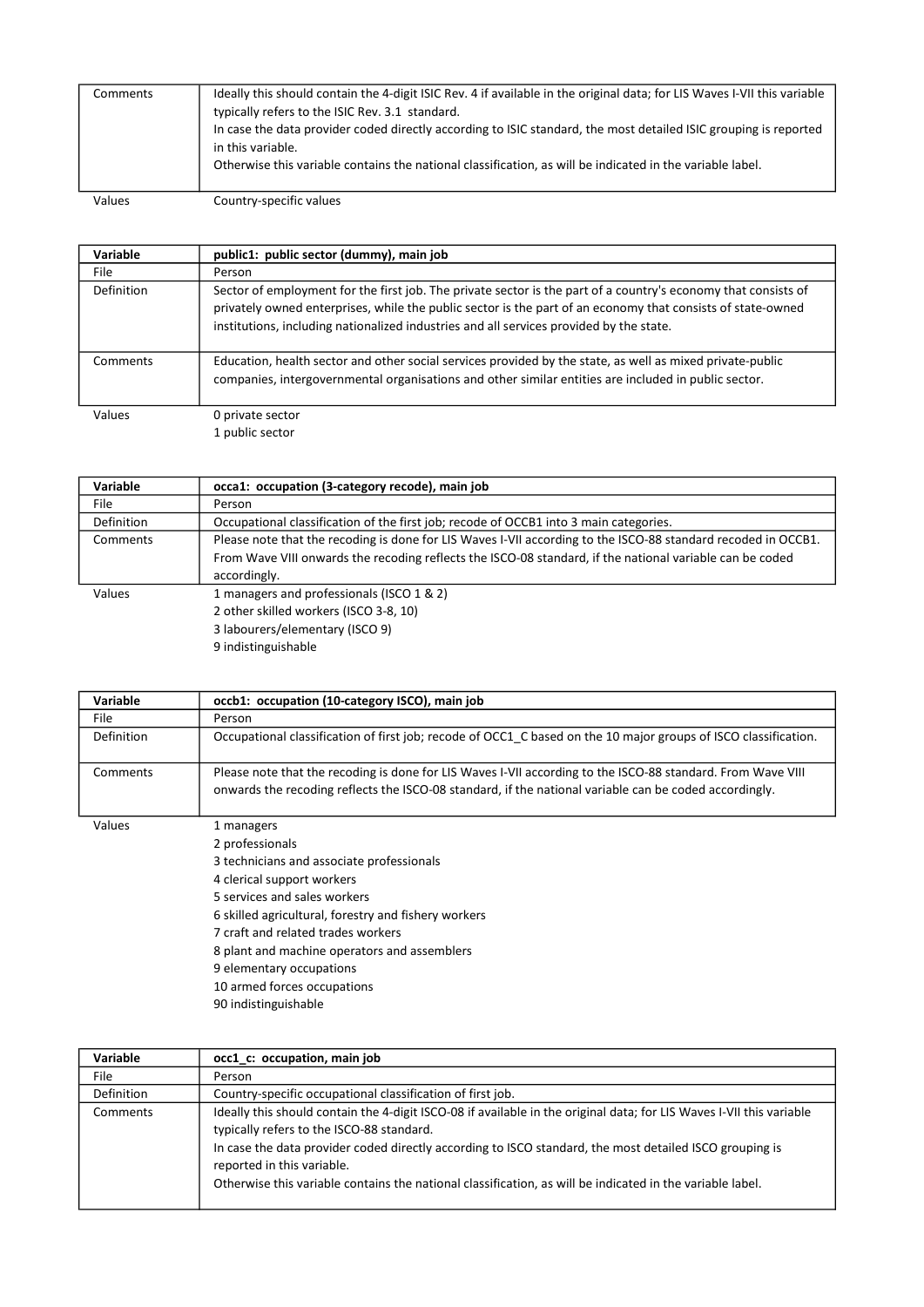| temp1: temporary employment (dummy), main job                                                                                                                                                                                                                                                                                                                                                                                                                                                                                                                |
|--------------------------------------------------------------------------------------------------------------------------------------------------------------------------------------------------------------------------------------------------------------------------------------------------------------------------------------------------------------------------------------------------------------------------------------------------------------------------------------------------------------------------------------------------------------|
| Person                                                                                                                                                                                                                                                                                                                                                                                                                                                                                                                                                       |
| Indication of permanent/open-end contracts versus other types of working contracts in first job.<br>Permanent/open-ended contracts are employment contracts of unlimited duration, that can end at the<br>initiative of either the employer or the employee, under the conditions specified in the contract. Temporary (or<br>fixed-term) contracts are employment contracts that last for a certain length of time which is set in advance or<br>end when a specific task is completed or when a specific event takes place, as stipulated in the contract. |
| Note that this information is often not available for irregular employees.                                                                                                                                                                                                                                                                                                                                                                                                                                                                                   |
| 0 permanent employment                                                                                                                                                                                                                                                                                                                                                                                                                                                                                                                                       |
|                                                                                                                                                                                                                                                                                                                                                                                                                                                                                                                                                              |

1 temporary employment

| Variable    | ptime1: part-time employment (dummy), main job                                                                       |
|-------------|----------------------------------------------------------------------------------------------------------------------|
| <b>File</b> | Person                                                                                                               |
| Definition  | Time schedule in the first job, as self-reported by the individual or defined by the data provider.                  |
| Comments    | The self-reported part-time/full-time has priority. In case that part-time was not asked directly, it is constructed |
|             | based on the number of hours.                                                                                        |
|             | In case the number of hours is reported without any indication of full or part time status, a job will be            |
|             | considered part time according to the country specific definition of part time employment (in absence of which       |
|             | LIS uses the threshold of 30 weekly hours).                                                                          |
| Values      | 0 full-time                                                                                                          |

<sup>1</sup> part-time

| Variable   | hours1: weekly hours worked, main job                                                                                                                                                                                                                                                                                                                                                                                                                                                                                        |
|------------|------------------------------------------------------------------------------------------------------------------------------------------------------------------------------------------------------------------------------------------------------------------------------------------------------------------------------------------------------------------------------------------------------------------------------------------------------------------------------------------------------------------------------|
| File       | Person                                                                                                                                                                                                                                                                                                                                                                                                                                                                                                                       |
| Definition | Regular weekly hours worked at first job (including family work and overtime, whether paid or unpaid).                                                                                                                                                                                                                                                                                                                                                                                                                       |
| Comments   | In most cases this will refer to the regular or usual hours worked (which may differ from both the contractual<br>hours and the actual hours worked during the reference week). In a few instances, this may contain actual hours<br>worked during the reference week, in which case a note would warn the users.<br>When information is only provided for dependent employment jobs, then this information is still included in<br>HOURS1, but a note would warn users about it.<br>Weekly hours are top-coded at 99 hours. |

Values Continuous variable

| Variable    | gross1: gross hourly wage, main job                                                                                                                                                                                                                                                                                                                                                                                                                                                                                                                                                                                                                                                                                                                                                                                                                                                          |
|-------------|----------------------------------------------------------------------------------------------------------------------------------------------------------------------------------------------------------------------------------------------------------------------------------------------------------------------------------------------------------------------------------------------------------------------------------------------------------------------------------------------------------------------------------------------------------------------------------------------------------------------------------------------------------------------------------------------------------------------------------------------------------------------------------------------------------------------------------------------------------------------------------------------|
| <b>File</b> | Person                                                                                                                                                                                                                                                                                                                                                                                                                                                                                                                                                                                                                                                                                                                                                                                                                                                                                       |
| Definition  | Gross basic hourly wage rate for the main job. Overtime payments, bonuses and gratuities, family allowances<br>and other social security payments made by employers, as well as ex gratia payments in kind supplementary to<br>normal wage rates, are all excluded from the calculation of the basic gross hourly wage.                                                                                                                                                                                                                                                                                                                                                                                                                                                                                                                                                                      |
| Comments    | Unless provided as such by the data provider, the hourly wage rate is calculated by LIS as the ratio of the basic<br>wage received for one specific job over a given period of time over the number of working hours contracted for<br>that same period for that same job. Note that this definition differs from the one of wage rate actually paid, in<br>which paid overtime would be included in the numerator and usual worked hours (rather than contractual ones))<br>would be included in the denominator.<br>The latter point implies that when comparing wage rates across occupations, occupations which typically<br>involve fewer contractual working hours (e.g. teachers) may have unusually high hourly wage rates.<br>Note that ideally basic wages include cost-of-living allowances and other guaranteed and regularly paid<br>allowances, some depending on family type. |
| Values      | Continuous variable                                                                                                                                                                                                                                                                                                                                                                                                                                                                                                                                                                                                                                                                                                                                                                                                                                                                          |

Variable **net1:** net hourly wage, main job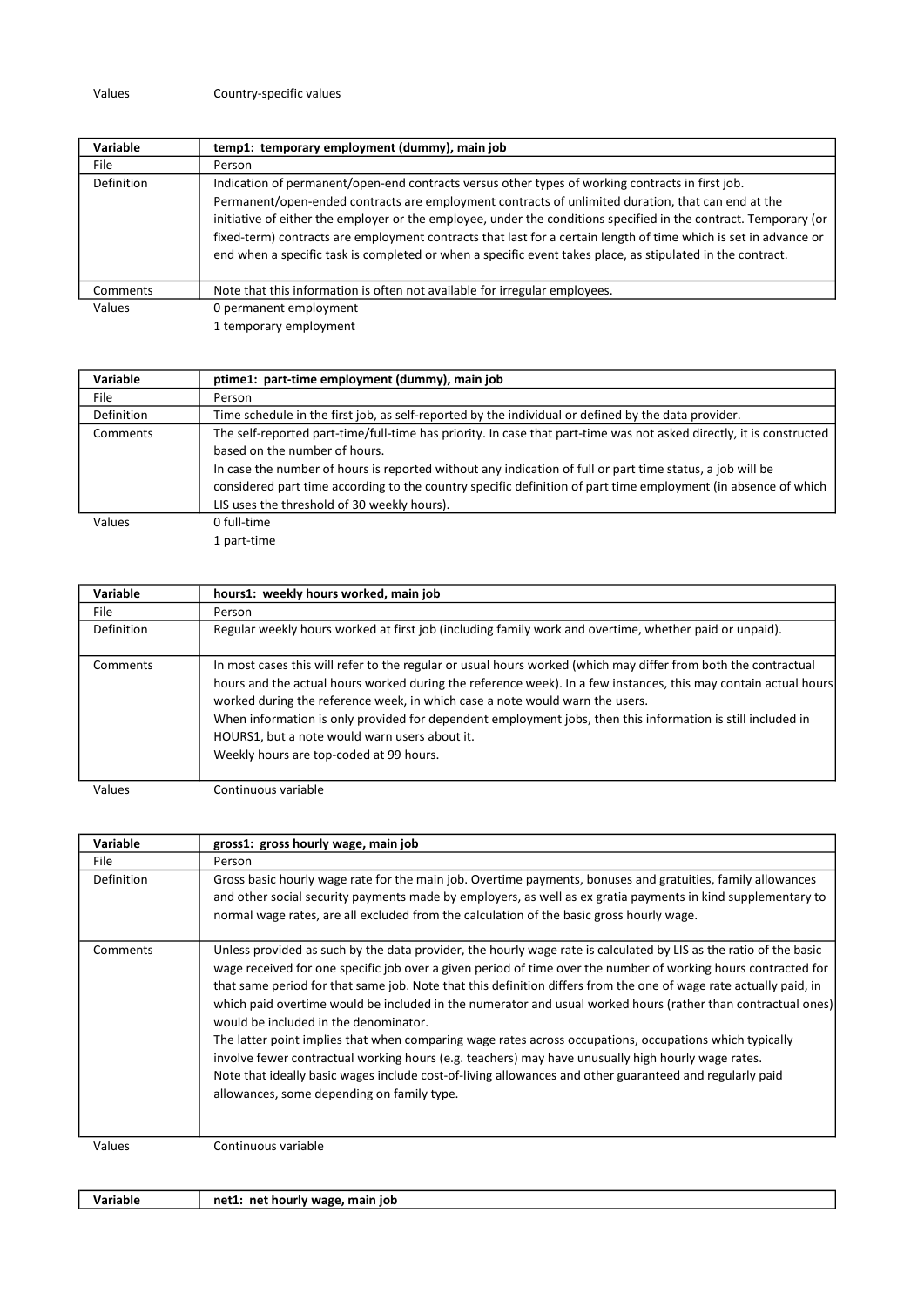| File       | Person                                                                                                                                                                                                                                                                                                                                                                                                                                                                                                                                                                                                                                                                                                                                                                                                                                                                                       |
|------------|----------------------------------------------------------------------------------------------------------------------------------------------------------------------------------------------------------------------------------------------------------------------------------------------------------------------------------------------------------------------------------------------------------------------------------------------------------------------------------------------------------------------------------------------------------------------------------------------------------------------------------------------------------------------------------------------------------------------------------------------------------------------------------------------------------------------------------------------------------------------------------------------|
| Definition | Net basic hourly wage rate for the main job,. Overtime payments, bonuses and gratuities, family allowances and<br>other social security payments made by employers, as well as ex gratia payments in kind, supplementary to<br>normal wage rates, are all excluded from the calculation of basic gross hourly wage.                                                                                                                                                                                                                                                                                                                                                                                                                                                                                                                                                                          |
| Comments   | Unless provided as such by the data provider, the hourly wage rate is calculated by LIS as the ratio of the basic<br>wage received for one specific job over a given period of time over the number of working hours contracted for<br>that same period for that same job. Note that this definition differs from the one of wage rate actually paid, in<br>which paid overtime would be included in the numerator and usual worked hours (rather than contractual ones))<br>would be included in the denominator.<br>The latter point implies that when comparing wage rates across occupations, occupations which typically<br>involve fewer contractual working hours (e.g. teachers) may have unusually high hourly wage rates.<br>Note that ideally basic wages include cost-of-living allowances and other guaranteed and regularly paid<br>allowances, some depending on family type. |

| Variable   | hitotal: total income, household                                                                                                                                                                                                                                                                                                                                                                                                                                                                                                                                                                                                                                                                                                                                                                                                                                                                                                                                                                                                                                                                                                                                                                                                                                                                                                                                                                                                                                                                                                                                                                                                                                                                                                                                                                                                                                                                                                                                                                                                                                                                                                                                                                                            |
|------------|-----------------------------------------------------------------------------------------------------------------------------------------------------------------------------------------------------------------------------------------------------------------------------------------------------------------------------------------------------------------------------------------------------------------------------------------------------------------------------------------------------------------------------------------------------------------------------------------------------------------------------------------------------------------------------------------------------------------------------------------------------------------------------------------------------------------------------------------------------------------------------------------------------------------------------------------------------------------------------------------------------------------------------------------------------------------------------------------------------------------------------------------------------------------------------------------------------------------------------------------------------------------------------------------------------------------------------------------------------------------------------------------------------------------------------------------------------------------------------------------------------------------------------------------------------------------------------------------------------------------------------------------------------------------------------------------------------------------------------------------------------------------------------------------------------------------------------------------------------------------------------------------------------------------------------------------------------------------------------------------------------------------------------------------------------------------------------------------------------------------------------------------------------------------------------------------------------------------------------|
| File       | Household                                                                                                                                                                                                                                                                                                                                                                                                                                                                                                                                                                                                                                                                                                                                                                                                                                                                                                                                                                                                                                                                                                                                                                                                                                                                                                                                                                                                                                                                                                                                                                                                                                                                                                                                                                                                                                                                                                                                                                                                                                                                                                                                                                                                                   |
| Definition | Sum of cash and non-cash income from labour, income from capital, income from pensions (including both<br>public and private pensions) and non-pension public social benefits stemming from insurance, universal or<br>assistance schemes (including in-kind social assistance transfers), as well as cash and non-cash private transfers.                                                                                                                                                                                                                                                                                                                                                                                                                                                                                                                                                                                                                                                                                                                                                                                                                                                                                                                                                                                                                                                                                                                                                                                                                                                                                                                                                                                                                                                                                                                                                                                                                                                                                                                                                                                                                                                                                  |
| Comments   | This variable is always constructed according to the following formula: hitotal = hilabour + hicapital + hipension<br>+ hipubsoc + hiprivate.                                                                                                                                                                                                                                                                                                                                                                                                                                                                                                                                                                                                                                                                                                                                                                                                                                                                                                                                                                                                                                                                                                                                                                                                                                                                                                                                                                                                                                                                                                                                                                                                                                                                                                                                                                                                                                                                                                                                                                                                                                                                               |
|            | This includes all recurrent payments at annual or more frequent intervals, that are available for current<br>consumption and that do not reduce the net worth of the household.<br>Depending on data availability, non-monetary goods and services received may be insufficiently captured.<br>This variable excludes two important non-cash incomes:<br>- Non-cash incomes from capital: These refer to the imputed value of the service of durable goods owned by the<br>household, including the dwelling and other durables such as cars. As important as these incomes may be, they<br>are rarely available in the income microdata and, when available, they are calculated with widely varying<br>methodologies. For these reasons, they are excluded from DHI. Users wishing to include them can do so with<br>the use of the LIS microdata.<br>- Non-cash universal transfers from government: These refer to government-provided services that benefit<br>individuals, but are provided with the primary objective of meeting the general needs of the overall population,<br>rather than that of assisting the poor. Specifically, we do not include non-cash transfers in the areas of housing,<br>care (including child care), education, or health. These transfers are very hard to evaluate at the individual level<br>and thus are typically only available at the macro-level. Thus, the value of these transfers is also excluded from<br>DHI and, these non-cash incomes are not available in the LIS microdata.<br>Although we state above that we include non-monetary social assistance transfers, note that this does not<br>mean that all non-cash means-tested public benefits are included in DHI. We exclude means-tested public<br>benefits in cases where they form a portion of a system in which benefits are granted to the whole population<br>(poor and non-poor), although using different tools and programs. For example, in the case of health insurance<br>in the U.S., we have excluded benefits received through the Medicaid program (which provides health insurance<br>to low-income Americans) because most persons who do not receive Medicaid are subsidized either through |
|            | the U.S. tax system - if employed - or through Medicare (the social insurance program for the elderly and<br>persons with disabilities).                                                                                                                                                                                                                                                                                                                                                                                                                                                                                                                                                                                                                                                                                                                                                                                                                                                                                                                                                                                                                                                                                                                                                                                                                                                                                                                                                                                                                                                                                                                                                                                                                                                                                                                                                                                                                                                                                                                                                                                                                                                                                    |

Values Continuous variable

Variable dhi: disposable household income, household File Household Definition Sum of cash and non-cash income from labour, income from capital, income from pensions (including private and public pensions) and non-pension public social benefits stemming from insurance, universal or assistance schemes (including in-kind social assistance transfers), as well as cash and non-cash private transfers, less the amount of income taxes and social contributions paid.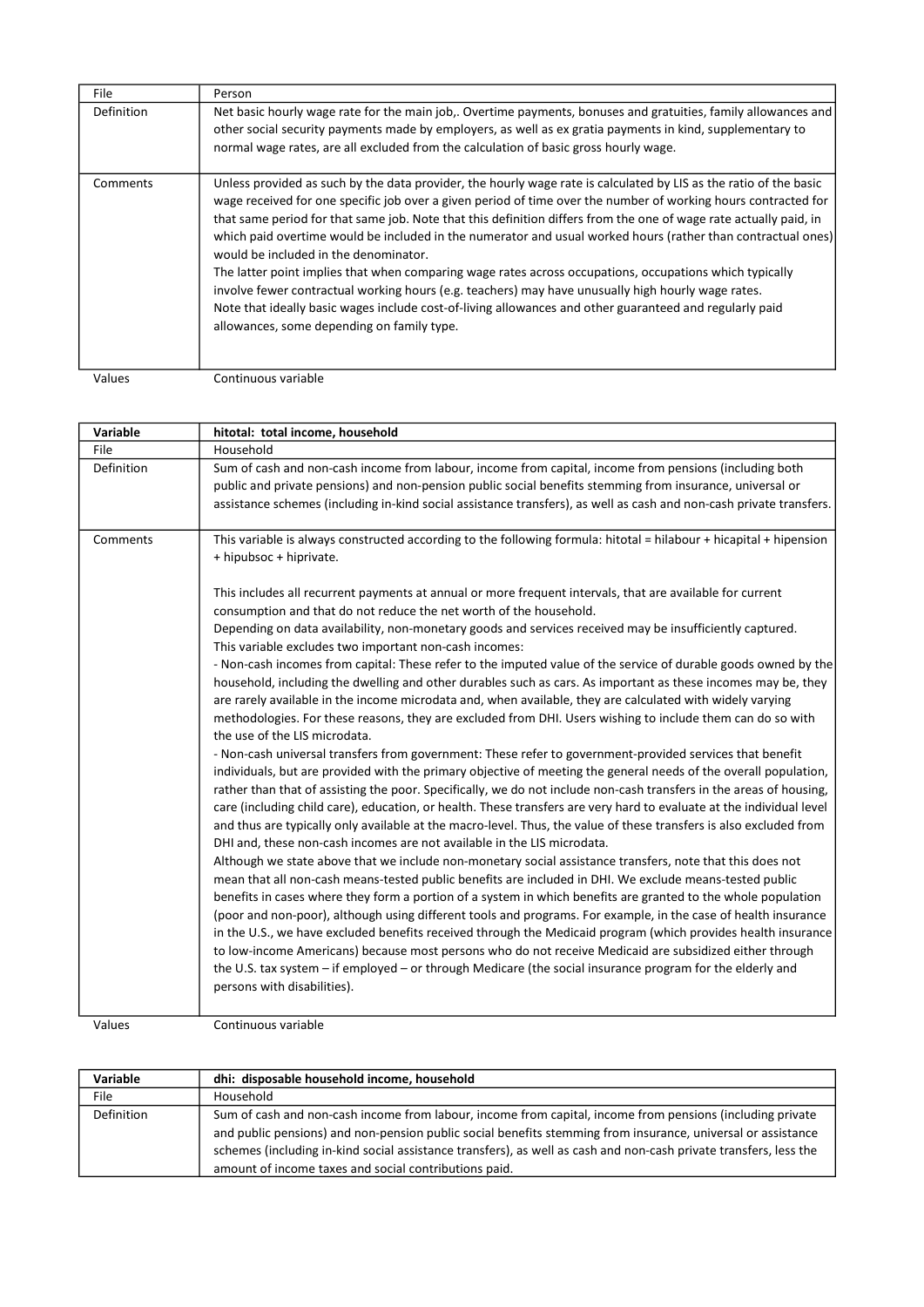| Comments | This variable is always constructed according to the following formula: dhi = hitotal (= hilabour + hicapital +      |
|----------|----------------------------------------------------------------------------------------------------------------------|
|          |                                                                                                                      |
|          | hipension + hipubsoc + hiprivate) - hxitsc.                                                                          |
|          |                                                                                                                      |
|          | This includes all recurrent payments at annual or more frequent intervals, that are available for current            |
|          | consumption and that do not reduce the net worth of the household.                                                   |
|          | This variable excludes two important non-cash incomes:                                                               |
|          | - Non-cash incomes from capital: These refer to the imputed value of the service of durable goods owned by the       |
|          | household, including the dwelling and other durables such as cars. As important as these incomes may be, they        |
|          | are rarely available in the income microdata and, when available, they are calculated with widely varying            |
|          | methodologies. For these reasons, they are excluded from DHI. Users wishing to include them can do so with           |
|          |                                                                                                                      |
|          | the use of the LIS microdata.                                                                                        |
|          | - Non-cash universal transfers from government: These refer to government-provided services that benefit             |
|          | individuals, but are provided with the primary objective of meeting the general needs of the overall population,     |
|          | rather than that of assisting the poor. Specifically, we do not include non-cash transfers in the areas of housing,  |
|          | care (including child care), education, or health. These transfers are very hard to evaluate at the individual level |
|          | and thus are typically only available at the macro-level. Thus, the value of these transfers is also excluded from   |
|          | DHI and, these non-cash incomes are not available in the LIS microdata.                                              |
|          | Although we state above that we include non-monetary social assistance transfers, note that this does not            |
|          | mean that all non-cash means-tested public benefits are included in DHI. We exclude means-tested public              |
|          |                                                                                                                      |
|          | benefits in cases where they form a portion of a system in which benefits are granted to the whole population        |
|          | (poor and non-poor), although using different tools and programs. For example, in the case of health insurance       |
|          | in the U.S., we have excluded benefits received through the Medicaid program (which provides health insurance        |
|          | to low-income Americans) because most persons who do not receive Medicaid are subsidized either through              |
|          | the U.S. tax system – if employed – or through Medicare (the social insurance program for the elderly and            |
|          | persons with disabilities).                                                                                          |
|          |                                                                                                                      |
|          |                                                                                                                      |

| Variable   | hvalgs: value of goods and services, household                                                                                                                                                                                                                                                                                                                                                                                                                                                                                                                                                                                                                                                                                                                                                                                  |
|------------|---------------------------------------------------------------------------------------------------------------------------------------------------------------------------------------------------------------------------------------------------------------------------------------------------------------------------------------------------------------------------------------------------------------------------------------------------------------------------------------------------------------------------------------------------------------------------------------------------------------------------------------------------------------------------------------------------------------------------------------------------------------------------------------------------------------------------------|
| File       | Household                                                                                                                                                                                                                                                                                                                                                                                                                                                                                                                                                                                                                                                                                                                                                                                                                       |
| Definition | Total value of goods and services received from labour and social or private transfers, excluding social transfers                                                                                                                                                                                                                                                                                                                                                                                                                                                                                                                                                                                                                                                                                                              |
|            | in kind such as universal health insurance, universal education benefits, and near cash benefits from public                                                                                                                                                                                                                                                                                                                                                                                                                                                                                                                                                                                                                                                                                                                    |
|            | housing.                                                                                                                                                                                                                                                                                                                                                                                                                                                                                                                                                                                                                                                                                                                                                                                                                        |
| Comments   | This variable is always constructed according to the following formula: hvalgs = $hi13 + hi14 + hi47 + hi53$ .                                                                                                                                                                                                                                                                                                                                                                                                                                                                                                                                                                                                                                                                                                                  |
|            | Depending on data availability, non-monetary goods and services received may be insufficiently captured.                                                                                                                                                                                                                                                                                                                                                                                                                                                                                                                                                                                                                                                                                                                        |
|            | This variable excludes two important non-cash incomes:                                                                                                                                                                                                                                                                                                                                                                                                                                                                                                                                                                                                                                                                                                                                                                          |
|            | - Non-cash incomes from capital: These refer to the imputed value of the service of durable goods owned by the                                                                                                                                                                                                                                                                                                                                                                                                                                                                                                                                                                                                                                                                                                                  |
|            | household, including the dwelling and other durables such as cars. As important as these incomes may be, they                                                                                                                                                                                                                                                                                                                                                                                                                                                                                                                                                                                                                                                                                                                   |
|            | are rarely available in the income microdata and, when available, they are calculated with widely varying                                                                                                                                                                                                                                                                                                                                                                                                                                                                                                                                                                                                                                                                                                                       |
|            | methodologies. For these reasons, they are excluded from DHI. Users wishing to include them can do so with                                                                                                                                                                                                                                                                                                                                                                                                                                                                                                                                                                                                                                                                                                                      |
|            | the use of the LIS microdata.                                                                                                                                                                                                                                                                                                                                                                                                                                                                                                                                                                                                                                                                                                                                                                                                   |
|            | - Non-cash universal transfers from government: These refer to government-provided services that benefit                                                                                                                                                                                                                                                                                                                                                                                                                                                                                                                                                                                                                                                                                                                        |
|            | individuals, but are provided with the primary objective of meeting the general needs of the overall population,<br>rather than that of assisting the poor. Specifically, we do not include non-cash transfers in the areas of housing,<br>care (including child care), education, or health. These transfers are very hard to evaluate at the individual level<br>and thus are typically only available at the macro-level. Thus, the value of these transfers is also excluded from<br>DHI and, these non-cash incomes are not available in the LIS microdata.                                                                                                                                                                                                                                                                |
|            | Although we state above that we include non-monetary social assistance transfers, note that this does not<br>mean that all non-cash means-tested public benefits are included in DHI. We exclude means-tested public<br>benefits in cases where they form a portion of a system in which benefits are granted to the whole population<br>(poor and non-poor), although using different tools and programs. For example, in the case of health insurance<br>in the U.S., we have excluded benefits received through the Medicaid program (which provides health insurance<br>to low-income Americans) because most persons who do not receive Medicaid are subsidized either through<br>the U.S. tax system - if employed - or through Medicare (the social insurance program for the elderly and<br>persons with disabilities). |
|            |                                                                                                                                                                                                                                                                                                                                                                                                                                                                                                                                                                                                                                                                                                                                                                                                                                 |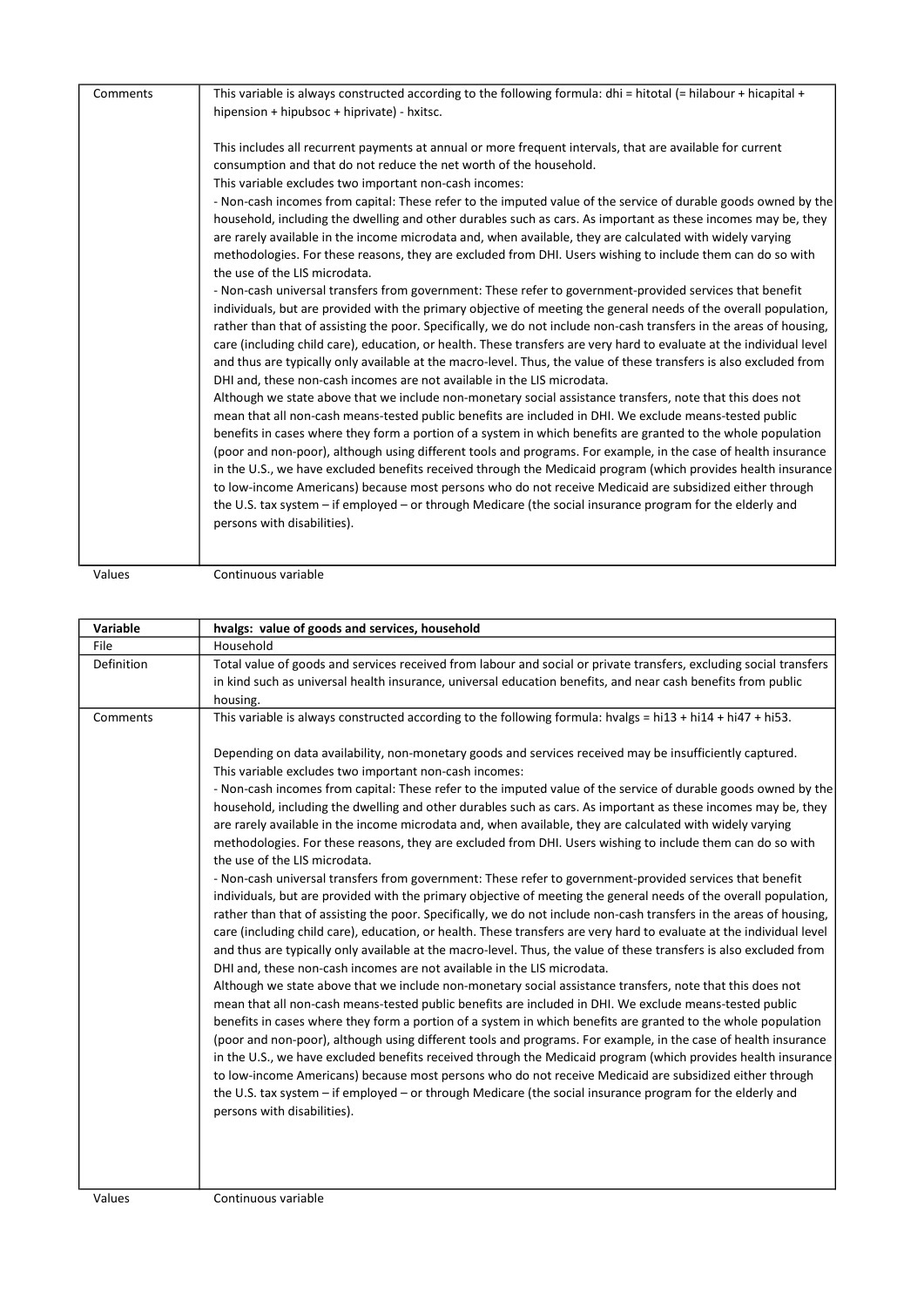| Variable    | dhci: disposable household cash income, household                                                                                                                                                                                                                                                                                                                                                      |
|-------------|--------------------------------------------------------------------------------------------------------------------------------------------------------------------------------------------------------------------------------------------------------------------------------------------------------------------------------------------------------------------------------------------------------|
| <b>File</b> | Household                                                                                                                                                                                                                                                                                                                                                                                              |
| Definition  | Sum of cash and non-cash income from labour, income from capital, income from pensions (including both<br>public and private pensions) and other public social benefits stemming from insurance, universal or assistance<br>schemes (including in-kind social assistance transfers), as well as cash and non-cash private transfers, less the<br>amount of income taxes and social contributions paid. |
| Comments    | This variable is always constructed according to the following formula: dhci = dpi (= hitotal - hxitsc) - hvalgs.<br>This includes all recurrent payments at annual or more frequent intervals, that are available for current<br>consumption and that do not reduce the net worth of the household.                                                                                                   |
| Values      | Continuous variable                                                                                                                                                                                                                                                                                                                                                                                    |

| Variable          | hifactor: factor income, household                                                                       |
|-------------------|----------------------------------------------------------------------------------------------------------|
| File              | Household                                                                                                |
| <b>Definition</b> | Sum of cash and non-cash income from labour and income from capital.                                     |
| Comments          | This variable is always constructed according to the following formula: hifactor = hilabour + hicapital. |
| Values            | Continuous variable                                                                                      |

| Variable   | hitransfer: transfer income, household                                                                           |
|------------|------------------------------------------------------------------------------------------------------------------|
| File       | Household                                                                                                        |
| Definition | Sum of total pensions (including public and private pensions) and non-pension public social benefits stemming    |
|            | from insurance, universal or assistance schemes (including in-kind social assistance transfers), as well as cash |
|            | and non-cash private transfers.                                                                                  |
| Comments   | This variable is always constructed according to the following formula: hitransfer = hipension + hipubsoc +      |
|            | hiprivate.                                                                                                       |
| Values     | Continuous variable                                                                                              |

| Variable   | hpublic: public transfers, household                                                                               |
|------------|--------------------------------------------------------------------------------------------------------------------|
| File       | Household                                                                                                          |
| Definition | Cash social security transfers (including public pensions and other social benefits stemming from insurance,       |
|            | universal or assistance schemes), and in-kind social assistance transfers.                                         |
| Comments   | This variable is conceptually equal to hi31 + hi32 + hipubsoc, but may differ from that formula in case public and |
|            | private pensions were not separable in the original data.                                                          |
| Values     | Continuous variable                                                                                                |

| Variable    | hpub i: insurance transfers, household                                                                            |
|-------------|-------------------------------------------------------------------------------------------------------------------|
| <b>File</b> | Household                                                                                                         |
| Definition  | Transfers from the public social security insurance system and/or from private insurers through mandatory         |
|             | schemes, which cover mainly the active population.                                                                |
|             | This includes public contributory pensions and non-pension public social benefits stemming from insurance         |
|             | schemes.                                                                                                          |
| Comments    | Are included all social insurance schemes that cover mainly the active population; however sometimes is           |
|             | possible for non-active people to join (voluntary) a system, for ex. the housewives to pay pension contributions. |
|             | The eligibility to these schemes is based on the existence of an insurance relationship and most of the time a    |
|             | minimum period of contributions is required.                                                                      |
|             | The social insurance schemes that are covering mainly the non-active population or are aimed at covering the      |
|             | entire resident population are recorded in universal benefits.                                                    |
| Values      | Continuous variable                                                                                               |

| riable<br>$\cdots$ | person<br>stransfers.<br>ppub<br>$- - - -$<br>rance |
|--------------------|-----------------------------------------------------|
| File               | Person                                              |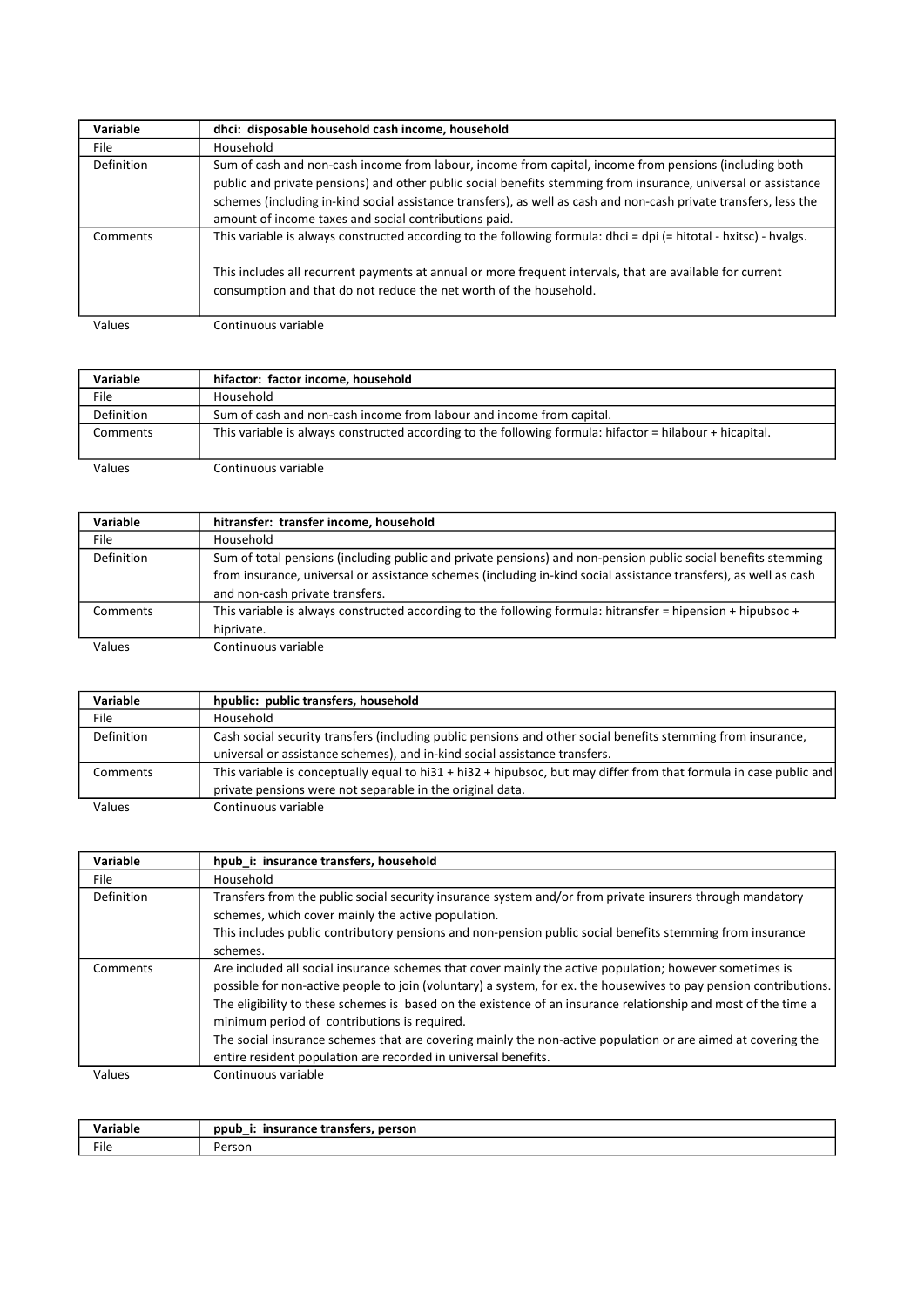| Definition | Transfers from the public social security insurance system and/or from private insurers through mandatory<br>schemes, which cover mainly the active population.<br>This includes public contributory pensions and non-pension public social benefits stemming from insurance<br>schemes.                                                                                                                                                                                                                                                                                         |
|------------|----------------------------------------------------------------------------------------------------------------------------------------------------------------------------------------------------------------------------------------------------------------------------------------------------------------------------------------------------------------------------------------------------------------------------------------------------------------------------------------------------------------------------------------------------------------------------------|
| Comments   | Are included all social insurance schemes that cover mainly the active population; however sometimes is<br>possible for non-active people to join (voluntary) a system, for ex. the housewives to pay pension contributions.<br>The eligibility to these schemes is based on the existence of an insurance relationship and most of the time a<br>minimum period of contributions is required.<br>The social insurance schemes that are covering mainly the non-active population or are aimed at covering the<br>entire resident population are recorded in universal benefits. |
| Values     | Continuous variable                                                                                                                                                                                                                                                                                                                                                                                                                                                                                                                                                              |

| Variable    | hpub u: universal transfers, household                                                                                                                                                                                                                                                                                                                                                                                                                                                                                                                                                                                        |
|-------------|-------------------------------------------------------------------------------------------------------------------------------------------------------------------------------------------------------------------------------------------------------------------------------------------------------------------------------------------------------------------------------------------------------------------------------------------------------------------------------------------------------------------------------------------------------------------------------------------------------------------------------|
| <b>File</b> | Household                                                                                                                                                                                                                                                                                                                                                                                                                                                                                                                                                                                                                     |
| Definition  | Transfers from public programmes, which are aimed at covering the whole population or a part of the<br>population and are not based on insurance schemes or existence or income or assets thresholds.<br>Are also included social insurance schemes that cover mainly the non-active population and those which are<br>aimed at covering the entire resident population. It includes also veteran pensions if they are non-insurance<br>based.<br>This includes public universal pensions and non-pension public social benefits stemming from universal<br>schemes.<br>Excludes social security universal transfers in kind. |
| Comments    | The eligibility criteria for universal benefits may also contain an income/asset test in case the test only reduces<br>the amount of benefit received, or prevents the eligibility only for people at the upper end of the income<br>distribution; otherwise, if the income test prevents the access for an 'average earner' as well, it will be<br>considered an assistance benefit.                                                                                                                                                                                                                                         |
| Values      | Continuous variable                                                                                                                                                                                                                                                                                                                                                                                                                                                                                                                                                                                                           |

| Variable   | hpub a: assistance transfers, household                                                                                                                                                                                                                                                                                 |
|------------|-------------------------------------------------------------------------------------------------------------------------------------------------------------------------------------------------------------------------------------------------------------------------------------------------------------------------|
| File       | Household                                                                                                                                                                                                                                                                                                               |
| Definition | Cash transfers and value of goods and services received from the state through social programmes targeted<br>towards individuals or households in need.<br>This includes public assistance pensions and non-pension public social benefits stemming from assitance<br>schemes.                                          |
| Comments   | Eligibility is typically limited through strict income, or asset tests (means-tests), but a programme can also<br>target a poor area, without individual means tests. In certain cases can be also an activation conditions<br>(minimum hours worked in social programmes for example) in order to receive the benefit. |

| Variable   | pitotal: total individual income, person                                                                                                                                                                                                                                                                                                                                                                                                                                                                                                                      |
|------------|---------------------------------------------------------------------------------------------------------------------------------------------------------------------------------------------------------------------------------------------------------------------------------------------------------------------------------------------------------------------------------------------------------------------------------------------------------------------------------------------------------------------------------------------------------------|
| File.      | Person                                                                                                                                                                                                                                                                                                                                                                                                                                                                                                                                                        |
| Definition | Sum of cash and non-cash income from labour (including wage income, self-employment income and fringe<br>benefits, but excluding own consumption), income from pensions (including both public and private pensions)<br>and non-pension public social benefits whose eligibility is base don individual rather than household<br>characteristics (namely wage replacement benefits, such as maternity and parental leave benefits,<br>unemployment benefits, sickness and work injury benefits, and disability benefits), as well as private<br>scholarships. |
| Comments   | Note that this variable is conceptually equal to pilabour + pipension + pi411 + pi42 + pi43 + pi44 + pi511, but<br>may differ from that formula in case some of the incomes not available with such detail at the individual level<br>in the original data.                                                                                                                                                                                                                                                                                                   |
| Values     | Continuous variable                                                                                                                                                                                                                                                                                                                                                                                                                                                                                                                                           |

| Variable | expenditure.<br>household<br>consumption<br>. |
|----------|-----------------------------------------------|
| File     | noid                                          |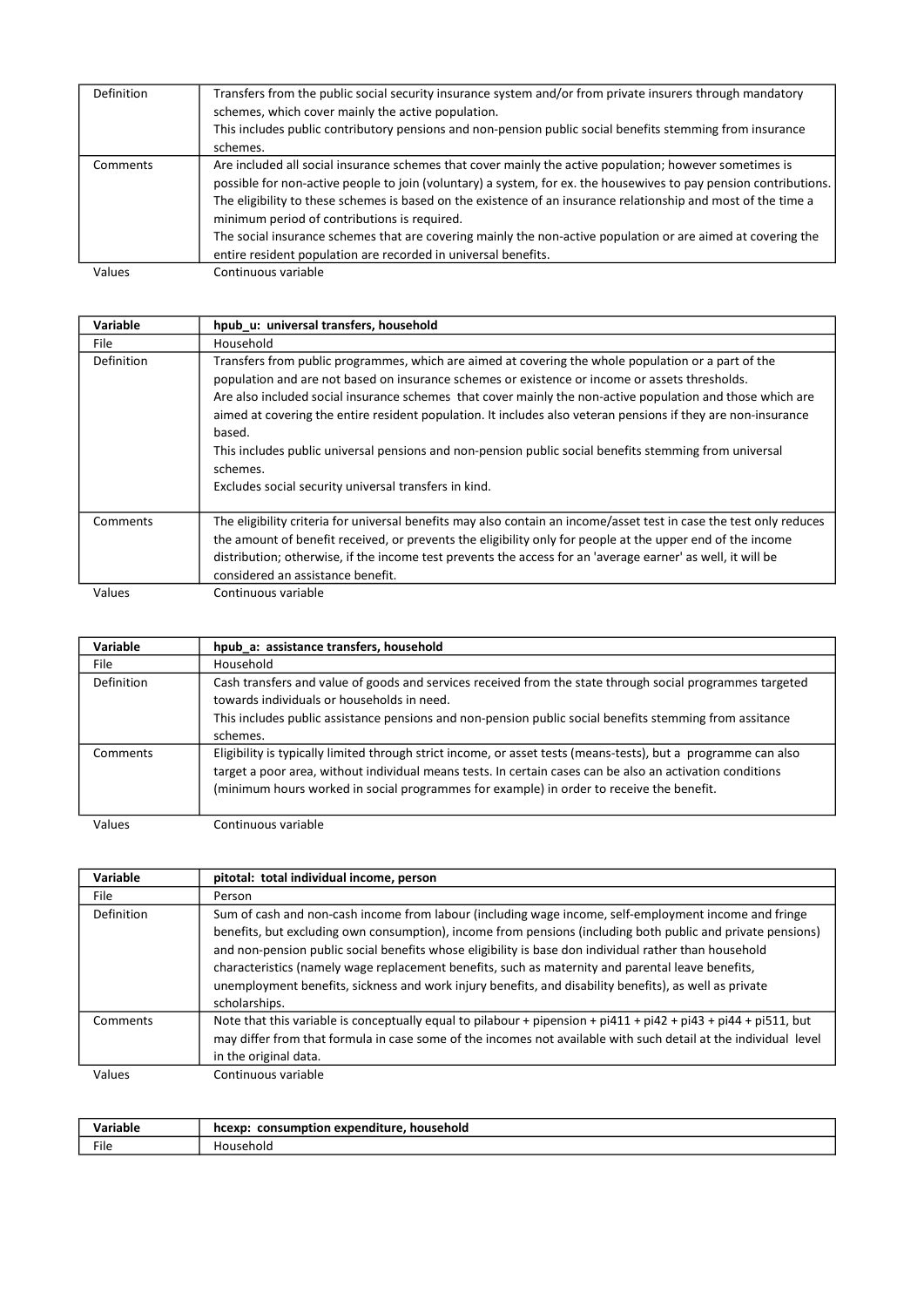| <b>Definition</b> | Total consumption, including that stemming from goods and services that have been purchased by the        |
|-------------------|-----------------------------------------------------------------------------------------------------------|
|                   | household, and goods ans services that have not been purchased, but either given to the household from    |
|                   | somebody else, or self-produced.                                                                          |
|                   | Excludes imputed rent.                                                                                    |
| Comments          | Corresponds to all 12 categories of goods and services of the COICOP classification with the exception of |
|                   | imputed rent which is included according to COICOP and excluded from this variable.                       |
| Values            | Continuous variable                                                                                       |

| Variable   | hhouscost: housing costs, household                                                                                                                                                                              |
|------------|------------------------------------------------------------------------------------------------------------------------------------------------------------------------------------------------------------------|
| File       | Household                                                                                                                                                                                                        |
| Definition | Total housing cost effectively incurred by the household, including the actual rent, the utilities, the mortgage<br>repayment (both the capital and interest) and the property taxes.                            |
| Comments   | The variable conceptually corresponds to the sum of variables hc4, hxmort and hxptax. However, it is only<br>provided is at least actual rent and mortgage repayment are available, and is hence not necessarily |

| Variable    | hilabour: labour income, household                                                                                                                                                                                                                                                                                                                 |
|-------------|----------------------------------------------------------------------------------------------------------------------------------------------------------------------------------------------------------------------------------------------------------------------------------------------------------------------------------------------------|
| <b>File</b> | Household                                                                                                                                                                                                                                                                                                                                          |
| Definition  | Total income from labour of all household members, including cash payments and value of goods and services<br>received from dependent employment, profits/losses and value of goods from self-employment, as well as the<br>value of own consumption.                                                                                              |
| Comments    | This variable is constructed according to the following formula: hilabour = $hi11 + hi12 + hi13 + hi14 + amounts$<br>that are directly placed at the level of hilabour. Are placed directly at the hilabour level labour incomes for<br>which it could not be differentiated if they come from self-employment of dependent employment activities. |

Values Continuous variable

| Variable    | pilabour: labour income, person                                                                                                                                                                                                                                                                                                          |
|-------------|------------------------------------------------------------------------------------------------------------------------------------------------------------------------------------------------------------------------------------------------------------------------------------------------------------------------------------------|
| <b>File</b> | Person                                                                                                                                                                                                                                                                                                                                   |
| Definition  | Total income from labour of all household members, including cash payments and value of goods and services<br>received from dependent employment, profits/losses and value of goods from self-employment, as well as the<br>value of own consumption.                                                                                    |
| Comments    | This variable is constructed according to the following formula: pilabour = $pi11 + pi12 + pi13 + amounts$ that are<br>directly placed at the level of pilabour. Are placed directly at the pilabour level labour incomes for which could<br>not be differentiated if they come from self-employment of dependent employment activities. |

| Variable          | hi11: wage income, household                                                                                                                                                                                                                                                                                    |
|-------------------|-----------------------------------------------------------------------------------------------------------------------------------------------------------------------------------------------------------------------------------------------------------------------------------------------------------------|
| File.             | Household                                                                                                                                                                                                                                                                                                       |
| <b>Definition</b> | Monetary payments received from regular and irregular dependent employment. This includes cash wage and<br>salary income (gross of social security contributions and income taxes) and monetary supplements to the basic<br>wage, such as overtime pay, employer bonuses, 13th month bonus, profit-share, tips. |
| Comments          | Conscript's pay is also included.<br>Income of directors of own enterprise is also included.<br>When employer-provided sick or maternity pay can not be separated, it is also included here.                                                                                                                    |
| Values            | Continuous variable                                                                                                                                                                                                                                                                                             |

| Variable          | pi11: wage income, person                                                                                                                                                                                                                                                                                       |
|-------------------|-----------------------------------------------------------------------------------------------------------------------------------------------------------------------------------------------------------------------------------------------------------------------------------------------------------------|
| File              | Person                                                                                                                                                                                                                                                                                                          |
| <b>Definition</b> | Monetary payments received from regular and irregular dependent employment. This includes cash wage and<br>salary income (gross of social security contributions and income taxes) and monetary supplements to the basic<br>wage, such as overtime pay, employer bonuses, 13th month bonus, profit-share, tips. |
| Comments          | Conscript's pay is also included.                                                                                                                                                                                                                                                                               |
|                   | When employer-provided sick or maternity pay can not be separated, it is also included here.                                                                                                                                                                                                                    |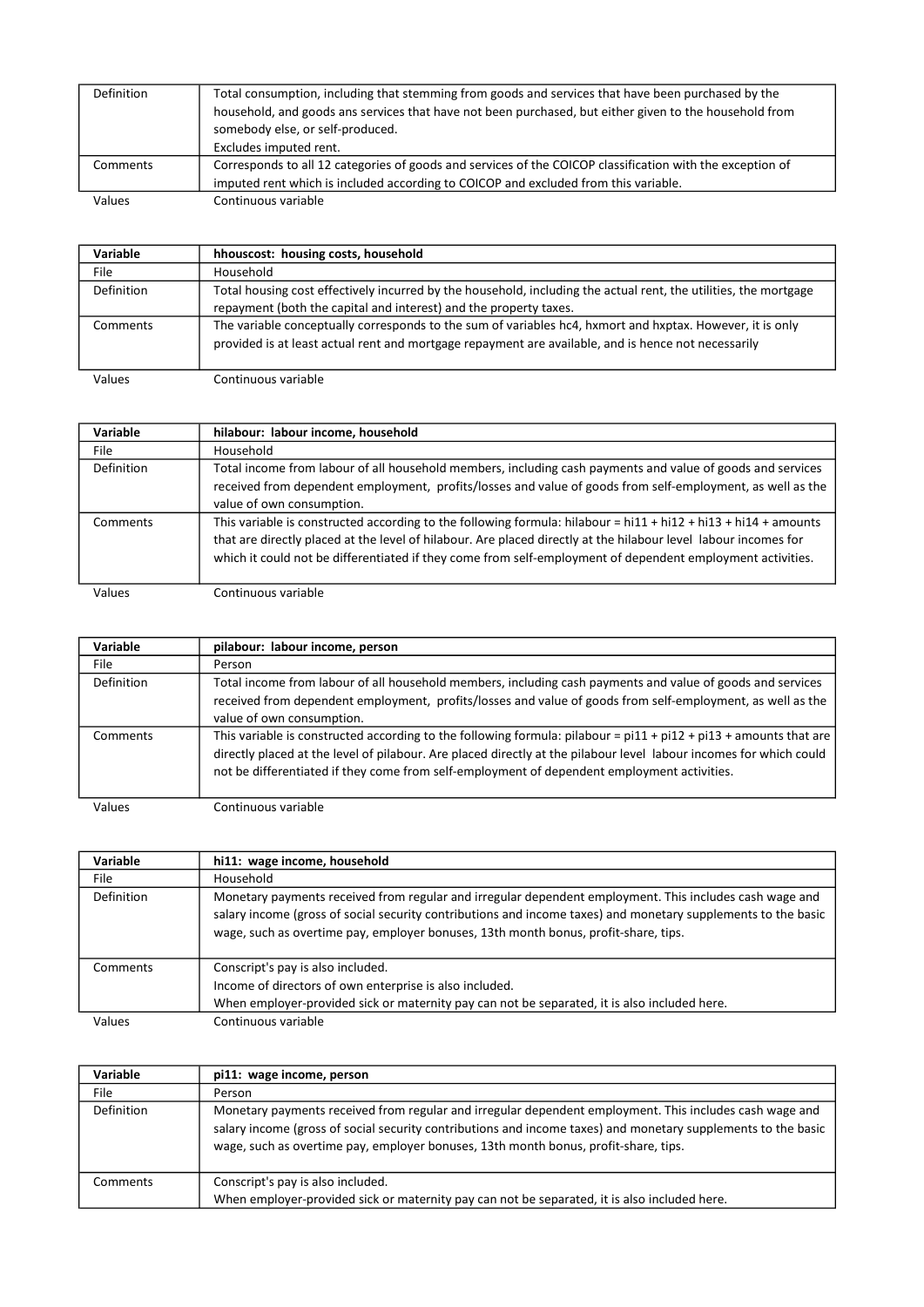| Variable   | hi12: self-employment income, household                                                                                                                                                                                                                                                                                                                  |
|------------|----------------------------------------------------------------------------------------------------------------------------------------------------------------------------------------------------------------------------------------------------------------------------------------------------------------------------------------------------------|
| File       | Household                                                                                                                                                                                                                                                                                                                                                |
| Definition | Total income from self-employment, defined as profits/losses from self-employment activities, including farm<br>and non-farm businesses.                                                                                                                                                                                                                 |
| Comments   | Amounts are recorded gross of social insurance contributions and income taxes, but net of expenses.<br>Self-employment income is often collected with a different reference period than other more regular incomes;<br>for example, it could refer to the last financial year for which business accounts for the purposes of taxation<br>were prepared. |

Values Continuous variable

| Variable    | pi12: self-employment income, person                                                                                                                                                                                                                                                                                                                                                                                                  |
|-------------|---------------------------------------------------------------------------------------------------------------------------------------------------------------------------------------------------------------------------------------------------------------------------------------------------------------------------------------------------------------------------------------------------------------------------------------|
| <b>File</b> | Person                                                                                                                                                                                                                                                                                                                                                                                                                                |
| Definition  | Total income from self-employment, defined as profits/losses from self-employment activities, including farm<br>and non-farm businesses.                                                                                                                                                                                                                                                                                              |
| Comments    | Amounts are recorded gross of social insurance contributions and income taxes, but net of expenses.<br>Goods and services are recorded at their market value or government cost.<br>Self-employment income is often collected with a different reference period than other more regular incomes;<br>for example, it could refer to the last financial year for which business accounts for the purposes of taxation<br>were prepared. |

| Variable    | hi121: farm income, household                                                                                                                                                                                                                                                                                                                                                                                                                                                                                                           |
|-------------|-----------------------------------------------------------------------------------------------------------------------------------------------------------------------------------------------------------------------------------------------------------------------------------------------------------------------------------------------------------------------------------------------------------------------------------------------------------------------------------------------------------------------------------------|
| <b>File</b> | Household                                                                                                                                                                                                                                                                                                                                                                                                                                                                                                                               |
| Definition  | Total income from farm self-employment, defined as profits/losses from farm self-employment activities.                                                                                                                                                                                                                                                                                                                                                                                                                                 |
| Comments    | Amounts are recorded gross of social insurance contributions and income taxes, but net of expenses.<br>Goods and services are recorded at their market value or government cost.<br>Self-employment income is often collected with a different reference period than other more regular incomes;<br>for example, it could refer to the last financial year for which business accounts for the purposes of taxation<br>were prepared.<br>Contents are restricted to agricultural activities, i.e. excluding forestry, fishing, hunting. |
| Values      | Continuous variable                                                                                                                                                                                                                                                                                                                                                                                                                                                                                                                     |

| Variable   | hi13: fringe benefits, household                                                                                                                                                                                                                                           |
|------------|----------------------------------------------------------------------------------------------------------------------------------------------------------------------------------------------------------------------------------------------------------------------------|
| File       | Household                                                                                                                                                                                                                                                                  |
| Definition | Value of goods and services received from regular and irregular dependent employment, such as the value of<br>company cars, meals, housing, electricity, medical expenses, child care etc. paid or partly paid by the employer<br>as substitute or supplement to the wage. |
| Comments   |                                                                                                                                                                                                                                                                            |
| Values     | Continuous variable                                                                                                                                                                                                                                                        |

| Variable    | pi13: fringe benefits, person                                                                                                                                                                                                                                              |
|-------------|----------------------------------------------------------------------------------------------------------------------------------------------------------------------------------------------------------------------------------------------------------------------------|
| <b>File</b> | Person                                                                                                                                                                                                                                                                     |
| Definition  | Value of goods and services received from regular and irregular dependent employment, such as the value of<br>company cars, meals, housing, electricity, medical expenses, child care etc. paid or partly paid by the employer<br>as substitute or supplement to the wage. |
| Comments    |                                                                                                                                                                                                                                                                            |
| Values      | Continuous variable                                                                                                                                                                                                                                                        |

| Variable | .<br>household<br>hi14<br>notion<br><b><i><u>ALLEY AND </u></i></b><br>own<br>` consun |
|----------|----------------------------------------------------------------------------------------|
| File     | ∵rehola —                                                                              |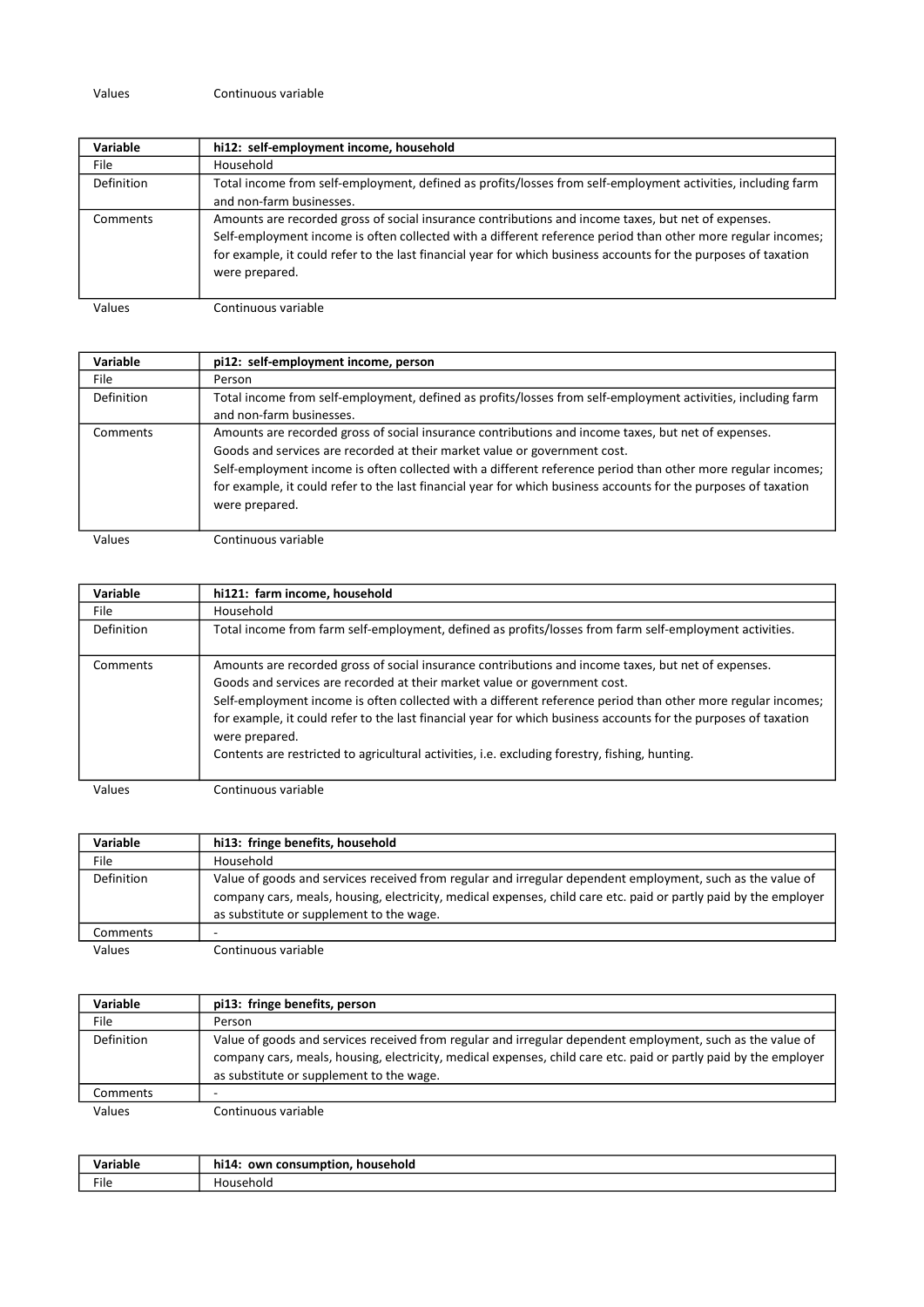| Definition | Value of home production of goods and services such as food and fuel for own consumption of the household. |
|------------|------------------------------------------------------------------------------------------------------------|
| Comments   |                                                                                                            |
| Values     | Continuous variable                                                                                        |

| Variable    | hicapital: capital income, household                                                                                                                                                                                                                                                                                                                                                                                                                                                                                                  |
|-------------|---------------------------------------------------------------------------------------------------------------------------------------------------------------------------------------------------------------------------------------------------------------------------------------------------------------------------------------------------------------------------------------------------------------------------------------------------------------------------------------------------------------------------------------|
| <b>File</b> | Household                                                                                                                                                                                                                                                                                                                                                                                                                                                                                                                             |
| Definition  | Cash payments from property and capital (including financial and non-financial assets), including interest and<br>dividends, rental income and royalties, and other capital income from investment in self-employment activity.<br>Excludes capital gains, lottery winnings, inheritances, insurance settlements, and all other forms of one-off lump<br>sum payments.<br>This variable is constructed according to the following formula: hicapital = $hi21 + hi22 + amounts$ that are<br>directly placed at the level of hicapital. |
| Comments    | Non-cash income from capital (imputed value of the service of durable goods owned, such as the dwelling and<br>other durables) are not considered as current income and hence not included among the income variables.<br>Imputed rent is not considered as current income and hence not included in the income variables; if available in<br>the original dataset, it is reported in LIS variable HRENTI.                                                                                                                            |
| Values      | Continuous variable                                                                                                                                                                                                                                                                                                                                                                                                                                                                                                                   |

| <b>Variable</b> | hi21: interest and dividends, household                                                                            |
|-----------------|--------------------------------------------------------------------------------------------------------------------|
| File            | Household                                                                                                          |
| Definition      | Interest received from assets including bank accounts, certificates of deposit, bonds and the like; and dividends. |
| Comments        | -                                                                                                                  |
| Values          | Continuous variable                                                                                                |

| Variable   | hi22: rental income, household                                                                                   |
|------------|------------------------------------------------------------------------------------------------------------------|
| File       | Household                                                                                                        |
| Definition | Actual rentals from dwellings, business buildings, land, vehicles, equipment etc; and receipts from boarders and |
|            | lodgers, net of operating costs.                                                                                 |
| Comments   | Imputed rent is not considered as current income and hence not included in the income variables; if available in |
|            | the original dataset, imputed rent is reported in LIS variable HRENTI.                                           |
| Values     | Continuous variable                                                                                              |

| Variable    | hipension: pensions, household                                                                                                                                                                                                                                                                                                                                                                                                                                                                                                    |
|-------------|-----------------------------------------------------------------------------------------------------------------------------------------------------------------------------------------------------------------------------------------------------------------------------------------------------------------------------------------------------------------------------------------------------------------------------------------------------------------------------------------------------------------------------------|
| <b>File</b> | Household                                                                                                                                                                                                                                                                                                                                                                                                                                                                                                                         |
| Definition  | Total pension income from all pillars (private, occupational, public), all types (insurance, universal, assistance),<br>all functions (old-age, disability, survivors).<br>Includes voluntary individual pensions, mandatory individual pensions, occupational pensions, employment<br>related public pensions, universal pensions and assistance pensions.<br>This variable is constructed according to the following formula: hipension = $hi31 + hi32 + hi33 + amounts$ that<br>are directly placed at the level of hipension. |
| Comments    |                                                                                                                                                                                                                                                                                                                                                                                                                                                                                                                                   |
| Values      | Continuous variable                                                                                                                                                                                                                                                                                                                                                                                                                                                                                                               |

| Variable          | pipension: pensions, person                                                                                                                                                                                                                                                                                                                                                                                                                                                                                                       |
|-------------------|-----------------------------------------------------------------------------------------------------------------------------------------------------------------------------------------------------------------------------------------------------------------------------------------------------------------------------------------------------------------------------------------------------------------------------------------------------------------------------------------------------------------------------------|
| File              | Person                                                                                                                                                                                                                                                                                                                                                                                                                                                                                                                            |
| <b>Definition</b> | Total pension income from all pillars (private, occupational, public), all types (insurance, universal, assistance),<br>all functions (old-age, disability, survivors).<br>Includes voluntary individual pensions, mandatory individual pensions, occupational pensions, employment<br>related public pensions, universal pensions and assistance pensions.<br>This variable is constructed according to the following formula: pipension = $pi31 + pi32 + pi33 +$ amounts that<br>are directly placed at the level of pipension. |
| Comments          |                                                                                                                                                                                                                                                                                                                                                                                                                                                                                                                                   |
| Values            | Continuous variable                                                                                                                                                                                                                                                                                                                                                                                                                                                                                                               |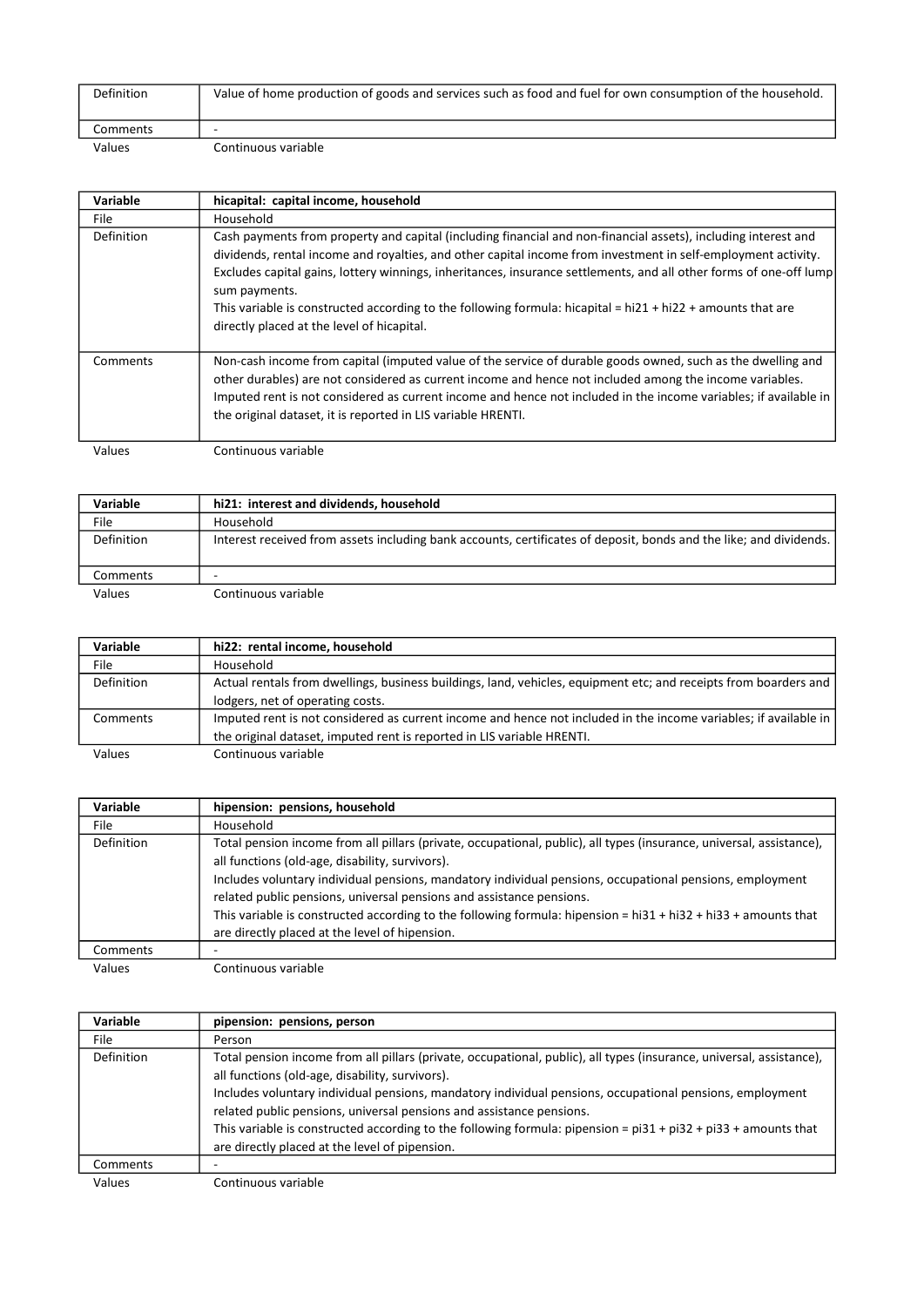| Variable          | hi31: public non-contributory pensions, household                                                                                                                                                                                                                                                                                                                                                                                                                                                               |
|-------------------|-----------------------------------------------------------------------------------------------------------------------------------------------------------------------------------------------------------------------------------------------------------------------------------------------------------------------------------------------------------------------------------------------------------------------------------------------------------------------------------------------------------------|
| <b>File</b>       | Household                                                                                                                                                                                                                                                                                                                                                                                                                                                                                                       |
| <b>Definition</b> | Pensions and similar monetary transfers for old-age, disability and survivors, stemming from non-contributory<br>public programmes, including:<br>- universal programmes, aimed at covering the whole population or a part of the population selected based on<br>other criteria than previous employment existence or income or assets thresholds.<br>- social assistance programmes targeted towards individuals or households in need.<br>It includes also veteran pensions if they are non-insurance based. |
| Comments          |                                                                                                                                                                                                                                                                                                                                                                                                                                                                                                                 |
| Values            | Continuous variable                                                                                                                                                                                                                                                                                                                                                                                                                                                                                             |

| Variable    | pi31: public non-contributory pensions, person                                                                                                                                                                                                                                                                                                                                                                                                                                                                  |
|-------------|-----------------------------------------------------------------------------------------------------------------------------------------------------------------------------------------------------------------------------------------------------------------------------------------------------------------------------------------------------------------------------------------------------------------------------------------------------------------------------------------------------------------|
| <b>File</b> | Person                                                                                                                                                                                                                                                                                                                                                                                                                                                                                                          |
| Definition  | Pensions and similar monetary transfers for old-age, disability and survivors, stemming from non-contributory<br>public programmes, including:<br>- universal programmes, aimed at covering the whole population or a part of the population selected based on<br>other criteria than previous employment existence or income or assets thresholds.<br>- social assistance programmes targeted towards individuals or households in need.<br>It includes also veteran pensions if they are non-insurance based. |
| Comments    |                                                                                                                                                                                                                                                                                                                                                                                                                                                                                                                 |
| Values      | Continuous variable                                                                                                                                                                                                                                                                                                                                                                                                                                                                                             |

| Variable   | hi311: universal pensions, household                                                                                                                                                                                                                                                                                                                                                                                                                                                                                                        |
|------------|---------------------------------------------------------------------------------------------------------------------------------------------------------------------------------------------------------------------------------------------------------------------------------------------------------------------------------------------------------------------------------------------------------------------------------------------------------------------------------------------------------------------------------------------|
| File.      | Household                                                                                                                                                                                                                                                                                                                                                                                                                                                                                                                                   |
| Definition | Pensions and monetary transfers for old-age, disability and survivors, stemming from the public programmes,<br>which are aimed at covering the whole population or a part of the population selected based on other criteria<br>than previous employment existence or income or assets thresholds.<br>Are also included social insurance schemes that cover mainly the non-active population and those which are<br>aimed at covering the entire resident population. It includes also veteran pensions if they are non-insurance<br>based. |
| Comments   | The eligibility criteria for universal benefits may also contain an income/asset test in case the test only reduces<br>the amount of benefit received, or prevents the eligibility only for people at the upper end of the income<br>distribution; otherwise, if the income test prevents the access for an 'average earner' as well, it will be<br>considered an assistance benefit.                                                                                                                                                       |
| Values     | Continuous variable                                                                                                                                                                                                                                                                                                                                                                                                                                                                                                                         |

| Variable   | pi311: universal pensions, person                                                                                                                                                                                                                                                                                                                                                                                                                                                                                                           |
|------------|---------------------------------------------------------------------------------------------------------------------------------------------------------------------------------------------------------------------------------------------------------------------------------------------------------------------------------------------------------------------------------------------------------------------------------------------------------------------------------------------------------------------------------------------|
| File.      | Person                                                                                                                                                                                                                                                                                                                                                                                                                                                                                                                                      |
| Definition | Pensions and monetary transfers for old-age, disability and survivors, stemming from the public programmes,<br>which are aimed at covering the whole population or a part of the population selected based on other criteria<br>than previous employment existence or income or assets thresholds.<br>Are also included social insurance schemes that cover mainly the non-active population and those which are<br>aimed at covering the entire resident population. It includes also veteran pensions if they are non-insurance<br>based. |
| Comments   | The eligibility criteria for universal benefits may also contain an income/asset test in case the test only reduces<br>the amount of benefit received, or prevents the eligibility only for people at the upper end of the income<br>distribution; otherwise, if the income test prevents the access for an 'average earner' as well, it will be<br>considered an assistance benefit.                                                                                                                                                       |
| Values     | Continuous variable                                                                                                                                                                                                                                                                                                                                                                                                                                                                                                                         |

| Variable   | hi312: assistance pensions, household                                                                          |  |
|------------|----------------------------------------------------------------------------------------------------------------|--|
| File       | Household                                                                                                      |  |
| Definition | Pensions and similar monetary transfers for old-age, disability and survivors, received from the state through |  |
|            | social programmes targeted towards individuals or households in need.                                          |  |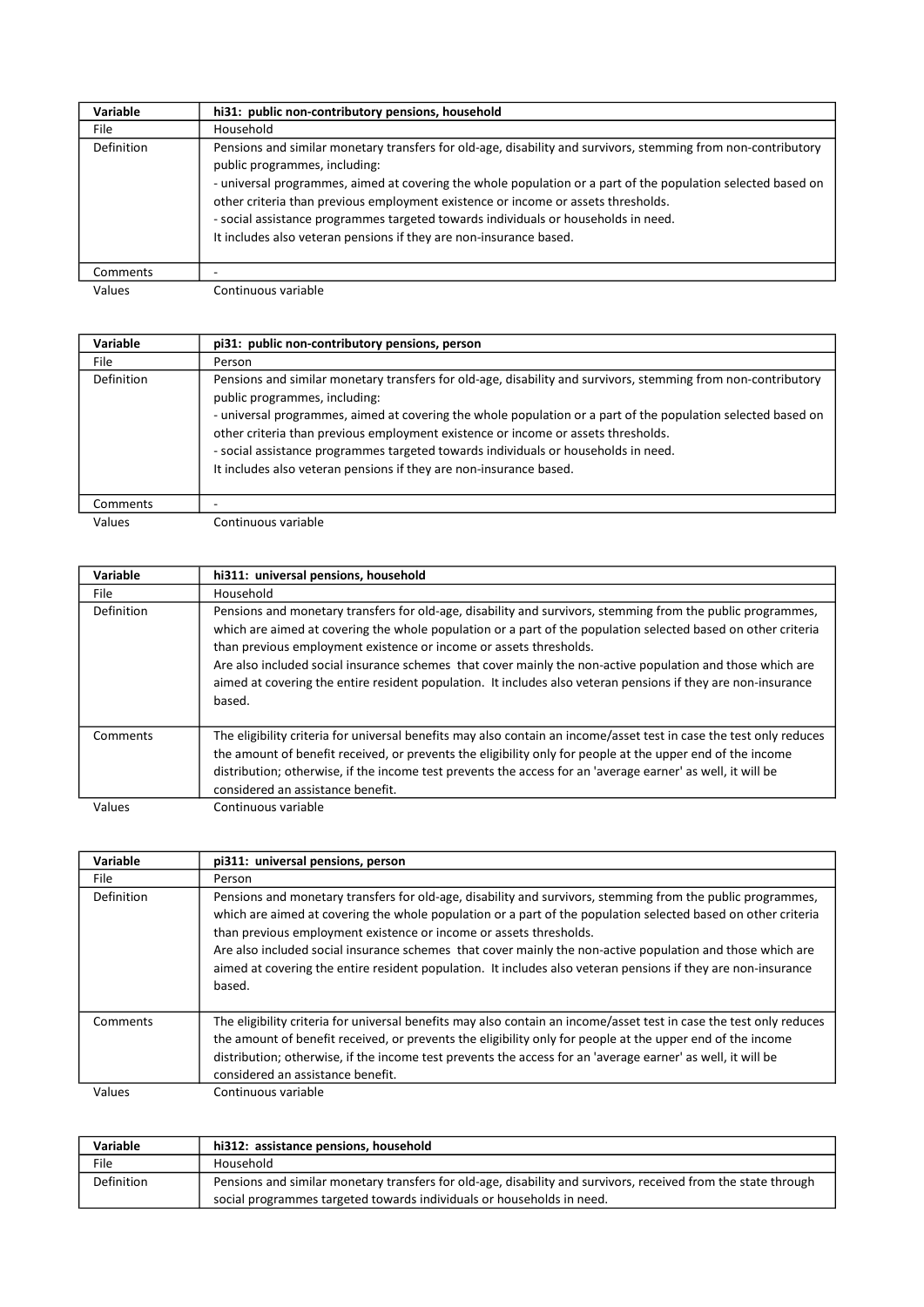| -                          | . .                                           |
|----------------------------|-----------------------------------------------|
| าmmen                      |                                               |
| $\cdot$<br>/alues<br>.0.00 | <b>Continuous</b><br>riable<br>.<br>- - - - - |

| Variable   | pi312: assistance pensions, person                                                                             |
|------------|----------------------------------------------------------------------------------------------------------------|
| File       | Person                                                                                                         |
| Definition | Pensions and similar monetary transfers for old-age, disability and survivors, received from the state through |
|            | social programmes targeted towards individuals or households in need.                                          |
| Comments   |                                                                                                                |
| Values     | Continuous variable                                                                                            |

| Variable   | hi32: public contributory pensions, household                                                                                                                                                                                                                                                                                                                                                                                                                                                                                                                                                                                                                                                                                                                                                                                                                                                                                                                                                                                                                                                                                                                                                                                                                                                                                                                           |
|------------|-------------------------------------------------------------------------------------------------------------------------------------------------------------------------------------------------------------------------------------------------------------------------------------------------------------------------------------------------------------------------------------------------------------------------------------------------------------------------------------------------------------------------------------------------------------------------------------------------------------------------------------------------------------------------------------------------------------------------------------------------------------------------------------------------------------------------------------------------------------------------------------------------------------------------------------------------------------------------------------------------------------------------------------------------------------------------------------------------------------------------------------------------------------------------------------------------------------------------------------------------------------------------------------------------------------------------------------------------------------------------|
| File       | Household                                                                                                                                                                                                                                                                                                                                                                                                                                                                                                                                                                                                                                                                                                                                                                                                                                                                                                                                                                                                                                                                                                                                                                                                                                                                                                                                                               |
| Definition | Public contributory pensions, including:<br>- pensions and other monetary transfers for old-age, disability, and survivors, stemming from the main pension<br>insurance system that covers mainly the active population. The main pension system can be the public one or<br>the mandatory individual accounts one or a mixed between the two when the country's pension system is in<br>transition from a PAYG system to mandatory accounts one, or even the occupational one if it represents the<br>main pension scheme and is not just a supplementary pension to the main one;<br>- pensions and other monetary transfers for permanent full or partial disability or death caused by a work-injury<br>or occupational disease from schemes specifically set up with the purpose of covering work-injury and<br>occupational diseases.<br>Are included all social insurance schemes that cover mainly the active population; however sometimes is<br>possible for (some categories of) inactive people to join (voluntary) the system.<br>Includes all benefits linked to a permanent/long-term exit from the labour market (even if not received for a<br>long-term duration, such as in the case of one-time or short-duration benefits linked to the corresponding old-<br>age, disability and survivors pension schemes).<br>Includes supplements to pensions. |
| Comments   | The social insurance schemes that are covering mainly the non-active population and those which are aimed at<br>covering the entire resident population are recorded in the universal benefits.<br>Some pension systems include a minimum pension in their contributory-based pension system; such pensions<br>are considered as contributory pensions in the LIS incomes classification as persons become eligible to such a<br>mnimum pension when they have accumulated sufficient years of a previous employment relationship.                                                                                                                                                                                                                                                                                                                                                                                                                                                                                                                                                                                                                                                                                                                                                                                                                                      |

| - pensions and other monetary transfers for old-age, disability, and survivors, stemming from the main pension    |
|-------------------------------------------------------------------------------------------------------------------|
| insurance system that covers mainly the active population. The main pension system can be the public one or       |
| the mandatory individual accounts one or a mixed between the two when the country's pension system is in          |
| transition from a PAYG system to mandatory accounts one, or even the occupational one if it represents the        |
|                                                                                                                   |
| - pensions and other monetary transfers for permanent full or partial disability or death caused by a work-injury |
| or occupational disease from schemes specifically set up with the purpose of covering work-injury and             |
|                                                                                                                   |
| Are included all social insurance schemes that cover mainly the active population; however sometimes is           |
|                                                                                                                   |
| Includes all benefits linked to a permanent/long-term exit from the labour market (even if not received for a     |
| long-term duration, such as in the case of one-time or short-duration benefits linked to the corresponding old-   |
|                                                                                                                   |
|                                                                                                                   |
| The social insurance schemes that are covering mainly the non-active population and those which are aimed at      |
|                                                                                                                   |
| Some pension systems include a minimum pension in their contributory-based pension system; such pensions          |
| are considered as contributory pensions in the LIS incomes classification as persons become eligible to such a    |
| mnimum pension when they have accumulated sufficient years of a previous employment relationship.                 |
|                                                                                                                   |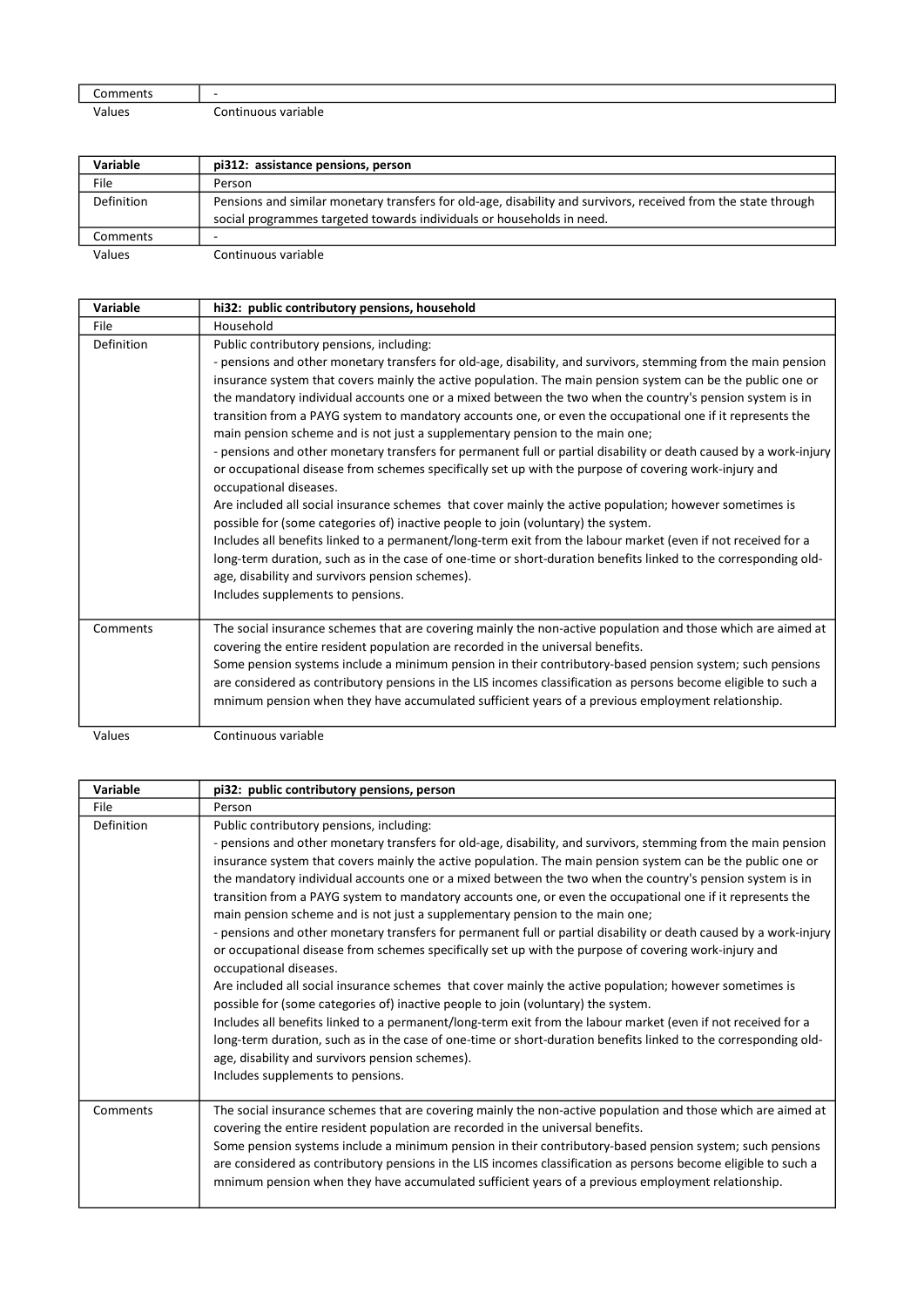| Variable          | hi33: private pensions, household                                                                                                                                                                                                                                                                                                                                                                                       |
|-------------------|-------------------------------------------------------------------------------------------------------------------------------------------------------------------------------------------------------------------------------------------------------------------------------------------------------------------------------------------------------------------------------------------------------------------------|
| File              | Household                                                                                                                                                                                                                                                                                                                                                                                                               |
| <b>Definition</b> | Private pensions including:<br>- pensions and other monetary transfers for old-age, disability and survivors, stemming from the employers or<br>occupational organisations through occupational schemes that aim at supplementing the main pension scheme;<br>- monetary payments from personal pension accounts not linked to employment, including annuities from life<br>insurance and other pension-like annuities. |
| Comments          |                                                                                                                                                                                                                                                                                                                                                                                                                         |
| Values            | Continuous variable.                                                                                                                                                                                                                                                                                                                                                                                                    |

| all.<br>٠ | ш<br>٠<br>× |
|-----------|-------------|
|-----------|-------------|

Continuous variable

| <b>Variable</b> | pi33: private pensions, person                                                                                                                                                                                                                                                                                                                                                                                          |
|-----------------|-------------------------------------------------------------------------------------------------------------------------------------------------------------------------------------------------------------------------------------------------------------------------------------------------------------------------------------------------------------------------------------------------------------------------|
| <b>File</b>     | Person                                                                                                                                                                                                                                                                                                                                                                                                                  |
| Definition      | Private pensions including:<br>- pensions and other monetary transfers for old-age, disability and survivors, stemming from the employers or<br>occupational organisations through occupational schemes that aim at supplementing the main pension scheme;<br>- monetary payments from personal pension accounts not linked to employment, including annuities from life<br>insurance and other pension-like annuities. |
| Comments        | -                                                                                                                                                                                                                                                                                                                                                                                                                       |
| Values          | Continuous variable                                                                                                                                                                                                                                                                                                                                                                                                     |

| Variable   | hi331: occupational pensions, household                                                                                                                                                                                                                                                                                                                                                                                                                                                                                                                                                                                                                                                                                                                                                                                                                                                                                                                                                                                     |
|------------|-----------------------------------------------------------------------------------------------------------------------------------------------------------------------------------------------------------------------------------------------------------------------------------------------------------------------------------------------------------------------------------------------------------------------------------------------------------------------------------------------------------------------------------------------------------------------------------------------------------------------------------------------------------------------------------------------------------------------------------------------------------------------------------------------------------------------------------------------------------------------------------------------------------------------------------------------------------------------------------------------------------------------------|
| File       | Household                                                                                                                                                                                                                                                                                                                                                                                                                                                                                                                                                                                                                                                                                                                                                                                                                                                                                                                                                                                                                   |
| Definition | Pensions and other monetary transfers for old-age, disability and survivors, stemming from the employers or<br>occupational organisations through occupational schemes that aim at supplementing the main pension scheme.<br>Includes also occupational pensions mandated by law or collective agreements (where the employer is required<br>to offer such pension and the employee generally obliged to be affiliated).<br>Includes also voluntary agreements between employers and employees.<br>Includes also self-employment pension plans (or, more generally, personal pension plans) if they are designed<br>to supplement social security (e.g. individual retirement accounts (IRAs)).<br>Includes all benefits linked to a permanent/long-term exit from the labour market (even if not received for a<br>long-term duration, such as in the case of one-time or short-duration benefits linked to the corresponding old-<br>age, disability and survivors pension schemes).<br>Includes supplements to pensions. |
| Comments   | Pensions transfers from the employers or occupational organisations through occupational schemes that are<br>not just supplementary, but offering a full pension (being in most cases the only one received) are in LIS<br>structure under the public contributory pensions variable.                                                                                                                                                                                                                                                                                                                                                                                                                                                                                                                                                                                                                                                                                                                                       |
| Values     | Continuous variable                                                                                                                                                                                                                                                                                                                                                                                                                                                                                                                                                                                                                                                                                                                                                                                                                                                                                                                                                                                                         |

| Variable   | pi331: occupational pensions, person                                                                                                                                                                                                                                                                                                                                                                                                                                                                                                                                                                                                                                                                                                                                                                                                                                                                                                                                                                                        |
|------------|-----------------------------------------------------------------------------------------------------------------------------------------------------------------------------------------------------------------------------------------------------------------------------------------------------------------------------------------------------------------------------------------------------------------------------------------------------------------------------------------------------------------------------------------------------------------------------------------------------------------------------------------------------------------------------------------------------------------------------------------------------------------------------------------------------------------------------------------------------------------------------------------------------------------------------------------------------------------------------------------------------------------------------|
| File       | Person                                                                                                                                                                                                                                                                                                                                                                                                                                                                                                                                                                                                                                                                                                                                                                                                                                                                                                                                                                                                                      |
| Definition | Pensions and other monetary transfers for old-age, disability and survivors, stemming from the employers or<br>occupational organisations through occupational schemes that aim at supplementing the main pension scheme.<br>Includes also occupational pensions mandated by law or collective agreements (where the employer is required<br>to offer such pension and the employee generally obliged to be affiliated).<br>Includes also voluntary agreements between employers and employees.<br>Includes also self-employment pension plans (or, more generally, personal pension plans) if they are designed<br>to supplement social security (e.g. individual retirement accounts (IRAs)).<br>Includes all benefits linked to a permanent/long-term exit from the labour market (even if not received for a<br>long-term duration, such as in the case of one-time or short-duration benefits linked to the corresponding old-<br>age, disability and survivors pension schemes).<br>Includes supplements to pensions. |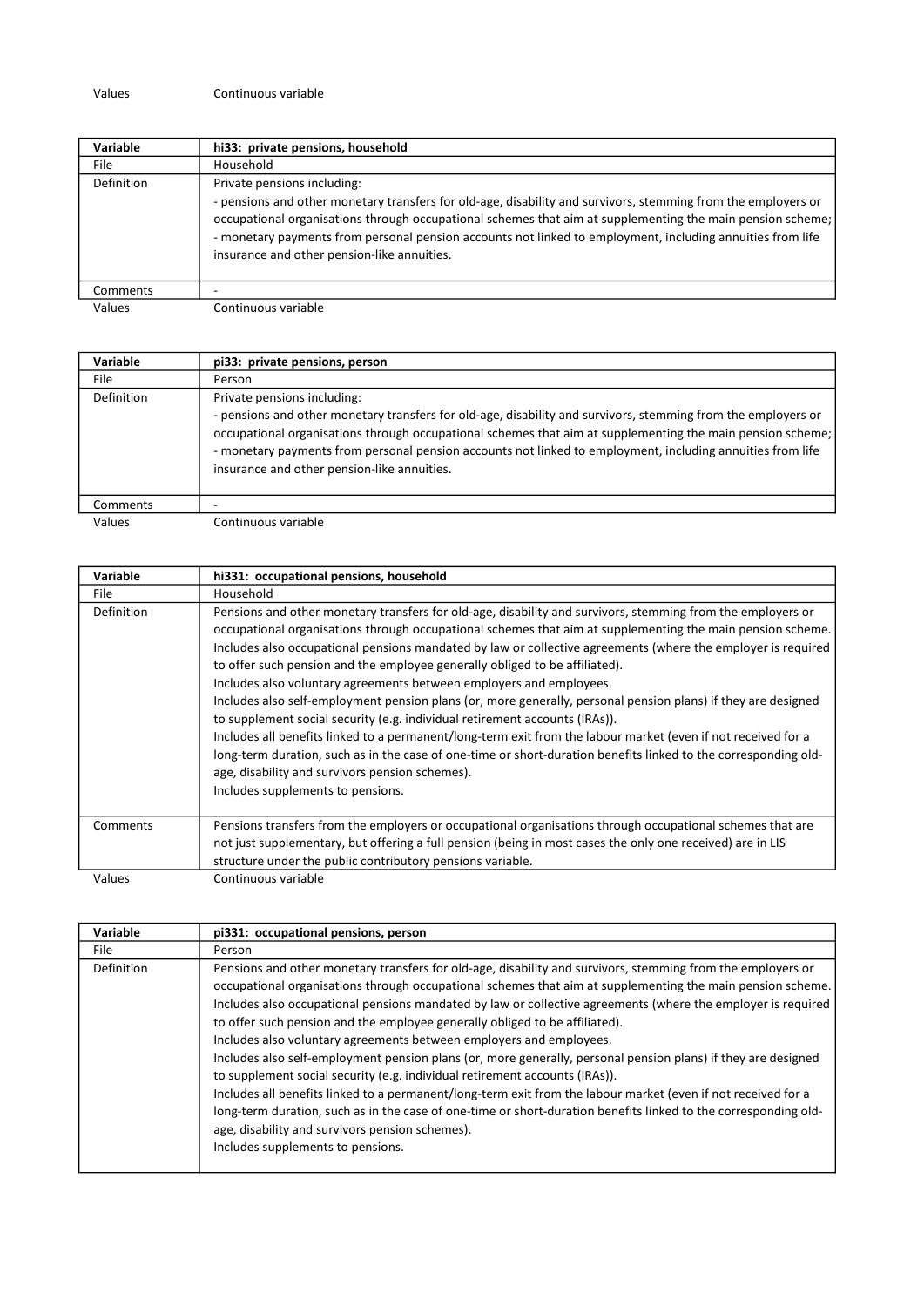| Comments | Pensions transfers from the employers or occupational organisations through occupational schemes that are  |
|----------|------------------------------------------------------------------------------------------------------------|
|          | not just supplementary, but offering a full pension (being in most cases the only one received) are in LIS |
|          | structure under the public contributory pensions variable.                                                 |
| Values   | Continuous variable                                                                                        |

| Variable          | hi332: individual pensions, household                                                                    |
|-------------------|----------------------------------------------------------------------------------------------------------|
| File              | Household                                                                                                |
| <b>Definition</b> | Monetary payments from personal pension accounts not linked to employment, including annuities from life |
|                   | insurance and other pension-like annuities.                                                              |
| Comments          | -                                                                                                        |
| Values            | Continuous variable                                                                                      |

| Variable   | pi332: individual pensions, person                                                                       |
|------------|----------------------------------------------------------------------------------------------------------|
| File       | Person                                                                                                   |
| Definition | Monetary payments from personal pension accounts not linked to employment, including annuities from life |
|            | insurance and other pension-like annuities.                                                              |
| Comments   | -                                                                                                        |
| Values     | Continuous variable                                                                                      |

| Variable   | hipubsoc: public social benefits (excl. pensions), household                                                                                                                                                                                                                                                                                                   |
|------------|----------------------------------------------------------------------------------------------------------------------------------------------------------------------------------------------------------------------------------------------------------------------------------------------------------------------------------------------------------------|
| File       | Household                                                                                                                                                                                                                                                                                                                                                      |
| Definition | Cash social security transfers (excluding public pensions) stemming from insurance, universal or assistance<br>schemes, and in-kind social assistance transfers.<br>This variable is constructed according to the following formula: hipubsoc = hi41 + hi42 + hi43 + hi44 + hi45 +<br>hi46 + hi47 + amounts that are directly placed at the level of hipubsoc. |
| Comments   |                                                                                                                                                                                                                                                                                                                                                                |
| Values     | Continuous variable                                                                                                                                                                                                                                                                                                                                            |

| Variable   | hi41: family benefits, household                                                                                                                                                                                                                                                                                                                                                                                                                                                                                                                                                                                                                                                                                                                                                                                                                                                                                                                                                                                                                                               |
|------------|--------------------------------------------------------------------------------------------------------------------------------------------------------------------------------------------------------------------------------------------------------------------------------------------------------------------------------------------------------------------------------------------------------------------------------------------------------------------------------------------------------------------------------------------------------------------------------------------------------------------------------------------------------------------------------------------------------------------------------------------------------------------------------------------------------------------------------------------------------------------------------------------------------------------------------------------------------------------------------------------------------------------------------------------------------------------------------|
| File       | Household                                                                                                                                                                                                                                                                                                                                                                                                                                                                                                                                                                                                                                                                                                                                                                                                                                                                                                                                                                                                                                                                      |
| Definition | Total family-related benefits, including:<br>- wage replacement benefits from maternity, paternity, or parental leave insurance schemes;<br>- monetary child or family allowance to households with dependent children, from public programmes, which<br>are aimed at covering the whole population or a part of the population;<br>- monetary family-related transfers, received from the state through social programmes targeted towards<br>individuals or households in need, including specific systems which are set up to relieve single parent<br>households;<br>- monetary transfers to a parent, guardian or foster parent to compensate for the time spent staying at home<br>caring for dependent children, stemming from public programmes;<br>- public advance maintenance schemes, which are aimed at covering the whole population or a part of the<br>population selected based on other criteria than previous employment existence or income or assets<br>thresholds, such transfers are paid by social security to compensate for unpaid alimony payments. |
| Comments   | Includes specific systems which are set up to relieve single parent households.                                                                                                                                                                                                                                                                                                                                                                                                                                                                                                                                                                                                                                                                                                                                                                                                                                                                                                                                                                                                |
| Values     | Continuous variable                                                                                                                                                                                                                                                                                                                                                                                                                                                                                                                                                                                                                                                                                                                                                                                                                                                                                                                                                                                                                                                            |

| <b>Variable</b> | hi411: maternity and parental leave, household                                                                                                                                                                                                                                                                                                                                                                                                                                                                                                                                                                      |
|-----------------|---------------------------------------------------------------------------------------------------------------------------------------------------------------------------------------------------------------------------------------------------------------------------------------------------------------------------------------------------------------------------------------------------------------------------------------------------------------------------------------------------------------------------------------------------------------------------------------------------------------------|
| <b>File</b>     | Household                                                                                                                                                                                                                                                                                                                                                                                                                                                                                                                                                                                                           |
| Definition      | Wage replacement benefits from maternity, paternity, or parental leave insurance schemes.<br>Includes maternity/paternity schemes, which compensate the insured person or his/her dependents for the loss<br>of income due to absence from work during the last weeks of pregnancy and during maternity/paternity and in<br>many cases adoption as well. Includes as well parental leave schemes, which compensate for the interruption of<br>work or reduction of working hours (partial leave) in order to raise a child until a certain age (in some cases can<br>be also fragmented or shared between parents). |
| Comments        |                                                                                                                                                                                                                                                                                                                                                                                                                                                                                                                                                                                                                     |
| Values          | Continuous variable                                                                                                                                                                                                                                                                                                                                                                                                                                                                                                                                                                                                 |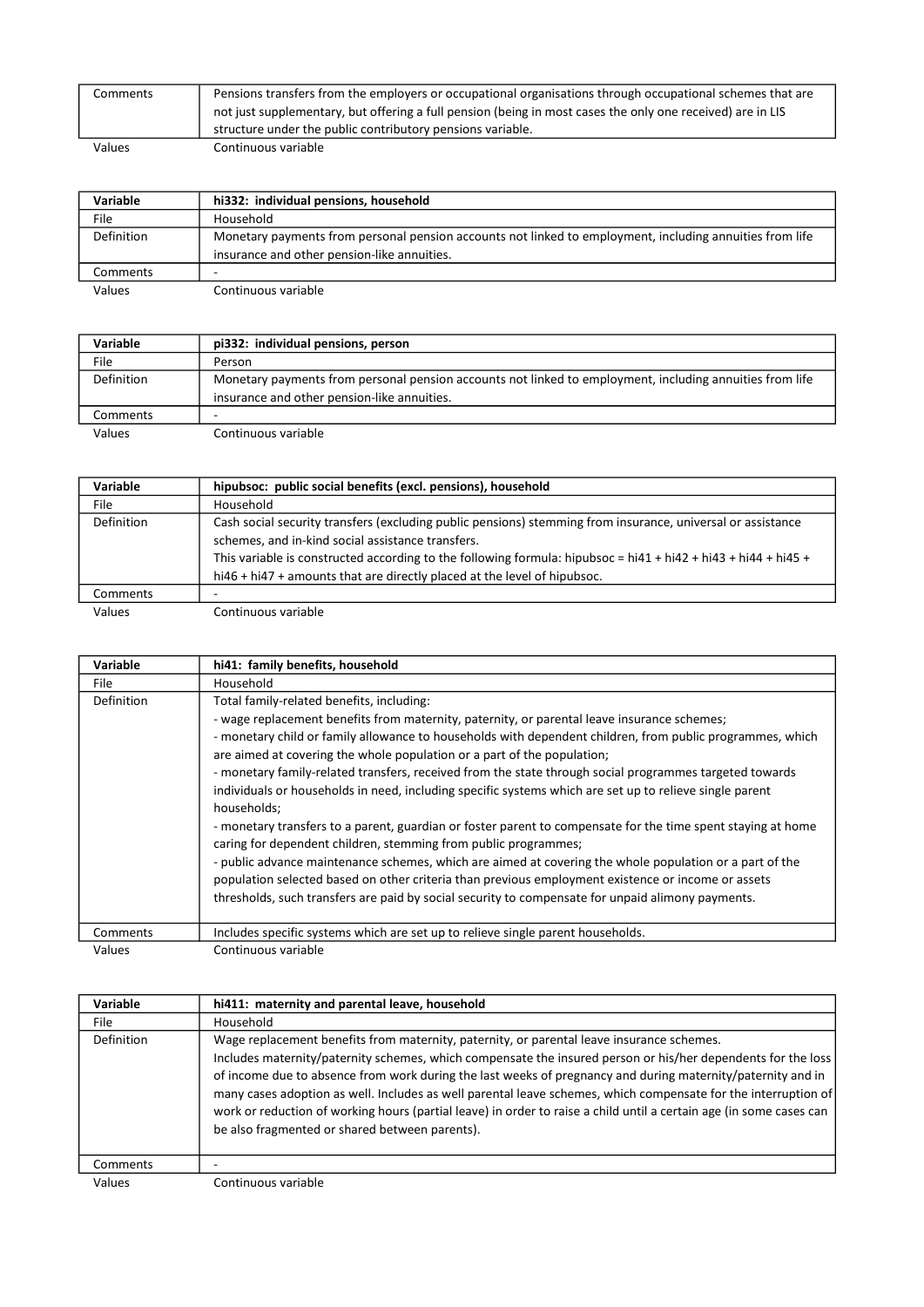| Variable          | pi411: maternity and parental leave, person                                                                                                                                                                                                                                                                                                                                                                                                                                                                                                                                                                         |
|-------------------|---------------------------------------------------------------------------------------------------------------------------------------------------------------------------------------------------------------------------------------------------------------------------------------------------------------------------------------------------------------------------------------------------------------------------------------------------------------------------------------------------------------------------------------------------------------------------------------------------------------------|
| <b>File</b>       | Person                                                                                                                                                                                                                                                                                                                                                                                                                                                                                                                                                                                                              |
| <b>Definition</b> | Wage replacement benefits from maternity, paternity, or parental leave insurance schemes.<br>Includes maternity/paternity schemes, which compensate the insured person or his/her dependents for the loss<br>of income due to absence from work during the last weeks of pregnancy and during maternity/paternity and in<br>many cases adoption as well. Includes as well parental leave schemes, which compensate for the interruption of<br>work or reduction of working hours (partial leave) in order to raise a child until a certain age (in some cases can<br>be also fragmented or shared between parents). |
| Comments          |                                                                                                                                                                                                                                                                                                                                                                                                                                                                                                                                                                                                                     |
| Values            | Continuous variable                                                                                                                                                                                                                                                                                                                                                                                                                                                                                                                                                                                                 |

| Variable    | hi412: child allowance, household                                                                                                                                                                                                                                                                          |
|-------------|------------------------------------------------------------------------------------------------------------------------------------------------------------------------------------------------------------------------------------------------------------------------------------------------------------|
| <b>File</b> | Household                                                                                                                                                                                                                                                                                                  |
| Definition  | Monetary child or family allowance to households with dependent children, from public programmes, which are<br>aimed at covering the whole population or a part of the population or given through social programmes<br>targeted towards individuals or households in need.<br>Includes also birth grants. |
| Comments    |                                                                                                                                                                                                                                                                                                            |
| Values      | Continuous variable                                                                                                                                                                                                                                                                                        |

Variable hi42: unemployment benefits, household File **Household** Definition Total unemployment benefits, including: - wage replacement benefits from the unemployment insurance aimed to compensate for the partial or total loss of labour income and to help the job seeker integrate the labour market; - cash benefits from unemployment public programmes, which are aimed at covering the whole population or a part of the population selected based on other criteria than previous employment existence or income or assets thresholds; such transfers maintain or support the income in case of first-time job seekers or aim to integrate inactive persons into the labour market (active labour market policies); - cash benefits from unemployment social programmes targeted towards individuals or households in need. Comments Includes full or partial unemployment insurance benefits, technical unemployment, seasonal unemployment, vocational training benefits, relocation benefits, and other benefits from unemployment insurance, job rotation/job sharing, training programmes, start-up grants, wage subsidies, and public works programmes. Values Continuous variable

| <b>Variable</b> | pi42: unemployment benefits, person                                                                                                                                                                                                                                                                                                                                                                                                                                                                                                                                                                                                                                                                                                                                            |
|-----------------|--------------------------------------------------------------------------------------------------------------------------------------------------------------------------------------------------------------------------------------------------------------------------------------------------------------------------------------------------------------------------------------------------------------------------------------------------------------------------------------------------------------------------------------------------------------------------------------------------------------------------------------------------------------------------------------------------------------------------------------------------------------------------------|
| File.           | Person                                                                                                                                                                                                                                                                                                                                                                                                                                                                                                                                                                                                                                                                                                                                                                         |
| Definition      | Total unemployment benefits, including:<br>- wage replacement benefits from the unemployment insurance aimed to compensate for the partial or total<br>loss of labour income and to help the job seeker integrate the labour market;<br>- cash benefits from unemployment public programmes, which are aimed at covering the whole population or a<br>part of the population selected based on other criteria than previous employment existence or income or assets<br>thresholds; such transfers maintain or support the income in case of first-time job seekers or aim to integrate<br>inactive persons into the labour market (active labour market policies);<br>- cash benefits from unemployment social programmes targeted towards individuals or households in need. |
| Comments        | Includes full or partial unemployment insurance benefits, technical unemployment, seasonal unemployment,<br>vocational training benefits, relocation benefits, and other benefits from unemployment insurance, job<br>rotation/job sharing, training programmes, start-up grants, wage subsidies, and public works programmes.                                                                                                                                                                                                                                                                                                                                                                                                                                                 |
| Values          | Continuous variable                                                                                                                                                                                                                                                                                                                                                                                                                                                                                                                                                                                                                                                                                                                                                            |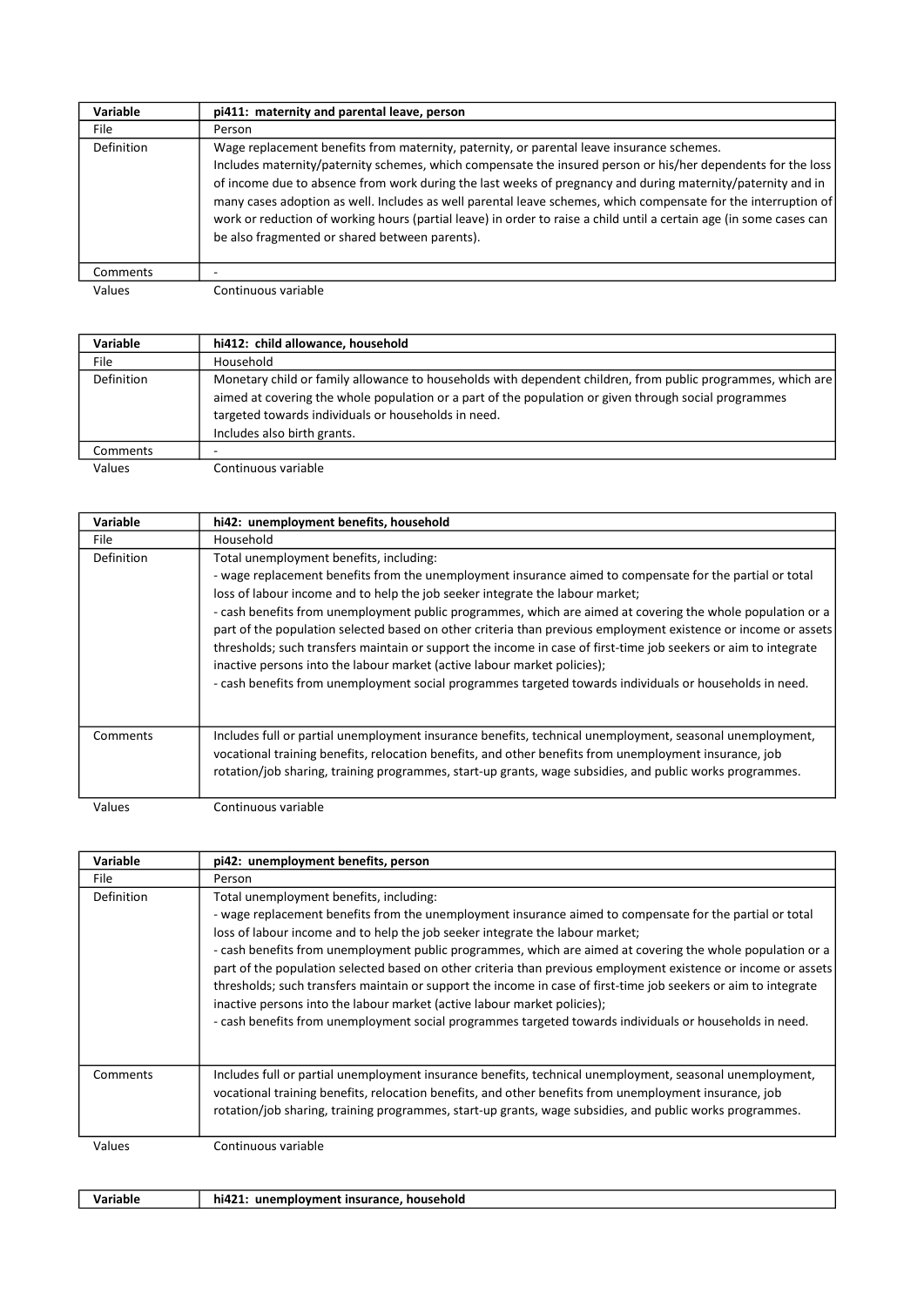| File.             | Household                                                                                                                                                                                                                                                                                                                                                                                                                                                                                                                                                                                                                             |
|-------------------|---------------------------------------------------------------------------------------------------------------------------------------------------------------------------------------------------------------------------------------------------------------------------------------------------------------------------------------------------------------------------------------------------------------------------------------------------------------------------------------------------------------------------------------------------------------------------------------------------------------------------------------|
| <b>Definition</b> | Wage replacement benefits from the unemployment insurance aimed to compensate for the partial or total loss<br>of labour income and to help the job seeker integrate the labour market.<br>Includes full or partial unemployment insurance benefits, technical unemployment, seasonal unemployment,<br>vocational training benefits, relocation benefits, and other benefits from unemployment insurance. Excludes<br>unemployment assistance benefits, unemployment universal benefits (ex. first time job-seekers), redundancy<br>compensation, and early retirement due to long-term unemployment (which is included in pensions). |
| Comments          |                                                                                                                                                                                                                                                                                                                                                                                                                                                                                                                                                                                                                                       |
| Values            | Continuous variable                                                                                                                                                                                                                                                                                                                                                                                                                                                                                                                                                                                                                   |

| Variable          | pi421: unemployment insurance, person                                                                                                                                                                                                                                                                                                                                                                                                                                                                                                                                                                                                 |
|-------------------|---------------------------------------------------------------------------------------------------------------------------------------------------------------------------------------------------------------------------------------------------------------------------------------------------------------------------------------------------------------------------------------------------------------------------------------------------------------------------------------------------------------------------------------------------------------------------------------------------------------------------------------|
| <b>File</b>       | Person                                                                                                                                                                                                                                                                                                                                                                                                                                                                                                                                                                                                                                |
| <b>Definition</b> | Wage replacement benefits from the unemployment insurance aimed to compensate for the partial or total loss<br>of labour income and to help the job seeker integrate the labour market.<br>Includes full or partial unemployment insurance benefits, technical unemployment, seasonal unemployment,<br>vocational training benefits, relocation benefits, and other benefits from unemployment insurance. Excludes<br>unemployment assistance benefits, unemployment universal benefits (ex. first time job-seekers), redundancy<br>compensation, and early retirement due to long-term unemployment (which is included in pensions). |
| Comments          | -                                                                                                                                                                                                                                                                                                                                                                                                                                                                                                                                                                                                                                     |
| Values            | Continuous variable                                                                                                                                                                                                                                                                                                                                                                                                                                                                                                                                                                                                                   |

| Variable   | hi422: unemployment assistance, household                                                                                                                                  |
|------------|----------------------------------------------------------------------------------------------------------------------------------------------------------------------------|
| File       | Household                                                                                                                                                                  |
| Definition | Cash benefits from unemployment social programmes targeted towards individuals or households in need.<br>Such means-tested transfers cover income poor unemployed persons. |
| Comments   | Frequently such systems cover unemployed persons who have exceeded their eligibility to insurance-based<br>transfers.                                                      |
| Values     | Continuous variable                                                                                                                                                        |

| Variable   | pi422: unemployment assistance, person                                                                                                                                     |
|------------|----------------------------------------------------------------------------------------------------------------------------------------------------------------------------|
| File       | Person                                                                                                                                                                     |
| Definition | Cash benefits from unemployment social programmes targeted towards individuals or households in need.<br>Such means-tested transfers cover income poor unemployed persons. |
| Comments   | Frequently such systems cover unemployed persons who have exceeded their eligibility to insurance-based<br>transfers.                                                      |
| Values     | Continuous variable                                                                                                                                                        |

| Variable   | hi43: sickness and work injury pay, household                                                                                                                                                                                                                                                                                                                                                                                                                                                                                                                                                                                                                                                     |
|------------|---------------------------------------------------------------------------------------------------------------------------------------------------------------------------------------------------------------------------------------------------------------------------------------------------------------------------------------------------------------------------------------------------------------------------------------------------------------------------------------------------------------------------------------------------------------------------------------------------------------------------------------------------------------------------------------------------|
| File.      | Household                                                                                                                                                                                                                                                                                                                                                                                                                                                                                                                                                                                                                                                                                         |
| Definition | Cash benefits from sickness and work-injury insurance schemes that cover mainly the active population.<br>Such transfers replace or supplement employment income during periods of temporary interruptions (or<br>reductions) of employment caused by temporary inability to work due to sickness or injury, or cover the<br>additional costs incurred in such circumstances (e.g. rehabilitation benefits).<br>These systems can be either organised in autonomous social protection schemes or by the employer in the form<br>of continued payment of wages and salaries during the period of sickness. Includes also rehabilitation benefits<br>provided during the period of temporary leave. |
| Comments   |                                                                                                                                                                                                                                                                                                                                                                                                                                                                                                                                                                                                                                                                                                   |
| Values     | Continuous variable                                                                                                                                                                                                                                                                                                                                                                                                                                                                                                                                                                                                                                                                               |

| Variable  | $-0.0$<br>, person<br>sickness and<br>l work iniurv pav.<br>nı4 |
|-----------|-----------------------------------------------------------------|
| $- \cdot$ | rsor.                                                           |
| File      | ___                                                             |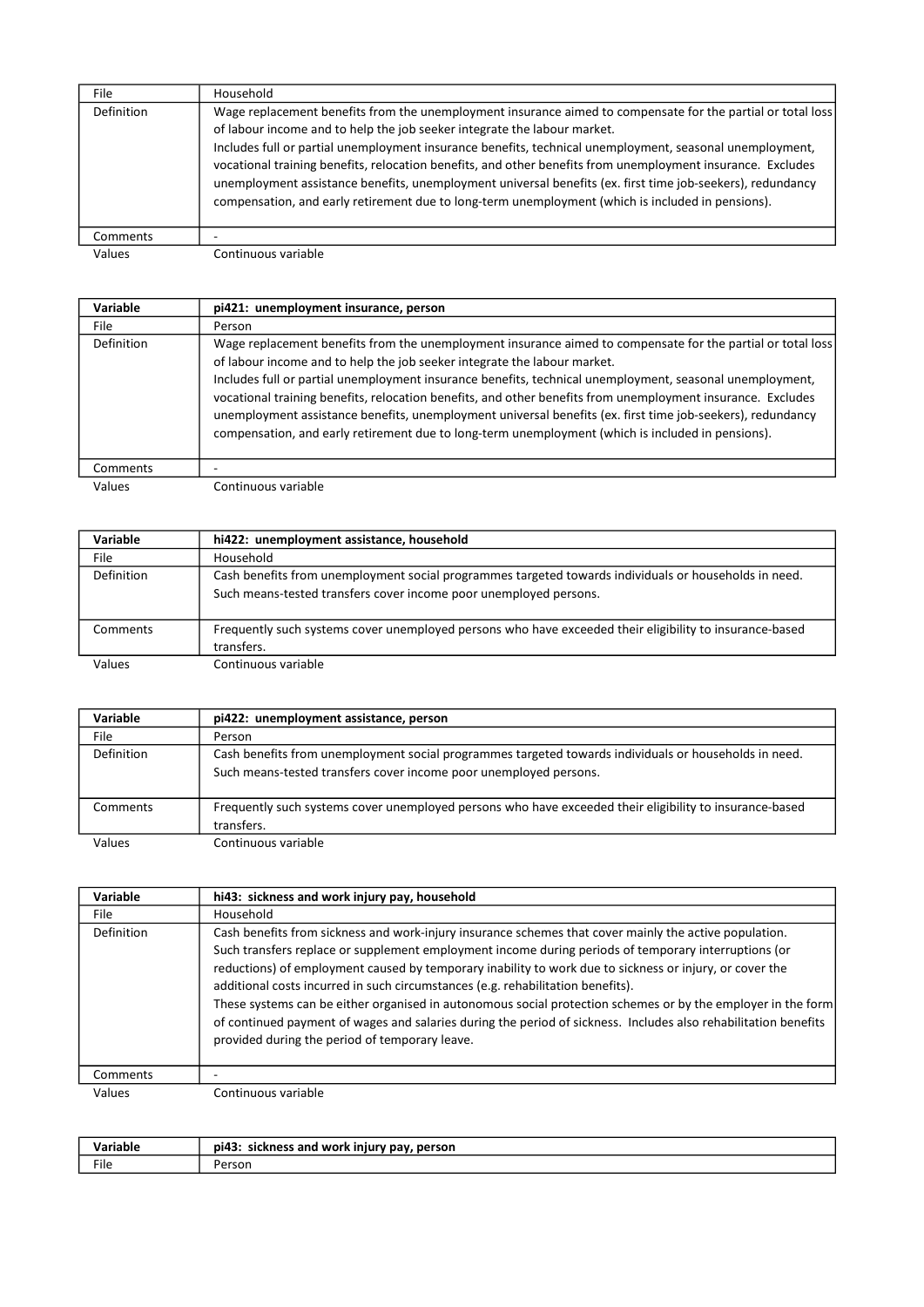| Definition | Cash benefits from sickness and work-injury insurance schemes that cover mainly the active population.<br>Such transfers replace or supplement employment income during periods of temporary interruptions (or<br>reductions) of employment caused by temporary inability to work due to sickness or injury, or cover the                                            |
|------------|----------------------------------------------------------------------------------------------------------------------------------------------------------------------------------------------------------------------------------------------------------------------------------------------------------------------------------------------------------------------|
|            | additional costs incurred in such circumstances (e.g. rehabilitation benefits).<br>These systems can be either organised in autonomous social protection schemes or by the employer in the form<br>of continued payment of wages and salaries during the period of sickness. Includes also rehabilitation benefits<br>provided during the period of temporary leave. |
| Comments   |                                                                                                                                                                                                                                                                                                                                                                      |
| Values     | Continuous variable                                                                                                                                                                                                                                                                                                                                                  |

| Variable   | hi44: disability benefits, household                                                                                                                                                                                                                                                                                                                                                                                                                                                                                                                                                                                       |
|------------|----------------------------------------------------------------------------------------------------------------------------------------------------------------------------------------------------------------------------------------------------------------------------------------------------------------------------------------------------------------------------------------------------------------------------------------------------------------------------------------------------------------------------------------------------------------------------------------------------------------------------|
| File.      | Household                                                                                                                                                                                                                                                                                                                                                                                                                                                                                                                                                                                                                  |
| Definition | Monetary disability-related transfers from public programmes, which are aimed at covering the whole<br>population or a part of the population.<br>Such transfers cover people in connection with disability, sickness or injury.<br>Includes care allowances for disabled persons who need frequent or constant assistance to help them meet the<br>extra costs of attendance (other than medical care).<br>Includes also other periodic payments not falling under the above headings, such as occasional income support,<br>allowances for intensive care, special bonuses or allowances for tuberculosis patients, etc. |
| Comments   |                                                                                                                                                                                                                                                                                                                                                                                                                                                                                                                                                                                                                            |
| Values     | Continuous variable                                                                                                                                                                                                                                                                                                                                                                                                                                                                                                                                                                                                        |

| Variable   | pi44: disability benefits, person                                                                                                                                                                                                                                                                                                                                                                                                                                                                                                                                                                                          |
|------------|----------------------------------------------------------------------------------------------------------------------------------------------------------------------------------------------------------------------------------------------------------------------------------------------------------------------------------------------------------------------------------------------------------------------------------------------------------------------------------------------------------------------------------------------------------------------------------------------------------------------------|
| File       | Person                                                                                                                                                                                                                                                                                                                                                                                                                                                                                                                                                                                                                     |
| Definition | Monetary disability-related transfers from public programmes, which are aimed at covering the whole<br>population or a part of the population.<br>Such transfers cover people in connection with disability, sickness or injury.<br>Includes care allowances for disabled persons who need frequent or constant assistance to help them meet the<br>extra costs of attendance (other than medical care).<br>Includes also other periodic payments not falling under the above headings, such as occasional income support,<br>allowances for intensive care, special bonuses or allowances for tuberculosis patients, etc. |
| Comments   |                                                                                                                                                                                                                                                                                                                                                                                                                                                                                                                                                                                                                            |
| Values     | Continuous variable                                                                                                                                                                                                                                                                                                                                                                                                                                                                                                                                                                                                        |

| Variable   | hi45: general asssistance, household                                                                                                                                                   |
|------------|----------------------------------------------------------------------------------------------------------------------------------------------------------------------------------------|
| File.      | Household                                                                                                                                                                              |
| Definition | Monetary transfers from minimum income guarantee systems/last resort systems, received from the state<br>through social programmes targeted towards individuals or households in need. |
|            | Such means-tested systems are meant to provide a minimum subsistence level, covering frequently the totality<br>of the population.                                                     |
|            | Includes in-work benefits paid to those in low-paid jobs in order to raise disposable income without creating<br>disincentives to work.                                                |
|            | Excludes mimimum protection schemes which are covering only specific groups of the population such as the<br>elderly, disabled, dependents of a deceased, or families.                 |
| Comments   |                                                                                                                                                                                        |
| Values     | Continuous variable                                                                                                                                                                    |

| Variable | <br>. .<br>: henefits.<br>household<br>housing<br>hi46:<br>TIUS |
|----------|-----------------------------------------------------------------|
| File     | ıc∆h<br>isehold                                                 |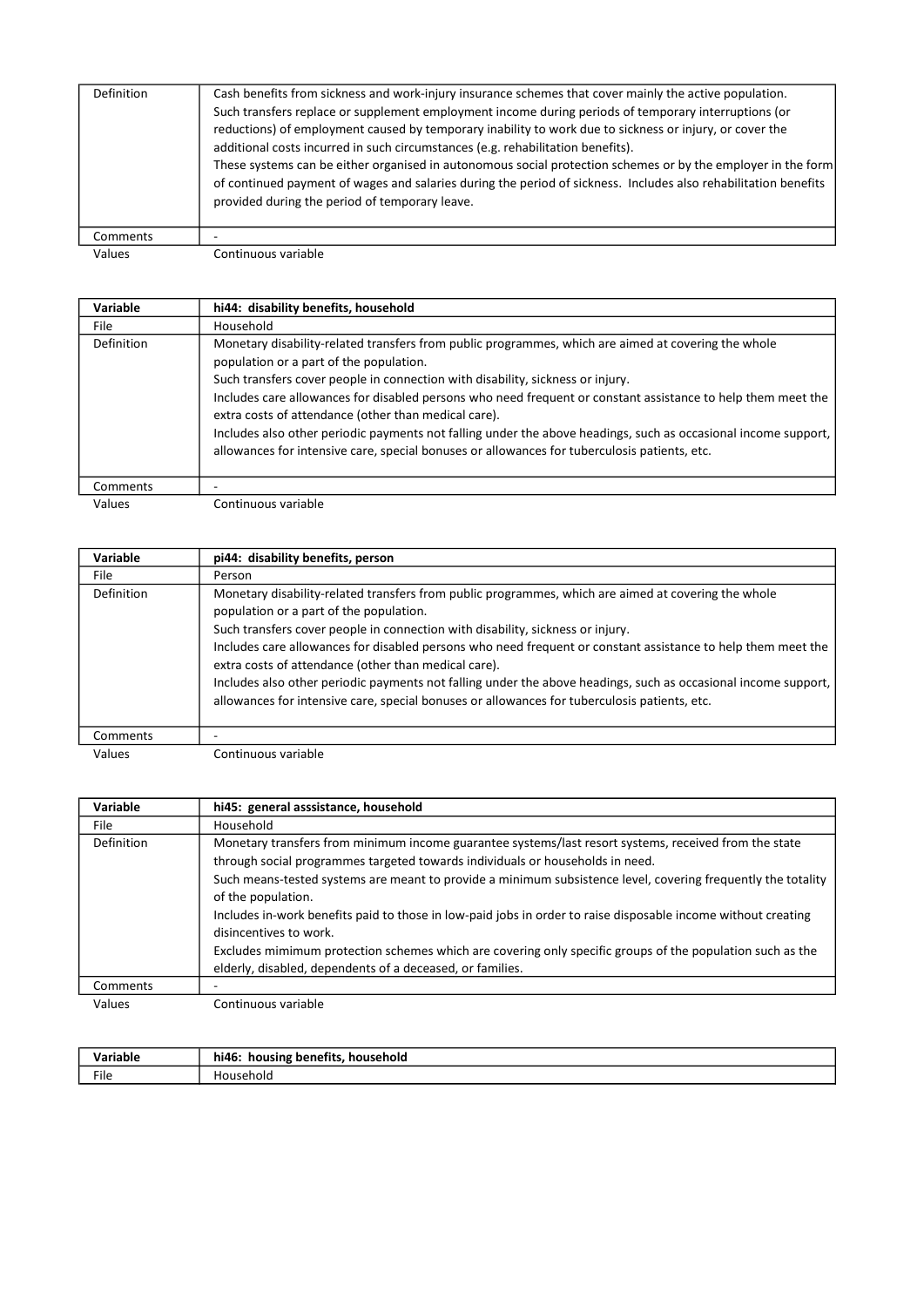| Definition | Monetary housing-related transfers, received from the state through social programmes targeted towards<br>individuals or households in need. |
|------------|----------------------------------------------------------------------------------------------------------------------------------------------|
|            | Such means-tested programmes are meant to cover the cost of housing.                                                                         |
|            | Includes means-tested near-cash transfers granted by a public authority to tenants, to cover temporarily or on a                             |
|            | long-term basis the cost of rent.                                                                                                            |
|            | Includes means-tested near-cash transfers by a public authority to owner-occupiers, to cover their current                                   |
|            | housing costs; frequently by temporarily paying mortgages and/or interest.                                                                   |
|            | Excludes tax subsidies and/or national price subsidies.                                                                                      |
| Comments   |                                                                                                                                              |
| Values     | Continuous variable                                                                                                                          |

| Variable          | hi47: public in-kind benefits, household                                                                              |
|-------------------|-----------------------------------------------------------------------------------------------------------------------|
| <b>File</b>       | Household                                                                                                             |
| <b>Definition</b> | Value of goods and services received from the state through social programmes targeted to individuals or              |
|                   | households in need, including, programmes aimed at helping cover the educational, housing, heating, food,             |
|                   | medical and other specific needs of needy individuals or families.                                                    |
| Comments          | Eligibility is typically limited through strict income, or asset tests (means-tests), but a programme can also target |
|                   | a poor area, without individual means tests. In certain cases can be also an activation conditions (minimum           |
|                   | hours worked in social programmes for example) in order to receive the benefit.                                       |
|                   | Does not include non-monetary universal transfers from government, i.e. government-provided services that             |
|                   | benefit individuals, but are provided with the primary objective of meeting the general needs of the overall          |
|                   | population, rather than that of assisting the poor. Specifically, are excluded non-monetary universal transfers in    |
|                   | the areas of housing, care (including child care), education, or health. These transfers are very hard to evaluate    |
|                   | at the individual level and thus are typically only available at the macro-level. Thus, the value of these transfers  |
|                   | is also excluded from DHI and, these non-monetary incomes are not available in the LIS microdata.                     |
|                   |                                                                                                                       |
|                   |                                                                                                                       |

| Variable    | hi471: food benefits, household                                                                              |
|-------------|--------------------------------------------------------------------------------------------------------------|
| <b>File</b> | Household                                                                                                    |
| Definition  | Value of food-related goods and services received from the state through food assistance programmes targeted |
|             | towards households or individuals in need.                                                                   |
|             | Such means-tested programmes are meant to cover the cost of food.                                            |
|             | Includes the value of free school meals, and any other free food product.                                    |
| Comments    | Amounts are recorded at their market value or government cost.                                               |
| Values      | Continuous variable                                                                                          |

| Variable                                                                                                                             | hiprivate: private transfers, household                                                                                                                                                                                           |
|--------------------------------------------------------------------------------------------------------------------------------------|-----------------------------------------------------------------------------------------------------------------------------------------------------------------------------------------------------------------------------------|
| File                                                                                                                                 | Household                                                                                                                                                                                                                         |
| Definition<br>arrangement between the individual and the government or the employer.<br>the case of merit-based education transfers. | Cash transfers and value of in-kind goods and services of a private nature that do not involve any institutional<br>Includes transfers provided by non-profit institutions, other private persons/households, and other bodies in |
|                                                                                                                                      | This variable is constructed according to the following formula: hiprivate = $h$ i51 + $h$ i52 + $h$ i53 + amounts that<br>are directly placed at the level of hiprivate.                                                         |
| Comments                                                                                                                             |                                                                                                                                                                                                                                   |
| Values                                                                                                                               | Continuous variable                                                                                                                                                                                                               |

| Variable   | hi51: cash transfers from private institutions, household                                                       |
|------------|-----------------------------------------------------------------------------------------------------------------|
| File       | Household                                                                                                       |
| Definition | Cash transfers of a private nature that do not involve any institutional arrangement between the individual and |
|            | the government or the employer.                                                                                 |
|            | Includes transfers provided by non-profit institutions and other bodies in the case of merit-based education    |
|            | transfers.                                                                                                      |
| Comments   | Ideally this variable should include only regular transfers received on a regular basis.                        |
| Values     | Continuous variable                                                                                             |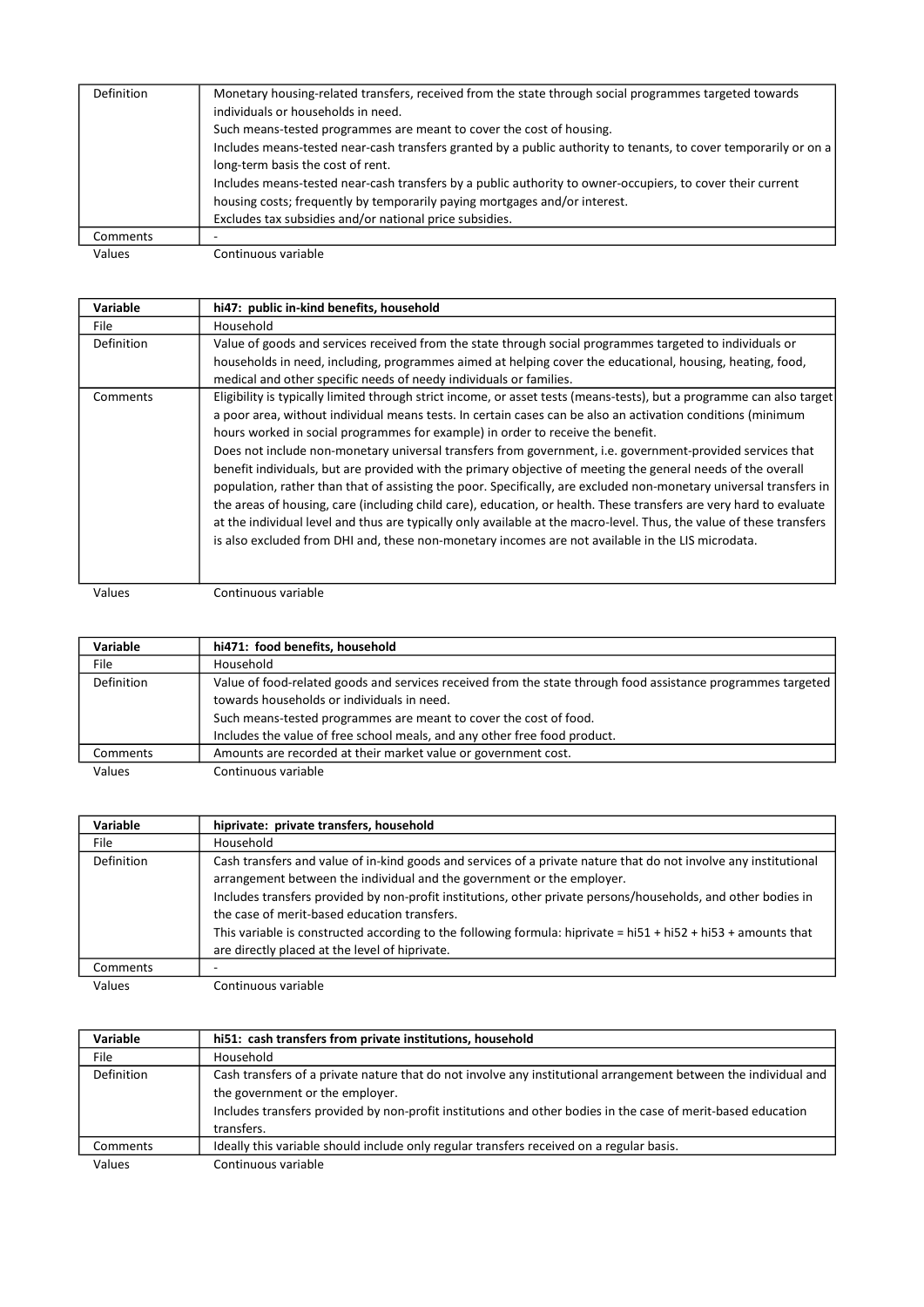| Variable        | hi511: scholarships, household                           |
|-----------------|----------------------------------------------------------|
| File            | Household                                                |
| Definition      | Cash transfers from merit-based grants and scholarships. |
| Comments        |                                                          |
| $11 - 112 - 12$ | Continuous variable                                      |

| . . | ×<br>۹<br>×<br>۰,<br>× |
|-----|------------------------|
|     |                        |

Continuous variable

| Variable   | pi511: scholarships, person                              |
|------------|----------------------------------------------------------|
| File       | Person                                                   |
| Definition | Cash transfers from merit-based grants and scholarships. |
| Comments   |                                                          |
| Values     | Continuous variable                                      |

| Variable   | hi52: inter-household cash transfers, household                                          |
|------------|------------------------------------------------------------------------------------------|
| File       | Household                                                                                |
| Definition | Cash transfers from other private persons/households.                                    |
| Comments   | Ideally this variable should include only regular transfers received on a regular basis. |
| Values     | Continuous variable                                                                      |

| Variable    | hi521: alimony and child support, household                                                                      |
|-------------|------------------------------------------------------------------------------------------------------------------|
| <b>File</b> | Household                                                                                                        |
| Definition  | Alimony and/or child support transfers from other private persons/households.                                    |
| Comments    | Ideally this variable should include only regular transfers, and goods and services received on a regular basis. |
| Values      | Continuous variable                                                                                              |

| Variable   | hi522: remittances, household                                                                                    |
|------------|------------------------------------------------------------------------------------------------------------------|
| File       | Household                                                                                                        |
| Definition | Cash transfers from temporarily absent household members.                                                        |
| Comments   | Ideally this variable should include only regular transfers, and goods and services received on a regular basis. |
| Values     | Continuous variable                                                                                              |

| Variable   | hi53: private in-kind transfers, household                                                                      |
|------------|-----------------------------------------------------------------------------------------------------------------|
| File       | Household                                                                                                       |
| Definition | Value of goods and services of a private nature that do not involve any institutional arrangement between the   |
|            | individual and the government or the employer.                                                                  |
|            | Includes the value of goods and services provided by non-profit institutions, other private persons/households, |
|            | and other bodies in the case of merit-based education transfers.                                                |
| Comments   |                                                                                                                 |
| Values     | Continuous variable                                                                                             |

| Variable          | hi531: in-kind transfers from private institutions, household                                              |
|-------------------|------------------------------------------------------------------------------------------------------------|
| File              | Household                                                                                                  |
| <b>Definition</b> | Value of goods and services provided by non-profit institutions, including:                                |
|                   | - value of goods and services from merit-based grants and scholarships;                                    |
|                   | - value of goods and services from non-governmental organisation, trade unions, employer associations, and |
|                   | other private non-profit organisations.                                                                    |
| Comments          | Ideally this variable should include only goods and services received on a regular basis.                  |
| Values            | Continuous variable                                                                                        |

| Variable   | hi532: in-kind transfers from other households, household                                 |
|------------|-------------------------------------------------------------------------------------------|
| File       | Household                                                                                 |
| Definition | Value of goods and services from other private persons/households.                        |
| Comments   | Ideally this variable should include only goods and services received on a regular basis. |
| Values     | Continuous variable                                                                       |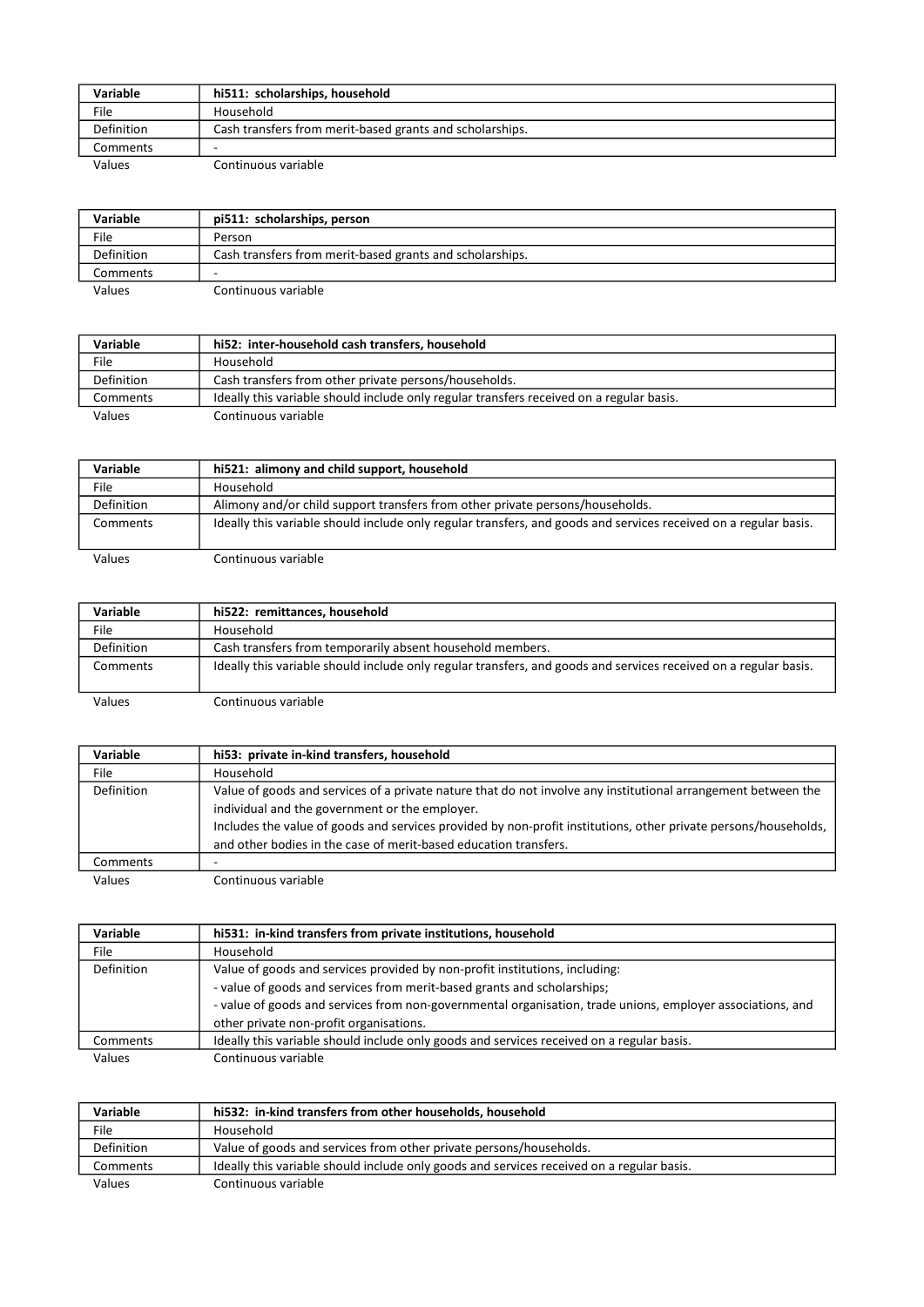| Variable          | hxitsc: income taxes and contributions, household    |
|-------------------|------------------------------------------------------|
| File              | Household                                            |
| <b>Definition</b> | Income taxes and social security contributions paid. |
| Comments          | -                                                    |
| Values            | Continuous variable                                  |

Variable pxitsc: income taxes and contributions, person File Person Definition Income taxes and social security contributions paid. Comments |-

Values Continuous variable

| Variable   | hxitax: income taxes, household                                                                             |
|------------|-------------------------------------------------------------------------------------------------------------|
| File       | Household                                                                                                   |
| Definition | Expenditure on income taxes, defined here as compulsory payments to the Government based on current         |
|            | income earned.                                                                                              |
|            | Includes both the amount withheld at source and the amount directly paid at the moment of the tax           |
|            | adjustment.                                                                                                 |
| Comments   | In case of a tax refund, the amount is reported as a negative tax.                                          |
|            | This variable includes only taxes on current income (as defined by LIS), and hence excludes direct taxes on |
|            | windfall incomes (such as profits and capital gains, inheritances, etc.).                                   |
| Values     | Continuous variable                                                                                         |

| Variable          | pxitax: income taxes, person                                                                                                                                                                                                                                   |
|-------------------|----------------------------------------------------------------------------------------------------------------------------------------------------------------------------------------------------------------------------------------------------------------|
| File.             | Person                                                                                                                                                                                                                                                         |
| <b>Definition</b> | Income taxes, defined here as compulsory payments to the Government based on current income earned.<br>Includes both the amount withheld at source and the amount directly paid at the moment of the tax<br>adjustment.                                        |
| Comments          | In case of a tax refund, the amount is reported as a negative tax.<br>This variable includes only taxes on current income (as defined by LIS), and hence excludes direct taxes on<br>windfall incomes (such as profits and capital gains, inheritances, etc.). |
| Values            | Continuous variable                                                                                                                                                                                                                                            |

| <b>Variable</b> | hxscont: social security contributions, household                                                                    |
|-----------------|----------------------------------------------------------------------------------------------------------------------|
| File            | Household                                                                                                            |
| Definition      | Payroll taxes from wage and salary workers for first and second pillars of social insurance: social security, health |
|                 | plans, unemployment insurance, etc.                                                                                  |
| Comments        | Includes also the employee's contribution which is paid, as a way of social assistance, by the employer.             |
| Values          | Continuous variable                                                                                                  |

Variable pxscont: social security contributions, person File Person Definition Payroll taxes from wage and salary workers for first and second pillars of social insurance: social security, health plans, unemployment insurance, etc. Comments Includes also the employee's contribution which is paid, as a way of social assistance, by the employer. Values Continuous variable

| Variable          | hxotax: other direct taxes, household                                                                            |
|-------------------|------------------------------------------------------------------------------------------------------------------|
| File              | Household                                                                                                        |
| <b>Definition</b> | Taxes based on incomes not included in the LIS current income concept.                                           |
|                   | This includes taxes on capital gains and other windfall incomes, such as inheritance (estate) and gift taxes, as |
|                   | well as recurrent and non-recurrent taxes on the property and net worth as well as taxes on financial and        |
|                   | capital transactions.                                                                                            |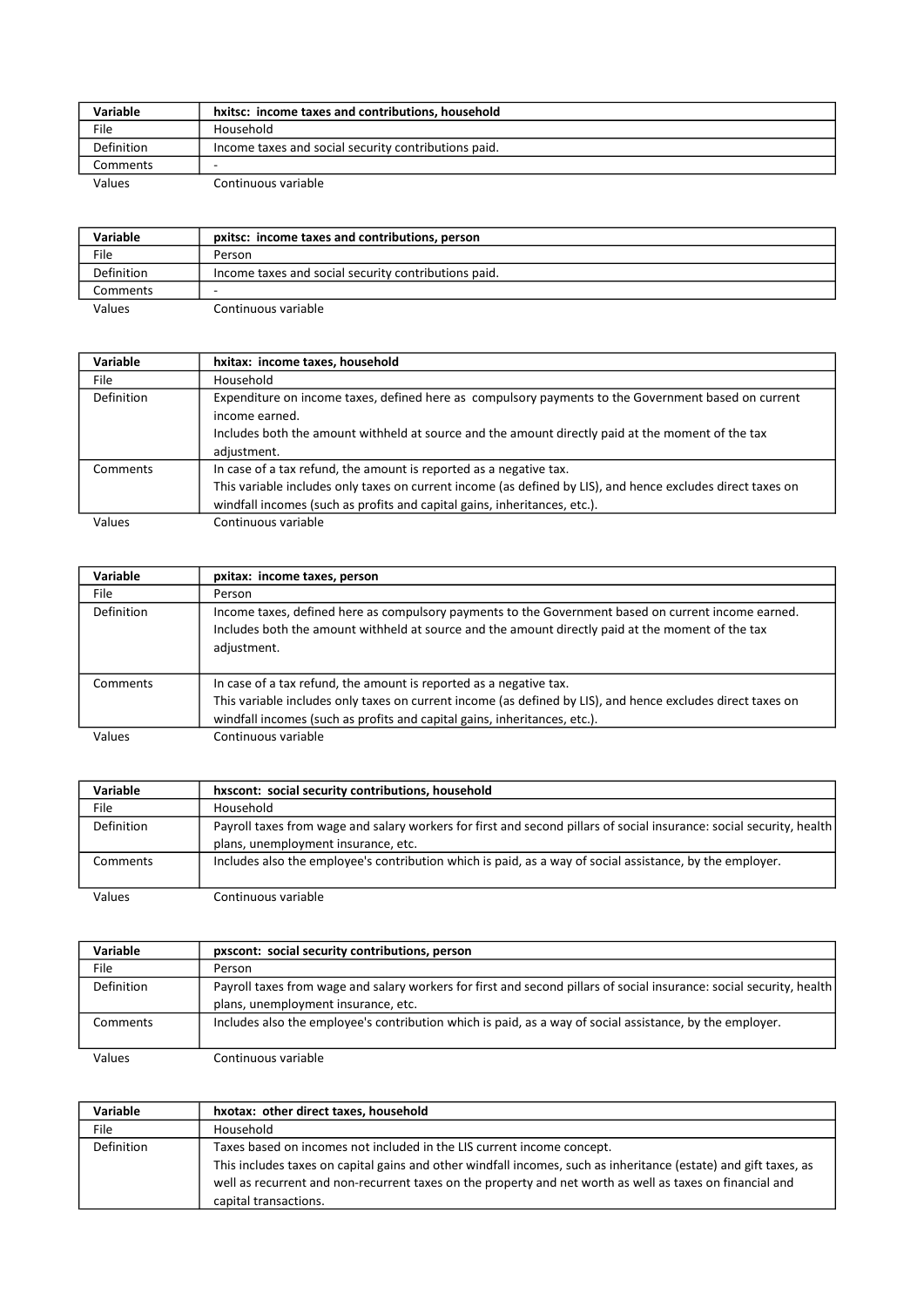| .    | $\sim$ |
|------|--------|
| lues | . .    |
| ---  | паріє  |

| Variable   | hxptax: property taxes, household                                                                                                                                                                                                                                                                                                                                                                                                                                                                                                                                                                                                                                                                                                                                    |
|------------|----------------------------------------------------------------------------------------------------------------------------------------------------------------------------------------------------------------------------------------------------------------------------------------------------------------------------------------------------------------------------------------------------------------------------------------------------------------------------------------------------------------------------------------------------------------------------------------------------------------------------------------------------------------------------------------------------------------------------------------------------------------------|
| File       | Household                                                                                                                                                                                                                                                                                                                                                                                                                                                                                                                                                                                                                                                                                                                                                            |
| Definition | Recurrent and non-recurrent taxes on the property and net worth as well as taxes on financial and capital                                                                                                                                                                                                                                                                                                                                                                                                                                                                                                                                                                                                                                                            |
|            | transactions.                                                                                                                                                                                                                                                                                                                                                                                                                                                                                                                                                                                                                                                                                                                                                        |
| Comments   | The examples are taxes on land, buildings, movable properties, taxes on the issue, transfer, purchase and sale<br>of securities, and taxes levied on specific legal transactions such as validation of contracts and the sale of<br>immovable property. Additionally, this variable contains any taxes on the revaluation of capital and non-<br>recurrent taxes on particular items of property. Finally, this variable records the other recurrent taxes such as<br>taxes on owned goods (jewelry, cattle, etc.) and other external signs of wealth (note: they are rather rarely<br>imposed and collected).<br>Note that this variable may include the totality of municipality taxes (whether direct or not) in case the property<br>tax is the major component. |
| Values     | Continuous variable                                                                                                                                                                                                                                                                                                                                                                                                                                                                                                                                                                                                                                                                                                                                                  |

| <b>Variable</b> | hxycont: voluntary contributions, household                                                                                                                                                                                                 |
|-----------------|---------------------------------------------------------------------------------------------------------------------------------------------------------------------------------------------------------------------------------------------|
| File            | Household                                                                                                                                                                                                                                   |
| Definition      | Non-mandatory contributions towards private insurances such as private pensions, private health plans, life<br>insurance, or any other insurance voluntarily agreed upon by individuals (not necessarily in connection with<br>employment). |
| Comments        |                                                                                                                                                                                                                                             |
| Values          | Continuous variable                                                                                                                                                                                                                         |

| Variable          | pxycont: voluntary contributions, person                                                                                                                                                                                                    |
|-------------------|---------------------------------------------------------------------------------------------------------------------------------------------------------------------------------------------------------------------------------------------|
| File              | Person                                                                                                                                                                                                                                      |
| <b>Definition</b> | Non-mandatory contributions towards private insurances such as private pensions, private health plans, life<br>insurance, or any other insurance voluntarily agreed upon by individuals (not necessarily in connection with<br>employment). |
| Comments          |                                                                                                                                                                                                                                             |
| Values            | Continuous variable                                                                                                                                                                                                                         |

| Variable          | hxiht: inter-household transfers paid, household                                                                                                        |
|-------------------|---------------------------------------------------------------------------------------------------------------------------------------------------------|
| File              | Household                                                                                                                                               |
| <b>Definition</b> | Transfers to other households, including alimony, remittances and any other regular cash transfers paid to<br>relatives, excluding one-time cash gifts. |
| Comments          |                                                                                                                                                         |
| Values            | Continuous variable                                                                                                                                     |

| Variable          | hxalim: alimony and child support paid, household                                                 |
|-------------------|---------------------------------------------------------------------------------------------------|
| <b>File</b>       | Household                                                                                         |
| <b>Definition</b> | Child allowances or support paid by one of the members of the household to non-household members. |
| Comments          | ۰                                                                                                 |
| Values            | Continuous variable                                                                               |

| Variable   | hxremit: remittances paid, household                                              |
|------------|-----------------------------------------------------------------------------------|
| File       | Household                                                                         |
| Definition | Remittances paid by one of the members of the household to non-household members. |
| Comments   | -                                                                                 |
| Values     | Continuous variable                                                               |

| 'ariable | household<br>: installment<br>mortgage<br>hxmort: |
|----------|---------------------------------------------------|
| File     | Household                                         |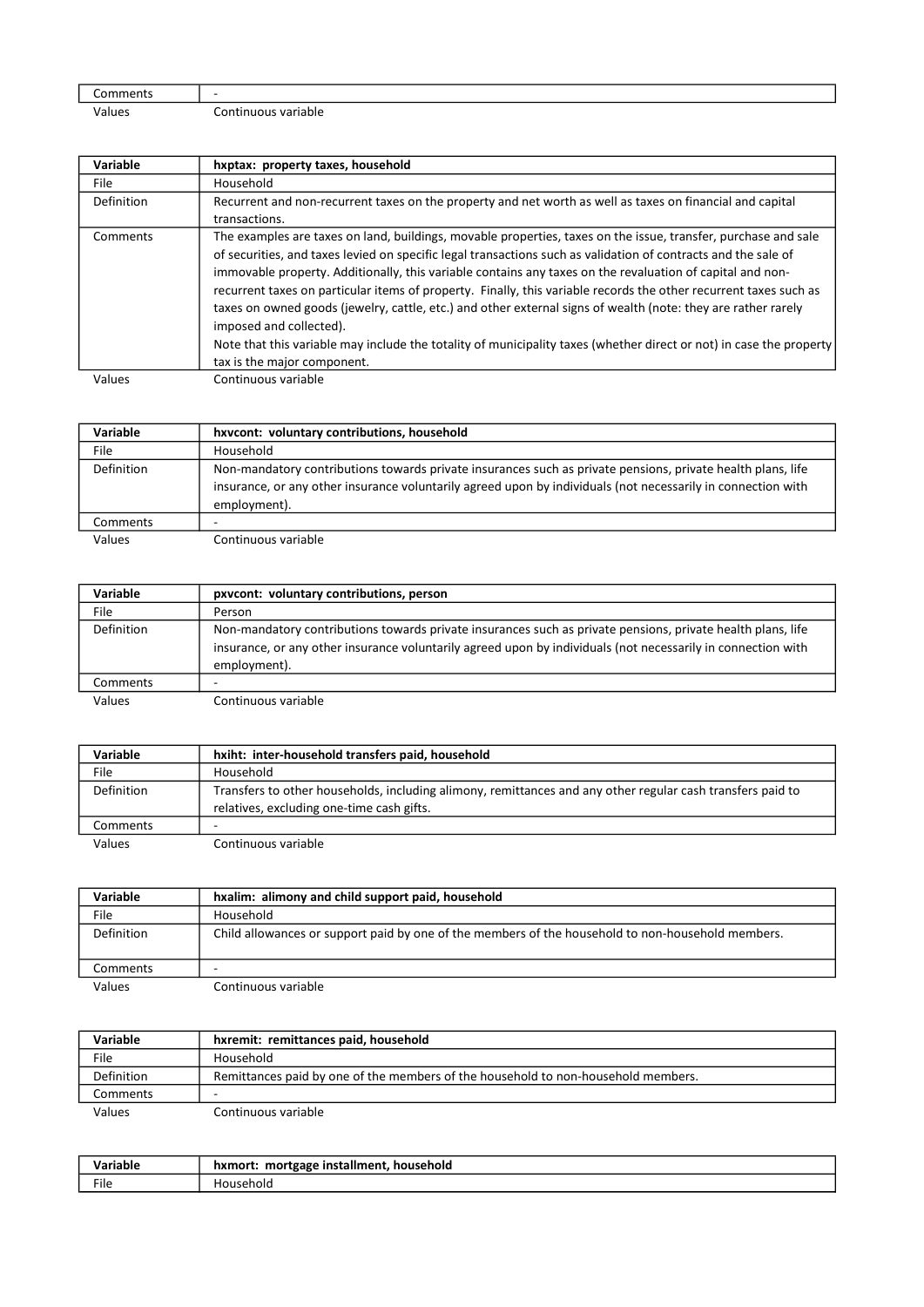| <b>Definition</b> | Monetary outflows resulting from the repayments of mortgages, including both principal part and the interest. |
|-------------------|---------------------------------------------------------------------------------------------------------------|
| Comments          |                                                                                                               |
| Values            | Continuous variable                                                                                           |

| Variable   | hxintm: mortgage interest paid, household |
|------------|-------------------------------------------|
| File       | Household                                 |
| Definition | Interest paid on mortgage.                |
| Comments   | -                                         |
| Values     | Continuous variable                       |

| Variable          | hxloan: installment for other loans                                                                                                   |
|-------------------|---------------------------------------------------------------------------------------------------------------------------------------|
| File              | Household                                                                                                                             |
| <b>Definition</b> | Monetary outflows resulting from the repayments of loans other than mortgages, including both the principal<br>part and the interest. |
| Comments          | -                                                                                                                                     |
| Values            | Continuous variable                                                                                                                   |

| <b>Variable</b>   | hxintl: interest paid on other loans         |
|-------------------|----------------------------------------------|
| File              | Household                                    |
| <b>Definition</b> | Interest paid on loans other than mortgages. |
| Comments          |                                              |
| Values            | Continuous variable                          |

| <b>Variable</b>   | helabour: extraordinary labour income, household                                                     |
|-------------------|------------------------------------------------------------------------------------------------------|
| File              | Household                                                                                            |
| <b>Definition</b> | Windfall gains and other such irregular and typically onetime receipts from labour.                  |
| Comments          | Includes severance pay and retirement packages (both from the employer and insurance based schemes). |
| Values            | Continuous variable                                                                                  |

| Variable          | pelabour: extraordinary labour income, person                                                        |
|-------------------|------------------------------------------------------------------------------------------------------|
| File              | Person                                                                                               |
| <b>Definition</b> | Windfall gains and other such irregular and typically onetime receipts from labour.                  |
| Comments          | Includes severance pay and retirement packages (both from the employer and insurance based schemes). |
| Values            | Continuous variable                                                                                  |

| Variable   | hecgain: capital gains, household                           |
|------------|-------------------------------------------------------------|
| File       | Household                                                   |
| Definition | Profits and losses due to sales of property and securities. |
| Comments   |                                                             |
| Values     | Continuous variable                                         |

| <b>Variable</b> | heinherit: inheritance received, household |
|-----------------|--------------------------------------------|
| File            | Household                                  |
| Definition      | Inheritances.                              |
| Comments        |                                            |
| Values          | Continuous variable                        |

| Variable   | heoth: other extraordinary income, household                                                                |
|------------|-------------------------------------------------------------------------------------------------------------|
| File       | Household                                                                                                   |
| Definition | Windfall gains and other such irregular and typically onetime receipts, such as lottery winnings, insurance |
|            | compensations, and other similar lump-sum receipts.                                                         |
| Comments   |                                                                                                             |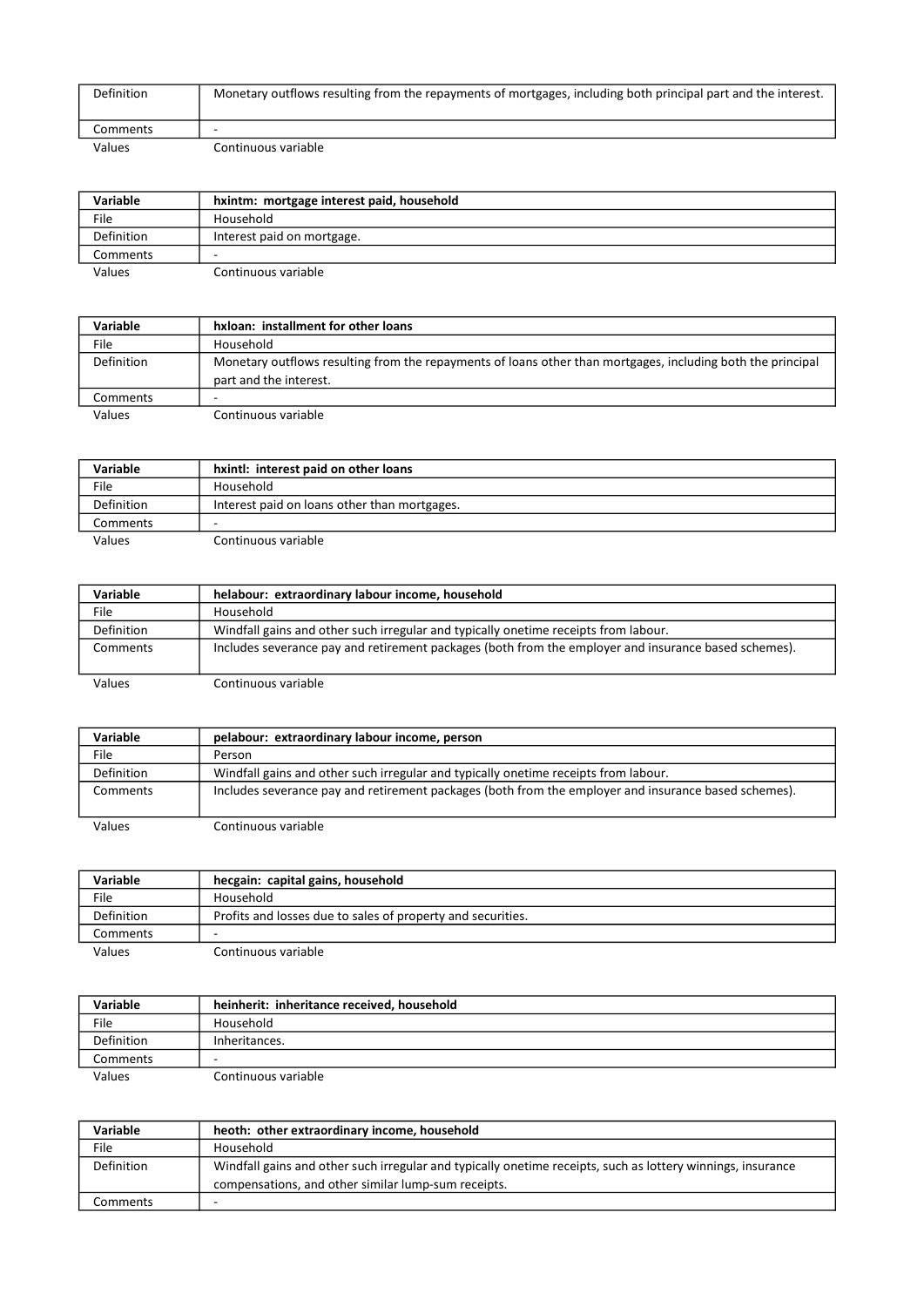| Variable    | hrenti: imputed rent, household                                                                                                                                                                                                                                                                                                                                                                                                                                                                                                                                                                                                                                                                                      |
|-------------|----------------------------------------------------------------------------------------------------------------------------------------------------------------------------------------------------------------------------------------------------------------------------------------------------------------------------------------------------------------------------------------------------------------------------------------------------------------------------------------------------------------------------------------------------------------------------------------------------------------------------------------------------------------------------------------------------------------------|
| <b>File</b> | Household                                                                                                                                                                                                                                                                                                                                                                                                                                                                                                                                                                                                                                                                                                            |
| Definition  | Imputed rent of the dwelling(s) for owners, rent-free tenants, and subsidized housing tenants. Ideally,                                                                                                                                                                                                                                                                                                                                                                                                                                                                                                                                                                                                              |
|             | corresponds to Code 04.2 of the COICOP classification.                                                                                                                                                                                                                                                                                                                                                                                                                                                                                                                                                                                                                                                               |
| Comments    | This variable represents the full imputed rent at market value for respondents who are owners or rent-free<br>tenants, and the amount of market rent paid by an outside source for respondents with subsidized housing.<br>Respondents who rent their main dwelling at market value have a value of zero in this variable, but there are<br>plausible exceptions, such as ownership of holiday home or garage. Be aware that using hrenti on its own or in<br>conjunction with tenure type (through the own variable) will provide two conceptually different measures.<br>Note that this amount is not included in the total housing expenditures of variable hc4, nor in total<br>consumption expenditure (hcexp). |

| Variable   | hc1: food and non-alcoholic beverages, household                                                                           |
|------------|----------------------------------------------------------------------------------------------------------------------------|
| File       | Household                                                                                                                  |
| Definition | Consumption of food and non-alcoholic beverages. Ideally, corresponds to Code 01 of the COICOP classification.             |
| Comments   | Includes value of goods and services consumed but not paid for (received in donation or own produced by the<br>household). |
| Values     | Continuous variable                                                                                                        |

| Variable   | hc2: alcohol and tobacco, household                                                                         |
|------------|-------------------------------------------------------------------------------------------------------------|
| File       | Household                                                                                                   |
| Definition | Consumption of alcoholic beverages, tobacco, and narcotics. Ideally, corresponds to Code 02 of the COICOP   |
|            | classification.                                                                                             |
| Comments   | Includes value of goods and services consumed but not paid for (received in donation or own produced by the |
|            | household).                                                                                                 |
| Values     | Continuous variable                                                                                         |

| Variable    | hc3: clothing and footwear, household                                                                                      |
|-------------|----------------------------------------------------------------------------------------------------------------------------|
| <b>File</b> | Household                                                                                                                  |
| Definition  | Consumption of clothing and footwear. Ideally, corresponds to Code 03 of the COICOP classification.                        |
| Comments    | Includes value of goods and services consumed but not paid for (received in donation or own produced by the<br>household). |
| Values      | Continuous variable                                                                                                        |

| Variable   | hc4: actual rent and utilities, household                                                                                                                                                                                                                                                                                                                                                                                                                                                                                                                                                           |
|------------|-----------------------------------------------------------------------------------------------------------------------------------------------------------------------------------------------------------------------------------------------------------------------------------------------------------------------------------------------------------------------------------------------------------------------------------------------------------------------------------------------------------------------------------------------------------------------------------------------------|
| File.      | Household                                                                                                                                                                                                                                                                                                                                                                                                                                                                                                                                                                                           |
| Definition | Consumption of housing (actual rentals and maintenance and repair of the dwelling), water (water supply and<br>miscellaneous services relating to the dwelling), electricity, gas and other fuels, for both the primary and<br>secondary residences (kept for own use). Renovation costs as well as expenditure on furniture are excluded, as<br>well as expenditure on mortgage (both the capital and interest part). Ideally, corresponds to Code 04 of the<br>COICOP classification with the exception of imputed rent which is included according to COICOP and excluded<br>from this variable. |
| Comments   | Includes value of goods and services consumed but not paid for (received in donation or own produced by the                                                                                                                                                                                                                                                                                                                                                                                                                                                                                         |
|            | household), however it excludes the imputed rent.                                                                                                                                                                                                                                                                                                                                                                                                                                                                                                                                                   |
| Values     | Continuous variable                                                                                                                                                                                                                                                                                                                                                                                                                                                                                                                                                                                 |

| <b>Variable</b> | hc41: actual rent, household                                                                                |
|-----------------|-------------------------------------------------------------------------------------------------------------|
| File            | Household                                                                                                   |
| Definition      | Actual rent of the dwelling(s). Ideally, corresponds to Code 04.1 of the COICOP classification.             |
| Comments        | Includes value of goods and services consumed but not paid for (received in donation or own produced by the |
|                 | household), however it excludes the imputed rent.                                                           |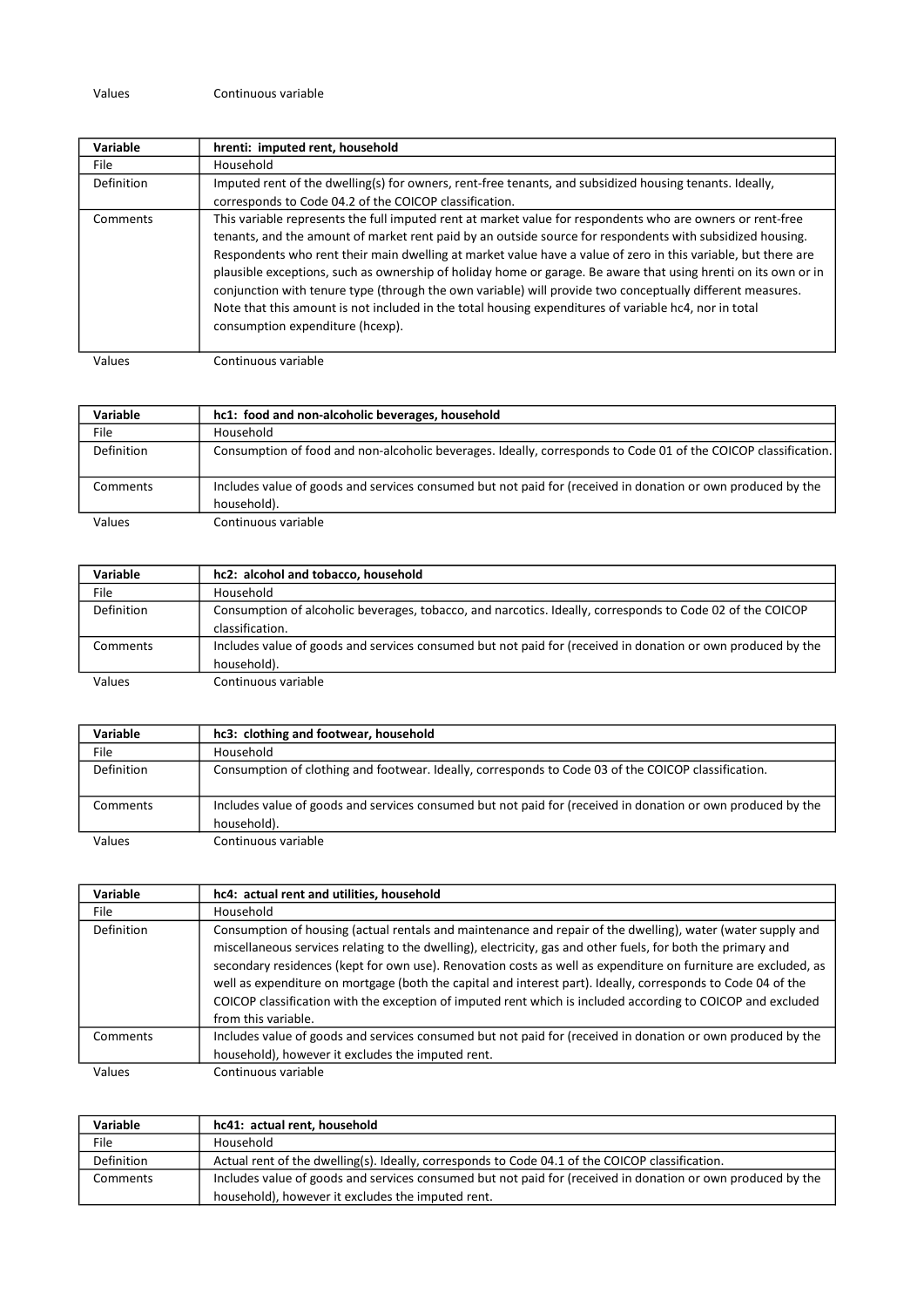| Variable          | hc5: housing equipment, household                                                                              |
|-------------------|----------------------------------------------------------------------------------------------------------------|
| File              | Household                                                                                                      |
| <b>Definition</b> | Consumption of furnishings (furniture and furnishings, carpets and other floor coverings), household equipment |
|                   | (household textiles, household appliances, glassware, tableware and household utensils, tools and equipment    |
|                   | for house and garden) and goods and services for routine household maintenance. Ideally, corresponds to Code   |
|                   | 05 of the COICOP classification.                                                                               |
| Comments          | Includes value of goods and services consumed but not paid for (received in donation or own produced by the    |
|                   | household).                                                                                                    |
| Values            | Continuous variable                                                                                            |

| Variable    | hc6: health, household                                                                                                                                                                                                                    |
|-------------|-------------------------------------------------------------------------------------------------------------------------------------------------------------------------------------------------------------------------------------------|
| <b>File</b> | Household                                                                                                                                                                                                                                 |
| Definition  | Consumption of health, including medical products, appliances and equipment, outpatient services, and<br>hospital services. Payments for health insurances are excluded. Ideally, corresponds to Code 06 of the COICOP<br>classification. |
| Comments    | Includes value of goods and services consumed but not paid for (received in donation or own produced by the<br>household).                                                                                                                |
| Values      | Continuous variable                                                                                                                                                                                                                       |

| Variable   | hc7: transport, household                                                                                                                                                                     |
|------------|-----------------------------------------------------------------------------------------------------------------------------------------------------------------------------------------------|
| File       | Household                                                                                                                                                                                     |
| Definition | Consumption of transport, including purchase of vehicles, operation of personal transport equipment,<br>and transport services. Ideally, corresponds to Code 07 of the COICOP classification. |
| Comments   | Includes value of goods and services consumed but not paid for (received in donation or own<br>produced by the household).                                                                    |
| Values     | Continuous variable                                                                                                                                                                           |

| Variable   | hc8: communication, household                                                                               |
|------------|-------------------------------------------------------------------------------------------------------------|
| File       | Household                                                                                                   |
| Definition | Consumption of communication, including postal services, telephone and telefax equipment, and telephone and |
|            | telefax services. Ideally, corresponds to Code 08 of the COICOP classification.                             |
| Comments   | Includes value of goods and services consumed but not paid for (received in donation or own produced by the |
|            | household).                                                                                                 |
| Values     | Continuous variable                                                                                         |

| Variable   | hc9: recreation and culture, household                                                                      |
|------------|-------------------------------------------------------------------------------------------------------------|
| File       | Household                                                                                                   |
| Definition | Consumption of recreation and culture, including audio-visual, photographic and information processing      |
|            | equipment, other major durables for recreation and culture, other recreational items and equipment, gardens |
|            | and pets, recreational and cultural services, newspapers, books and stationery, package holidays. Ideally,  |
|            | corresponds to Code 09 of the COICOP classification.                                                        |
| Comments   | Includes value of goods and services consumed but not paid for (received in donation or own produced by the |
|            | household).                                                                                                 |
| Values     | Continuous variable                                                                                         |

| Variable   | hc10: education, household                                                                                        |
|------------|-------------------------------------------------------------------------------------------------------------------|
| File       | Household                                                                                                         |
| Definition | Consumption of education, including pre-primary and primary education, secondary education, post-secondary        |
|            | non-tertiary education, tertiary education, and education not definable by level. Ideally, corresponds to Code 10 |
|            | of the COICOP classification.                                                                                     |
| Comments   | Includes value of goods and services consumed but not paid for (received in donation or own produced by the       |
|            | household).                                                                                                       |
| Values     | Continuous variable                                                                                               |